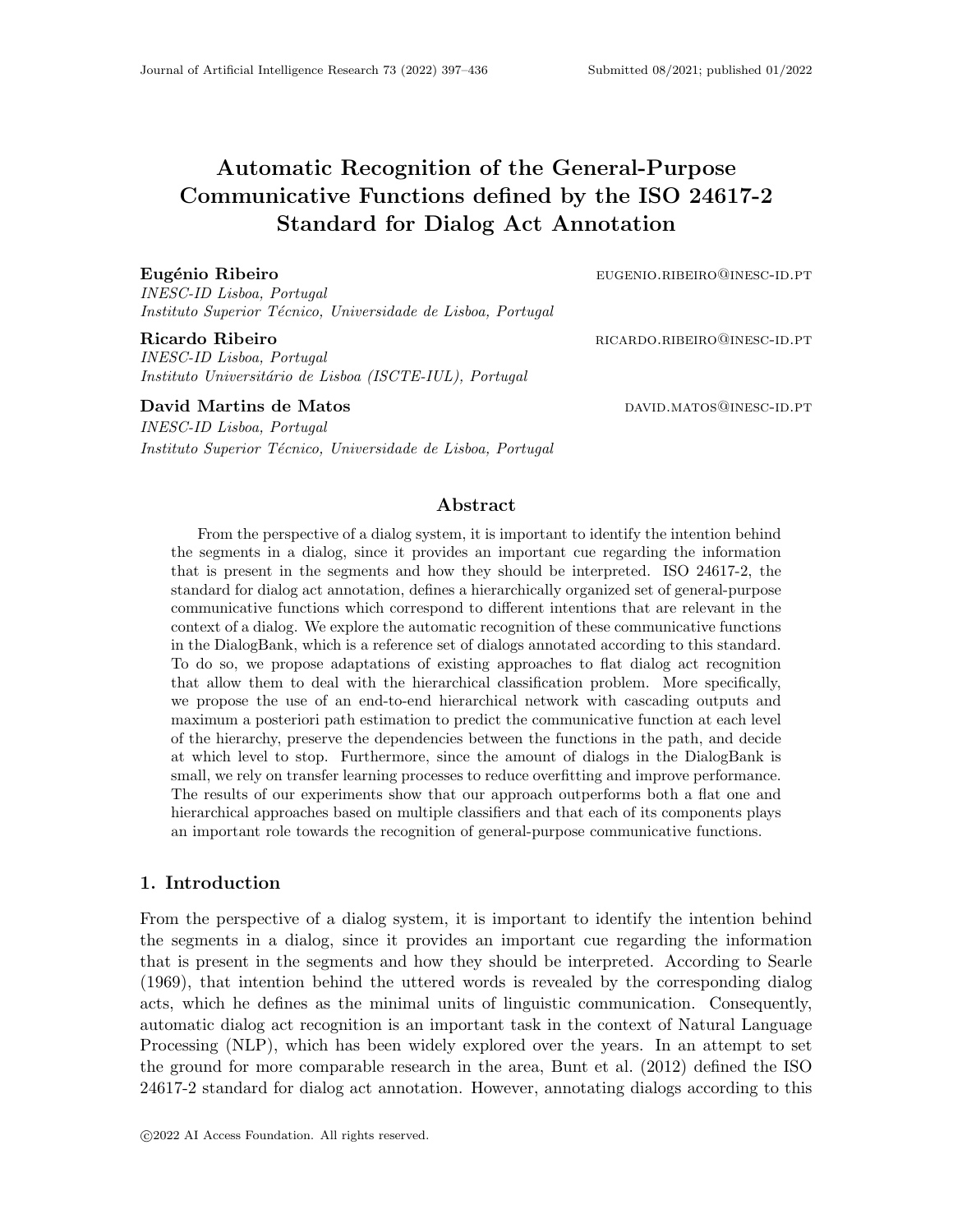standard is an exhausting process, especially since the annotation of each segment does not consist of a single dialog act label, which in the standard nomenclature is called a communicative function, but rather of a complex structure which includes information regarding the semantic dimension of the dialog acts and relations with other segments, among other aspects. Consequently, the amount of data annotated according to the standard is still small and the automatic recognition of the whole set of communicative functions it defines remains practically unexplored.

In this article, we explore the automatic recognition of communicative functions in the English dialogs available in the DialogBank (Bunt et al., 2016, 2019), which, to the best of our knowledge, is the only publicly available source of dialogs fully annotated according to the standard. We focus on general-purpose communicative functions, since they are predominant and, contrarily to the dialog act labels of widely explored corpora in dialog act recognition research, they pose a hierarchical classification problem, with paths that may not end on a leaf communicative function.

To approach the problem, we propose modifications to existing approaches to automatic dialog act recognition that allow them to deal with the hierarchical classification problem posed by the general-purpose communicative functions defined by the ISO 25617-2 standard. These modifications focus on the ability to predict communicative functions at the multiple levels of the hierarchy, identify when the available information is not enough to predict more specific functions, and preserve the dependencies between the functions in the path. Furthermore, given the small amount of annotated dialogs provided by the DialogBank, we rely on pre-trained dialog act recognition models by using them in transfer learning processes. This way, we can take advantage of their ability to capture generic intention information and focus on identifying that which is most relevant for recognizing the generalpurpose communicative functions defined by the standard.

In the remainder of the article, we start by providing an overview on the ISO 24617-2 standard in Section 2 and on automatic dialog act recognition approaches in Section 3. Then, in Section 4, we discuss the problem posed by the hierarchy of general-purpose communicative functions and describe our approach to the prediction of those functions. Section 5 describes our experimental setup, including the datasets, evaluation methodology, and baselines for comparison. The results of our experiments are presented and discussed in Section 6. Finally, Section 7 summarizes the contributions of the article and provides pointers for future work.

## 2. ISO Standard for Dialog Act Annotation

ISO 24617-2, the ISO standard for dialog act annotation (Bunt et al., 2012, 2017) aims at setting the ground for more comparable research in the area. According to it, dialog act annotations should not be performed on turns or utterances, but rather on functional segments (Carroll & Tanenhaus, 1978). Furthermore, the annotation of each segment does not consist of a single label or set of labels, but rather of a complex structure containing information about the participants, relations with other functional segments, the semantic dimension of the dialog act, its communicative function, and optional qualifiers concerning certainty, conditionality, and sentiment.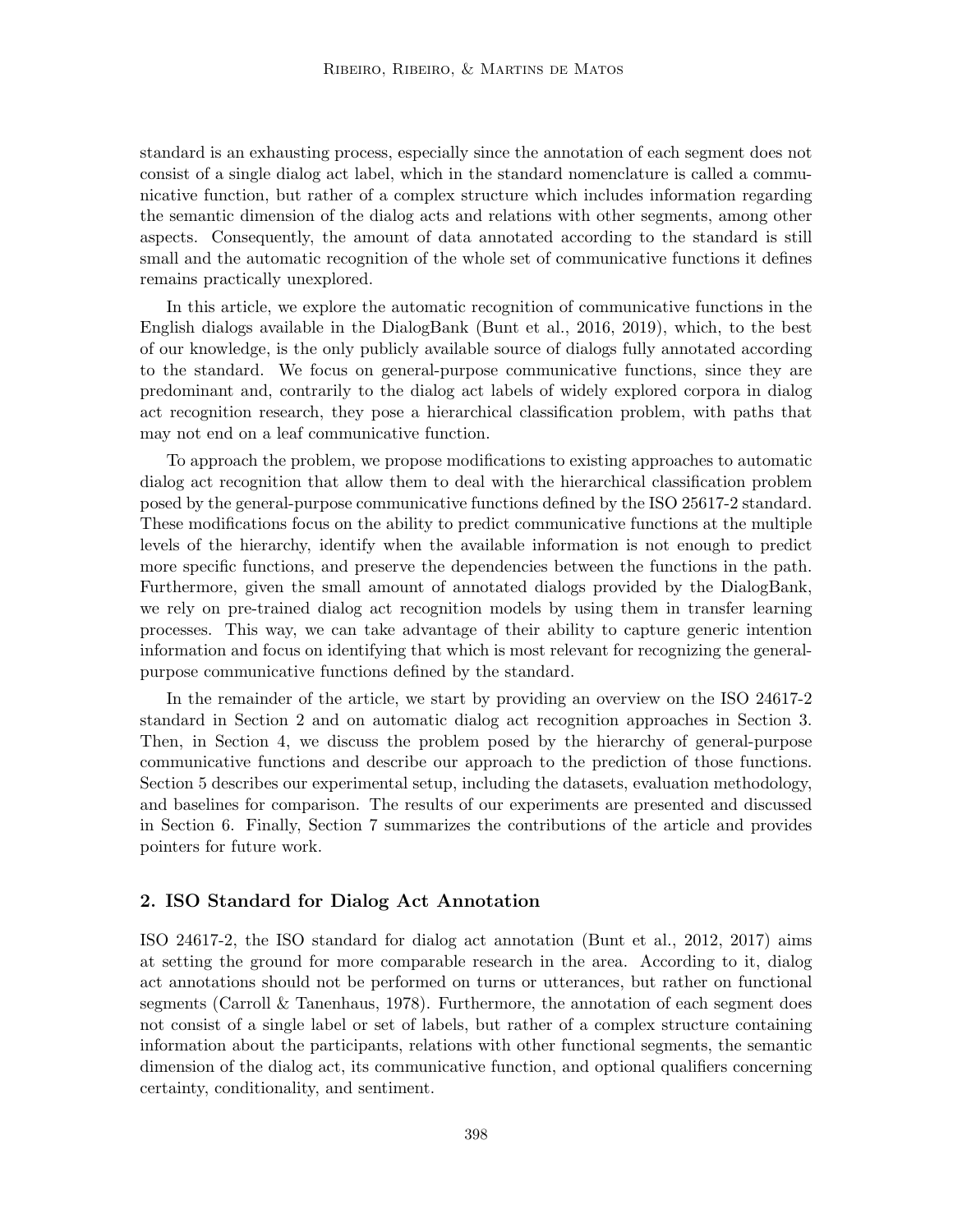

Figure 1: Hierarchy of general-purpose communicative functions defined by the ISO 24617-2 standard for dialog act annotation.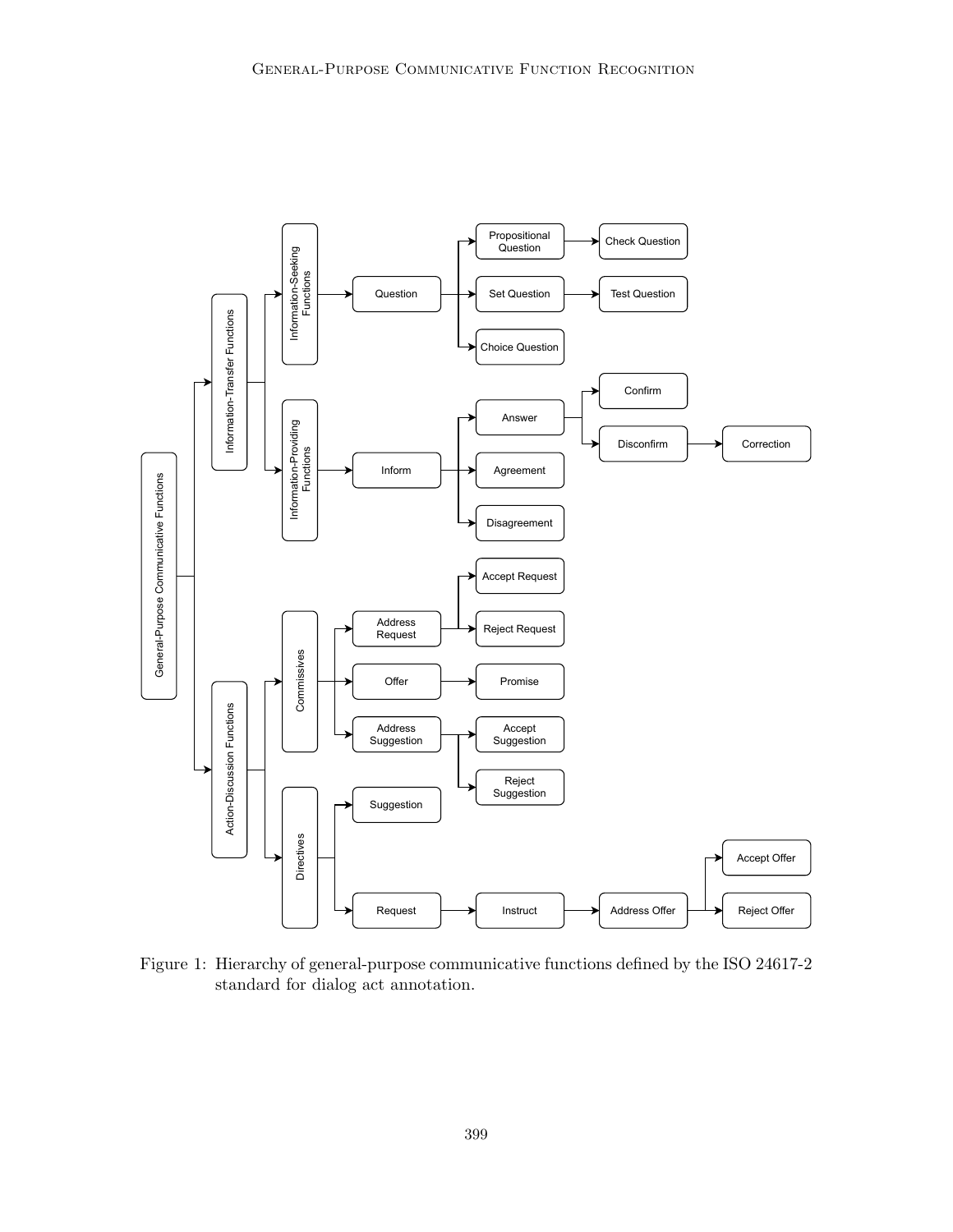The standard defines nine semantic dimensions – Task, Auto-Feedback, Allo-Feedback, Turn Management, Time Management, Discourse Structuring, Own Communication Management, Partner Communication Management, and Social Obligations Management – in which different communicative functions may occur. These communicative functions are the standard equivalent of the dialog act labels used to annotate dialogs before the introduction of the standard. They are divided into general-purpose and dimension-specific functions. The former can occur in any semantic dimension and are organized hierarchically as shown in Figure 1. The latter can only occur in the corresponding dimension and are distributed as shown in Table 1. Of the nine semantic dimensions, only the Task dimension does not have specific functions. This means that only general-purpose communicative functions occur in that dimension. Furthermore, with the exception of the functions specific to the Social Obligations Management dimension, which can be split into their initial and return counterparts, dimension-specific functions are all at the same level.

Annotating all of the aspects defined by the standard is an exhausting process and, consequently, the amount of available data is still reduced and, in many cases, not all of the aspects are considered (e.g. Petukhova et al., 2014; Bunt et al., 2016; Cerisara et al., 2018; Bunt et al., 2019; Anikina & Kruijff-Korbayová, 2019). To the best of our knowledge, the DialogBank (Bunt et al., 2016, 2019) is the only publicly available source of dialogs fully annotated according to the standard. It features (re)-annotated dialogs from several corpora with different characteristics, but, currently, there are only 15 dialogs in English and 9 in Dutch, which amount to less than 3,000 segments.

Considering this scarcity of publicly available annotated dialogs, we have mapped the dialog act labels of the LEGO corpus (Schmitt et al., 2012) into the communicative functions defined by the ISO 24617-2 standard and released them as LEGO-ISO (Ribeiro et al., 2020). The mapping was based solely on the original labels and the transcriptions of the turns. This means that the annotation is performed on turns rather than on functional segments and that it does not cover every semantic dimension, nor the full depth of the hierarchy of general-purpose communicative functions defined by the standard. Consequently, this dataset cannot be used as a gold standard. Still, it provides a significant amount of data that can be used to provide information regarding the generic intention behind the segments.

# 3. Automatic Dialog Act Recognition

Given a turn, utterance, or functional segment in a dialog, to which we will refer generically as segment in the remainder of the article, automatic dialog act recognition aims at identifying the intention behind that segment. This task has been widely explored over the years, using both classical machine learning and deep learning approaches. In both cases, the approaches differ mainly on how the representation of a segment is generated from the representations of its tokens and how they are able to weigh context information in the decision process. The article by Kr´al and Cerisara (2010) provides a comprehensive overview on classical machine learning approaches on the task, except for the more recent Support Vector Machine (SVM)-based approaches (Gambäck et al., 2011; Ribeiro et al., 2015).

Regarding deep learning approaches, both Recurrent Neural Networks (RNNs) (e.g Lee & Dernoncourt, 2016; Ji et al., 2016; Khanpour et al., 2016; Tran et al., 2017b) and Convolutional Neural Networks (CNNs) (e.g. Kalchbrenner & Blunsom, 2013; Lee & Dernoncourt,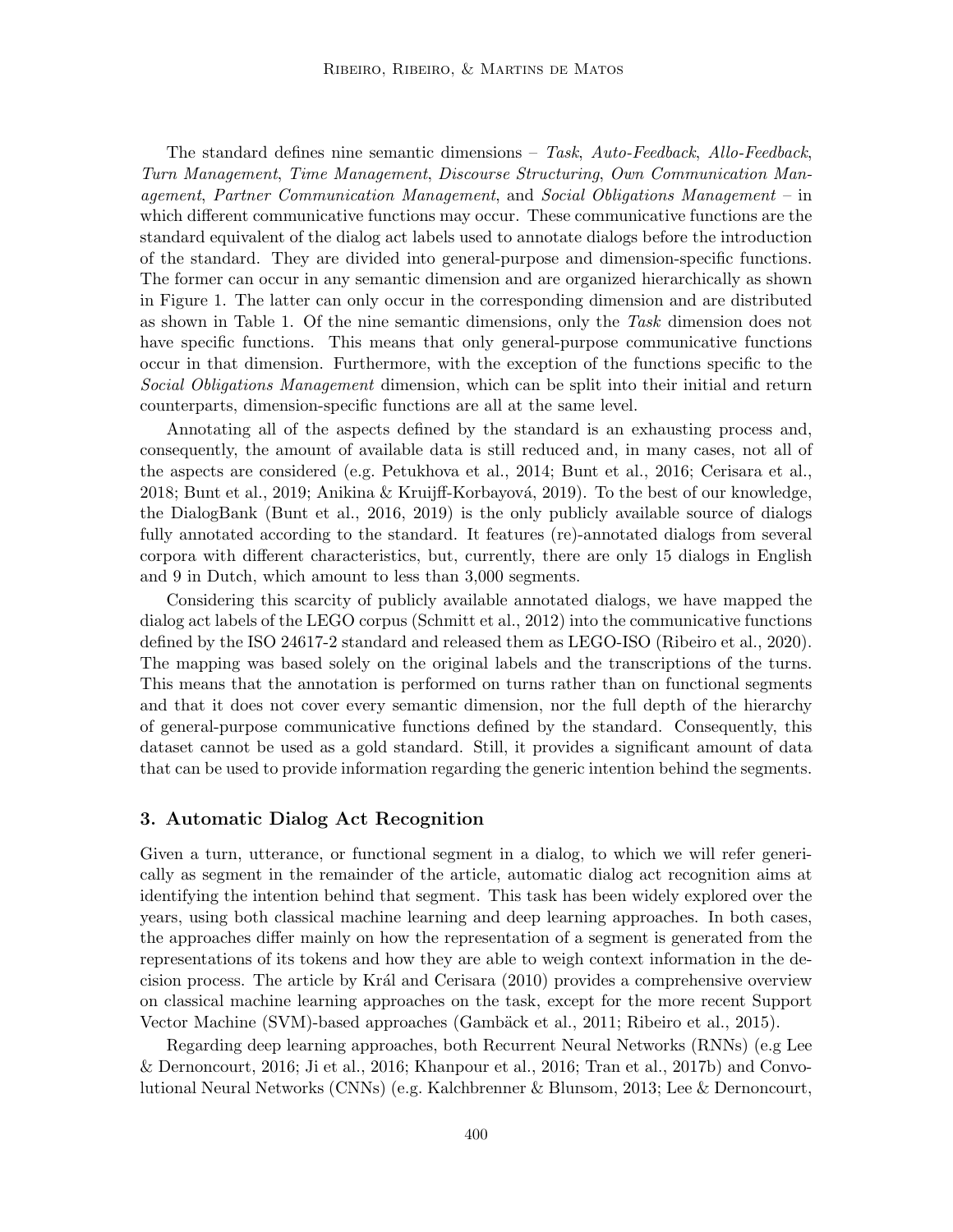| <b>Semantic Dimension</b>        | <b>Communicative Functions</b>                                                    |
|----------------------------------|-----------------------------------------------------------------------------------|
| Auto-Feedback                    | <b>Auto Positive</b><br>Auto Negative                                             |
| Allo-Feedback                    | Allo Positive<br>Allo Negative<br>Feedback Elicitation                            |
| Own Communication Management     | Retraction<br>Self Correction<br>Self Error                                       |
| Partner Communication Management | Correct Misspeaking<br>Completion                                                 |
| Turn Management                  | Turn Accept<br>Turn Assign<br>Turn Grab<br>Turn Keep<br>Turn Release<br>Turn Take |
| Time Management                  | Stalling<br>Pausing                                                               |
| Discourse Structuring            | Interaction Structuring<br>Opening                                                |
| Social Obligations Management    | Greeting<br>Self Introduction<br>Apology<br>Thanking<br>Goodbye                   |

Table 1: Dimension-specific communicative functions defined by the ISO 24617-2 standard for dialog act annotation.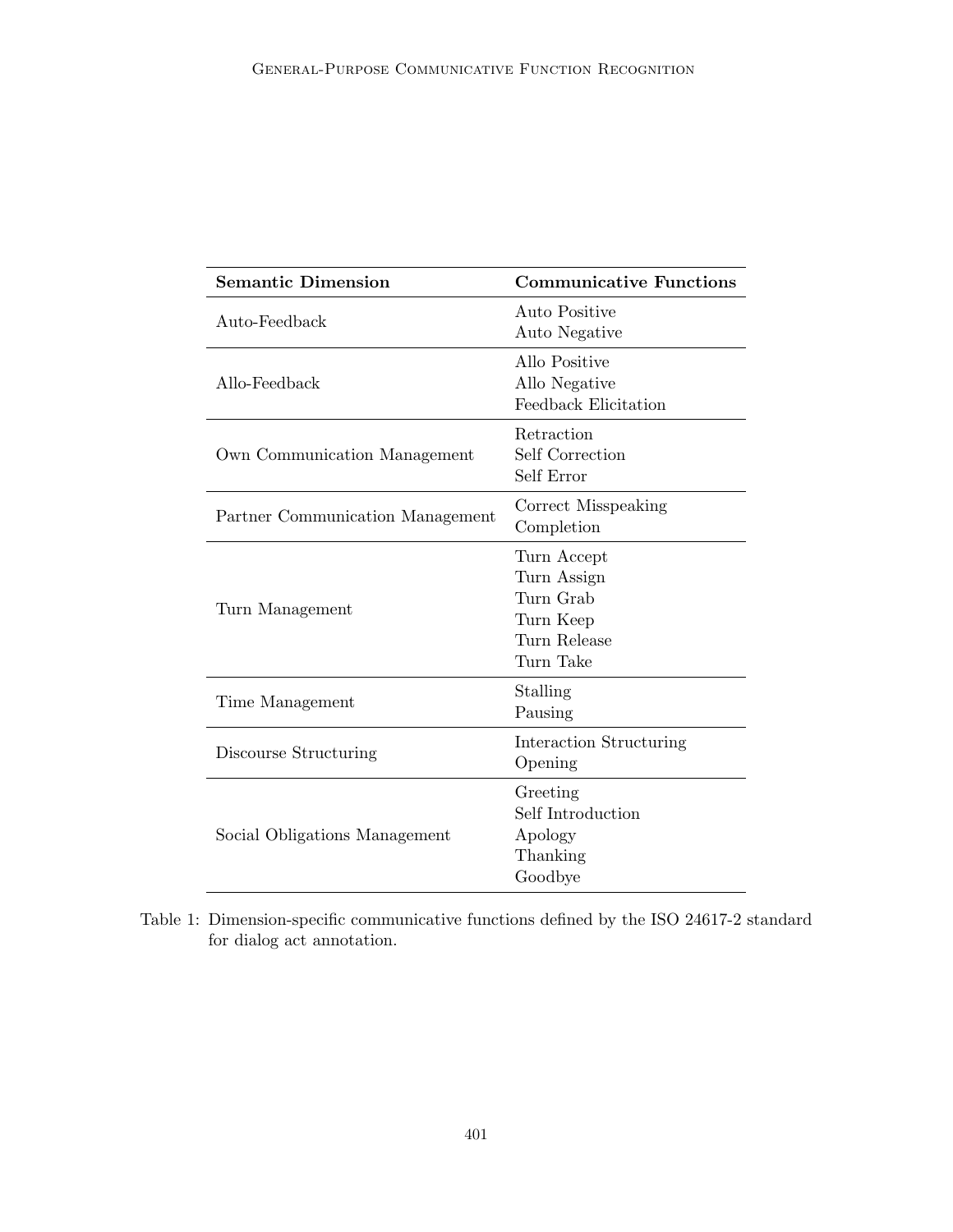2016; Liu et al., 2017) have been used to generate segment representations by combining the embedding representations of their words. While the first focus on capturing information from relevant sequences of tokens, the latter focus on the context surrounding each token and, thus, on capturing relevant patterns independently of where they occur in the segment. We have compared different RNN- and CNN-based representation approaches and achieved higher performance using a set of parallel CNNs with different window sizes, while also consuming less resources than when using RNNs (Ribeiro et al., 2019b). Still, most of the more recent studies on the task rely on bidirectional RNNs for segment representation (e.g. Kumar et al., 2018; Chen et al., 2018; Li et al., 2019; Raheja & Tetreault, 2019).

Regarding the representation of the segment's tokens, most approaches to dialog act recognition using deep learning have relied on pre-trained word embedding representations generated by Word2Vec (Mikolov et al., 2013) or GloVe (Pennington et al., 2014). However, similarly to what happens on most NLP tasks, using contextualized word representations, especially those generated by BERT (Devlin et al., 2019), leads to higher performance (Ribeiro et al., 2019b). Additionally, there are studies which also rely on character-level information (e.g. Bothe et al., 2018; Chen et al., 2018; Li et al., 2019; Raheja & Tetreault, 2019). In our studies on that matter, we observed that there are complementary cues for intention at a sub-word level which cannot be captured when relying solely on word-level tokenization and that punctuation is also an important cue for certain dialog acts (Ribeiro et al., 2018a, 2019a). Finally, functional-level tokenization, mainly in the form of Part-of-Speech (POS) tags, has also been explored for the task (Chen et al., 2018; Ribeiro et al., 2019b). However, it seems to be less relevant than the remainder.

In terms of context information, previous studies have mostly focused on information regarding the speakers and the dialog itself. Speaker information is typically used to capture the turn-taking history, which enables the identification of different intentions according to whether the previous segment was uttered by the same speaker (Liu et al., 2017; Ribeiro et al., 2019b; Zhao & Kawahara, 2019). Additionally, Wang et al. (2020) relied on the the whole dialog history by each speaker to identify speaker-dependent cues for specific intentions. Regarding the contents of the dialog, Li et al. (2019) have observed performance improvements when the topics covered by the dialog were provided as context information. Still, the most important source of context information for the identification of the intention behind a segment is the surrounding segments. Studies dedicated to that matter have shown that the influence of preceding segments decreases with the distance and that their dialog act classifications are more informative than their words, even when the classifications are obtained automatically (Ribeiro et al., 2015; Liu et al., 2017). Furthermore, we have shown that sequentiality information and long distance dependencies among the preceding segments can be captured by using an RNN to generate a summary of their classifications (Ribeiro et al., 2019b).

In fact, considering the dependencies between the multiple segments in a dialog, several studies attempted to predict the sequence of dialog acts in a complete dialog by approaching the task as a sequence labeling problem (e.g. Bothe et al., 2018; Kumar et al., 2018). These cases rely on a hierarchical approach in which the representations of the segments are provided to a conversation-level RNN that models the whole dialog. Furthermore, the performance can be improved by including attention mechanisms that identify the information in the surrounding segments that is most relevant for predicting the dialog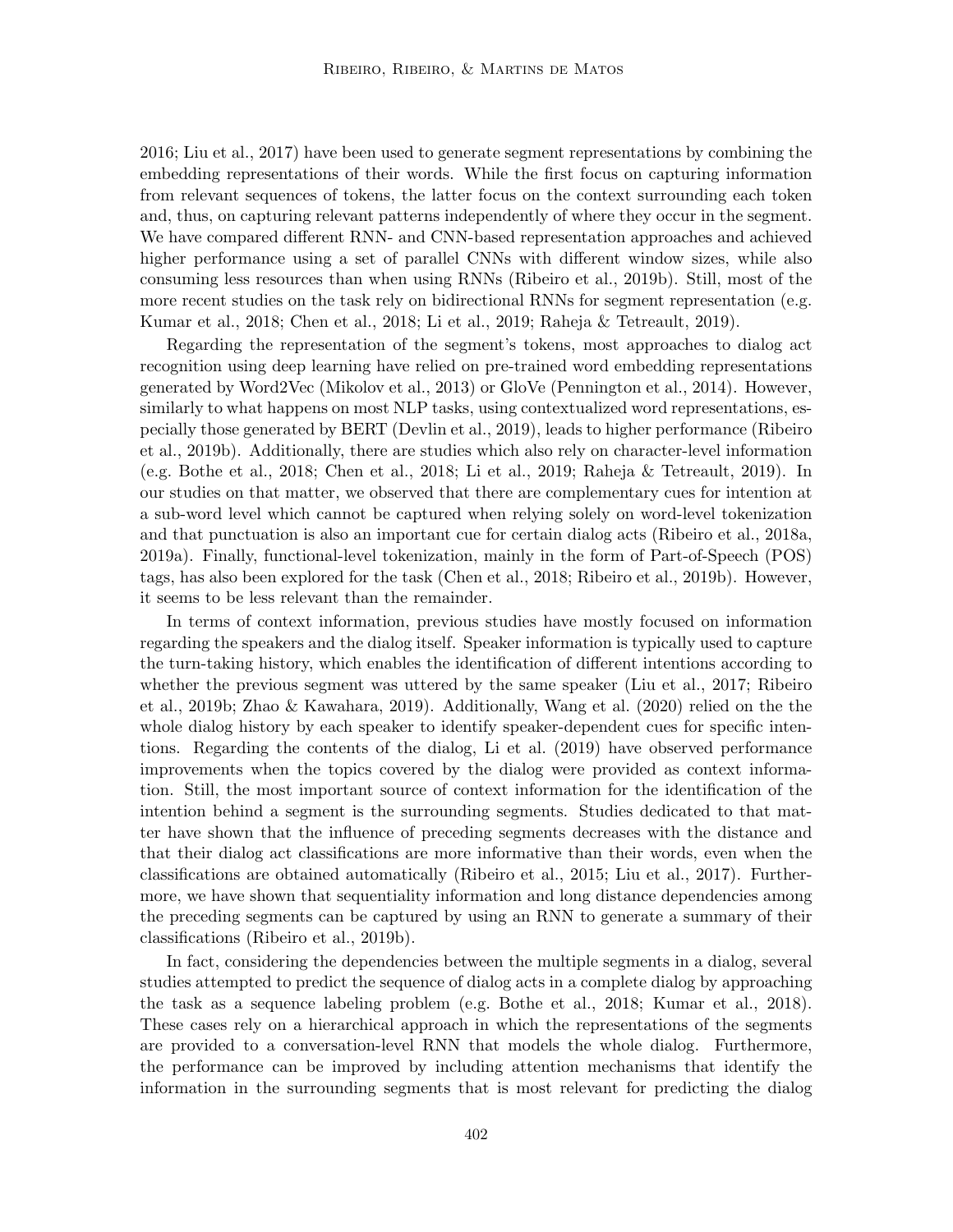acts (e.g. Tran et al., 2017b; Chen et al., 2018; Li et al., 2019; Raheja & Tetreault, 2019). Tran et al. (2017c) also observed that propagating uncertainty information concerning the previous predictions can lead to the prediction of better dialog act sequences. Finally, most of the studies that approach the task as a sequence labeling problem also rely on Conditional Random Fields (CRFs) (e.g. Kumar et al., 2018; Chen et al., 2018; Li et al., 2019; Raheja & Tetreault, 2019) or generative models (Tran et al., 2017a) as the final layer to predict the sequence of dialog acts. This way, the prediction of the dialog act for a segment is further conditioned to the previous predictions. Overall, this kind of approach achieves the highest performance on the task. However, the conversation-level RNN is typically bidirectional. This means that the prediction of the dialog act for a segment relies not only on the information from previous segments, but also from future ones, which are not available to a dialog system during the conversation.

In one of the most recent studies, Zelasko et al.  $(2021)$  explored the joint segmentation into functional segments and dialog act classification using Transformers, achieving higher performance than when using approaches based on bidirectional RNNs. Furthermore, they analyzed the importance of punctuation, context information, and label set size for the joint task. Overall, they concluded that, as observed in previous studies, all three are important for dialog act classification. Additionally, the first two, and especially punctuation, are also important for improving the performance on segmentation.

Additional studies on dialog act recognition explore alternative approaches or focus on specific applications. For instance, Ravi and Kozareva (2018) focused on developing dialog act recognition models that can be used in mobile applications. Wan et al. (2018) approached the task as a Question Answering (QA) problem and employed adversarial training. Ren and Xue (2020) trained siamese networks with a triplet loss to generate segment representations with larger distances between classes. Qin et al. (2020) addressed the joint detection of dialog acts and sentiment using co-attention mechanisms to capture mutually important information.

The automatic recognition of the communicative functions defined by the ISO 24617- 2 standard has only been addressed in a reduced number of studies. Furthermore, these studies typically focused on small subsets of communicative functions and none of them explored the automatic recognition of the complete hierarchy of general-purpose communicative functions. Still, we summarize them below.

Anikina and Kruijff-Korbayová (2019) have explored the recognition of a compressed set of eight communicative functions on the TRADR corpus (Kruijff-Korbayová et al., 2015). This compressed set merges general-purpose functions and dimension-specific functions of the Turn Management and Feedback dimensions and does not consider the hierarchical nature of general-purpose functions. The authors compared the performance of several Deep Neural Network (DNN) architectures and uncontextualized embedding approaches and observed the highest performance when the representation of the segment was generated by passing GloVe embeddings through a Long Short-Term Memory Unit (LSTM). However, the use of parallel CNNs was not explored in their experiments and only large window sizes were considered. Furthermore, similarly to what was observed in previous studies on dialog act recognition, using context information regarding the dialog history led to improved performance. However, in this case, it was summarized as the average of the embedding representations of all the words in the dialog history.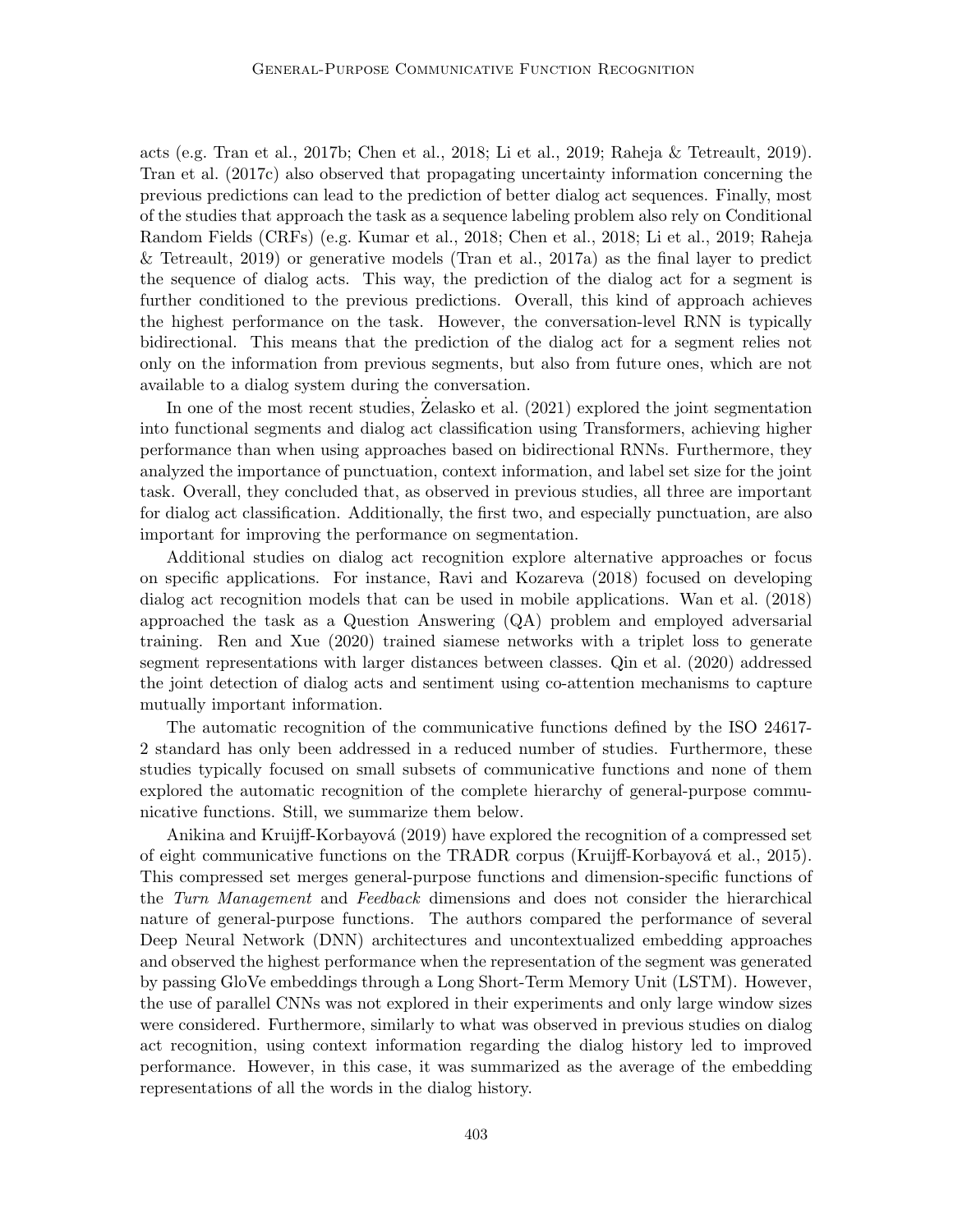Blache et al. (2020) have addressed an even smaller set of communicative functions consisting of the Inform and Question general-purpose communicative functions and three additional functions – Opening, Closing, and Discourse – which merge functions in the Discourse Structuring, Social Obligations Management, and Feedback dimensions. The authors explored the use of several classical machine learning approaches and achieved the best results using a simple logistic regression applied to Term Frequency – Inverse Document Frequency (TF-IDF) and morphosyntactic features and a set of domain-specific features based on occurrences of medical terms. The use of context information from the previous segment was also explored, but did not improve the performance in this case because the five communicative functions are typically easy to distinguish.

Cerisara et al. (2018) have explored the joint recognition of dialog acts and sentiment on the Mastodon dataset, which is annotated with a subset of the ISO 24617-2 communicative functions including general-purpose functions, dimension-specific functions of the Feedback and Social Obligations Management dimensions, and additional functions for specific cases. However, several of the communicative functions were merged together, leading to a reduced set of 15 functions. To approach the task they relied on a bidirectional LSTM to generate segment representations from uncontextualized word embeddings and on a conversationlevel RNN to model the contextual dependencies between segments. The dialog act and sentiment are then predicted by independent branches of the network. Overall, the authors have observed that the joint modeling of the two tasks does not lead to improved performance in comparison to when using independent models. However, the joint modeling proved important for cross-task information transfer when the number of segments annotated for sentiment was reduced. Furthermore, a strong correlation was observed for some specific patterns. For instance, the sentiment tends to stay the same after an agreement.

Wang et al. (2021) have addressed the recognition of infrequent communicative functions using a hierarchical network with a two-pass attention mechanism. More specifically, they grouped the 15 communicative functions used to annotate the Mastodon dataset and 14 of the communicative functions used in the DialogBank into 4 coarse-grained communicative functions: *Inform, Question, Social*, and *Proposal*. The network was then jointly trained to predict the coarse- and fine-grained communicative functions of each segment. The attention mechanism is used to decorate the segment representation with information regarding the coarse-grained functions, so that it can be leveraged for the prediction of the fine-grained functions. This approach led to improved performance in comparison to when the coarse-grained functions were not considered, not only in terms of the recognition of infrequent communicative functions, but also globally. Furthermore, the performance increased when the representation of the segments was generated using the BERT model instead of a bidirectional LSTM applied to GloVe word embeddings. Finally, additional performance gains were obtained by pre-training the network to predict the coarse-grained communicative functions on a large domain-independent dataset.

In order to assess the utility the LEGO-ISO dialogs annotated using label mapping processes, we have performed preliminary experiments on the automatic recognition of general-purpose communicative functions in the DialogBank (Ribeiro et al., 2020). In those experiments, we flattened the hierarchy and addressed the task as a flat dialog act recognition problem using the same approach we used to predict the original dialog act labels of LEGO corpus (Ribeiro et al., 2019a). Then, we experimented with including the LEGO-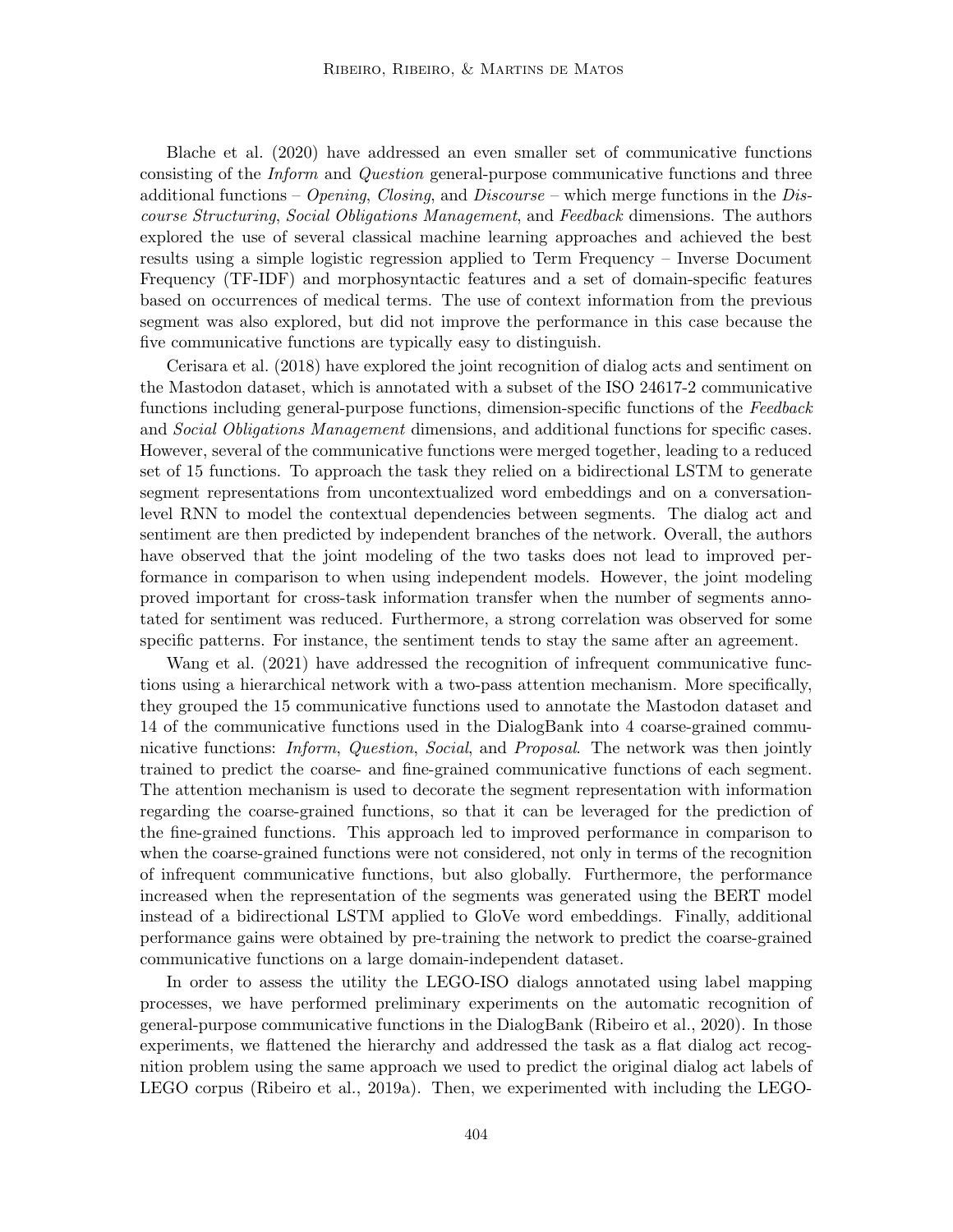

Figure 2: The generic dialog act recognition process.

ISO dialogs to provide additional information during the training phase while still tuning the hyperparameters to achieve the highest performance on the DialogBank dialogs. We observed performance improvements when the LEGO-ISO dialogs were included, which suggests that they can be used to generate more general segment representations in settings with a scarce amount of annotated data.

# 4. General-Purpose Communicative Function Recognition

The main difference between general-purpose communicative function recognition and traditional dialog act recognition is that the former poses a hierarchical classification problem, with paths that may not end on a leaf. However, both are intention recognition problems at their core. Thus, we approach the problem by adapting existing dialog act recognition approaches to deal with hierarchical problems. This way, we build on the ability of those approaches to capture generic information regarding intention. Furthermore, this allows us to explore the use of existing pre-trained models in transfer learning processes, in an attempt to minimize the impact of the scarcity of annotated data.

Although the studies on dialog act recognition covered in Section 3 explored different aspects that are relevant for the task, most approaches can be summarized as the generic four-step process shown in Figure 2. Given a segment in a dialog, the first step towards the identification of the main dialog act that it communicates is to split it into its constituent tokens and generate adequate representations for each of them. As discussed in Section 3, the tokenization is typically performed at the word-level. However, other tokenizations, such as at the character or functional levels, can be used to provide compositional or complementary information. In such cases, the different tokenizations of the segment can either be combined into a single one (e.g. the representation of a word combined with the representation of its characters) or considered to be independent branches in the subsequent steps of the process. The next step is to generate a representation of the segment by combining the representations of its tokens. Ideally, this representation should focus on capturing the characteristics of the segment that are relevant to identify the intention that it transmits. Then, the representation is decorated with context information regarding the dialog history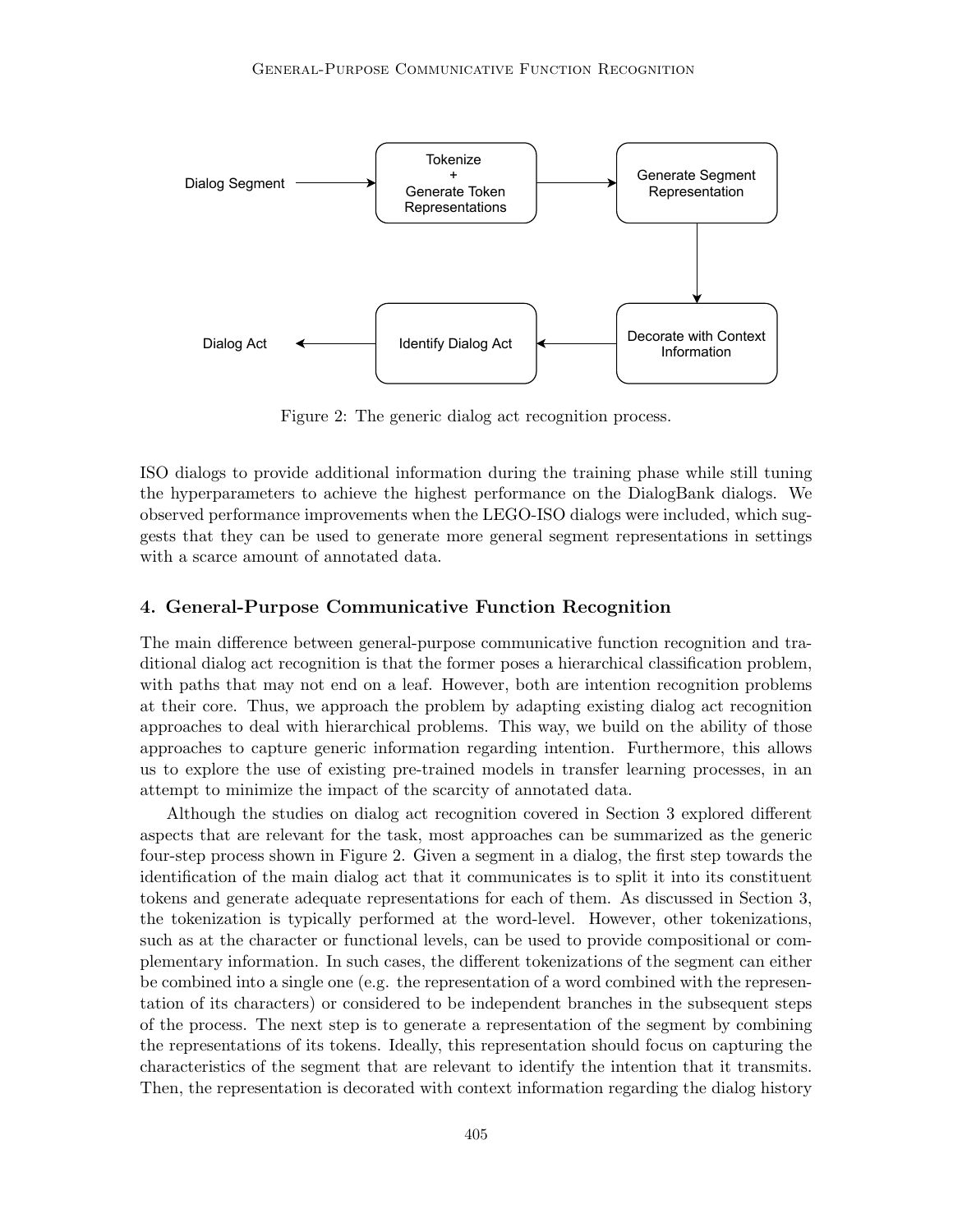and speaker information. This context information can be provided in the form of external features or by the recognition process itself in a recurrent manner. Finally, the information provided by the decorated segment representation is used to identify the dialog act communicated by the segment.

Since the segment representation decorated with context information focuses on providing information that allows the identification of the intention behind the segment, all the steps towards its generation are relevant for the recognition of both traditional dialog acts and general-purpose communicative functions. Consequently, the adaptation of existing dialog act recognition approaches to the recognition of general-purpose communicative functions refers to how that decorated segment representation can be specialized to allow the identification of the hierarchically structured functions.

A possible approach, which does not require modifications to the architecture of existing dialog act recognition approaches, is to simply flatten the hierarchy. This way, the recognition of general-purpose communicative functions can be approached as a flat single-label classification problem. However, this approach assumes that all communicative functions are at the same level. Thus, information regarding the relations between each function and its ancestors and descendants cannot be leveraged and each segment can only be used as an example of the terminal communicative function in its path.

Another approach to hierarchical classification problems is to train multiple classifiers, each specialized on a part of the hierarchy, and then use a combination of their predictions to obtain the final classification (Silla Jr. & Freitas, 2011). For instance, one can train one classifier per level of the hierarchy, one classifier per set of siblings, or even one classifier per node in the hierarchy and then apply a top-down prediction approach starting at the root of the hierarchy. The advantage of using an approach of this kind is that the relations between communicative functions can be leveraged when combining the predictions of the multiple classifiers and at least partially during training. However, the need for multiple classifiers increases complexity and the amount of resources required for training.

In an attempt to combine the advantages of these approaches while minimizing their disadvantages, we propose to use a single end-to-end classifier that jointly predicts the communicative functions at each level of the hierarchy while leveraging information regarding the dependencies between them. Both the flat and the multiple-classifier approaches will be used as baselines for performance comparison and will be described in further detail in Section 5.4. The details of our approach are described below.

The top performing dialog act recognition approaches are based on deep neural networks. In this context, when dealing with the multi-class single-label classification problems posed by most dialog act annotations, the output layer applies the *softmax* activation function to obtain a probability distribution of the classes. The dialog act of a given segment is then predicted by selecting the class with highest probability. As shown in Figure 3, in order to consider the hierarchical structure of the general-purpose communicative functions defined by the ISO 24617-2 standard, we propose to use an output layer per level of the hierarchy instead of using a single output layer. This way, each output layer focuses on distinguishing between communicative functions at the corresponding level without having to deal with the ambiguity caused by functions that are ancestors or descendants of each other.

Additionally, we introduce a specialization layer per level, which is a fully connected layer that, as the name suggests, specializes the decorated segment representation by cap-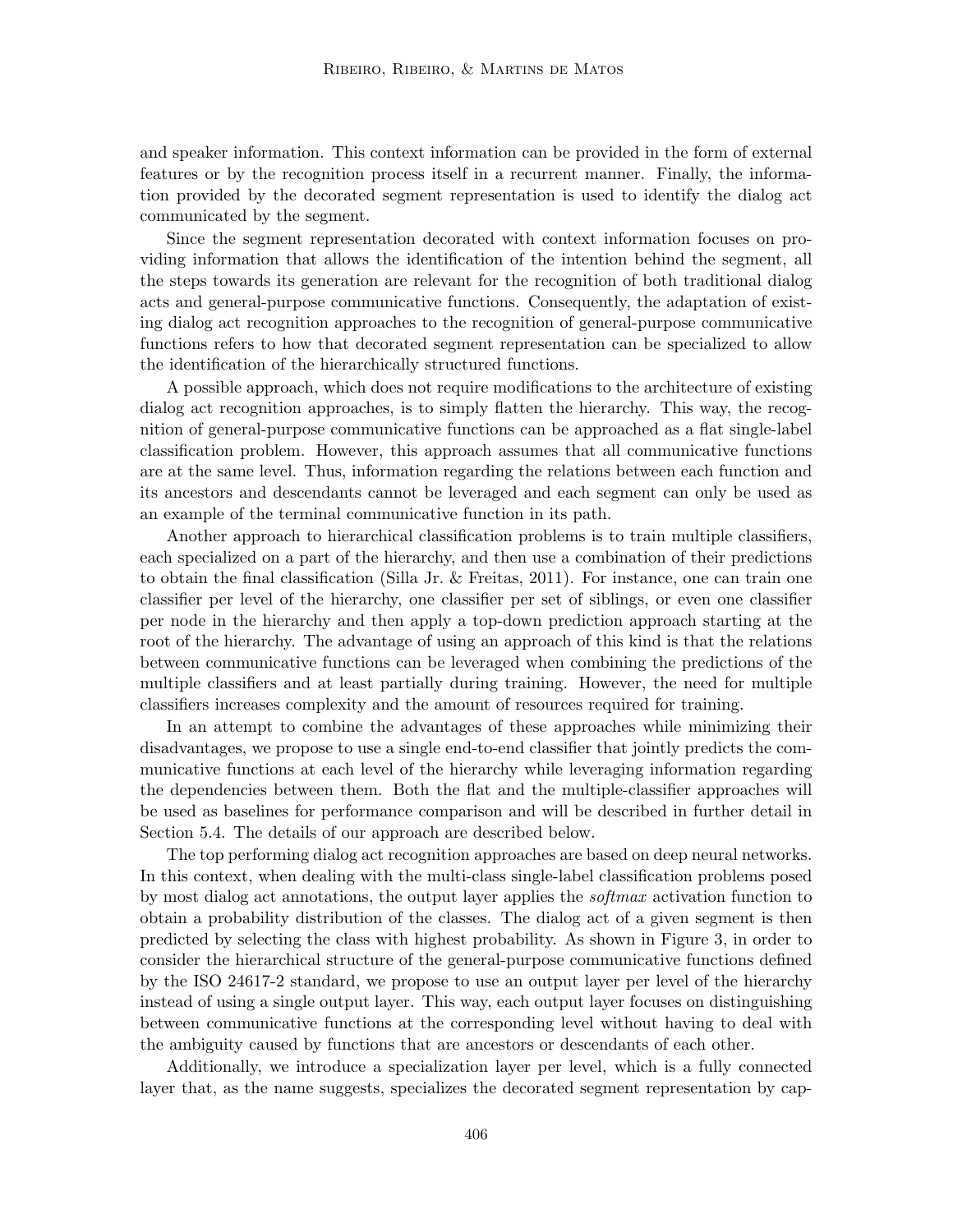

Communicative Function Path

Figure 3: Our adaptation of a generic dialog act recognition approach to deal with the hierarchical problem posed by the ISO 24617-2 general-purpose communicative functions. The input is a segment representation decorated with context information. The circles represent concatenation operations.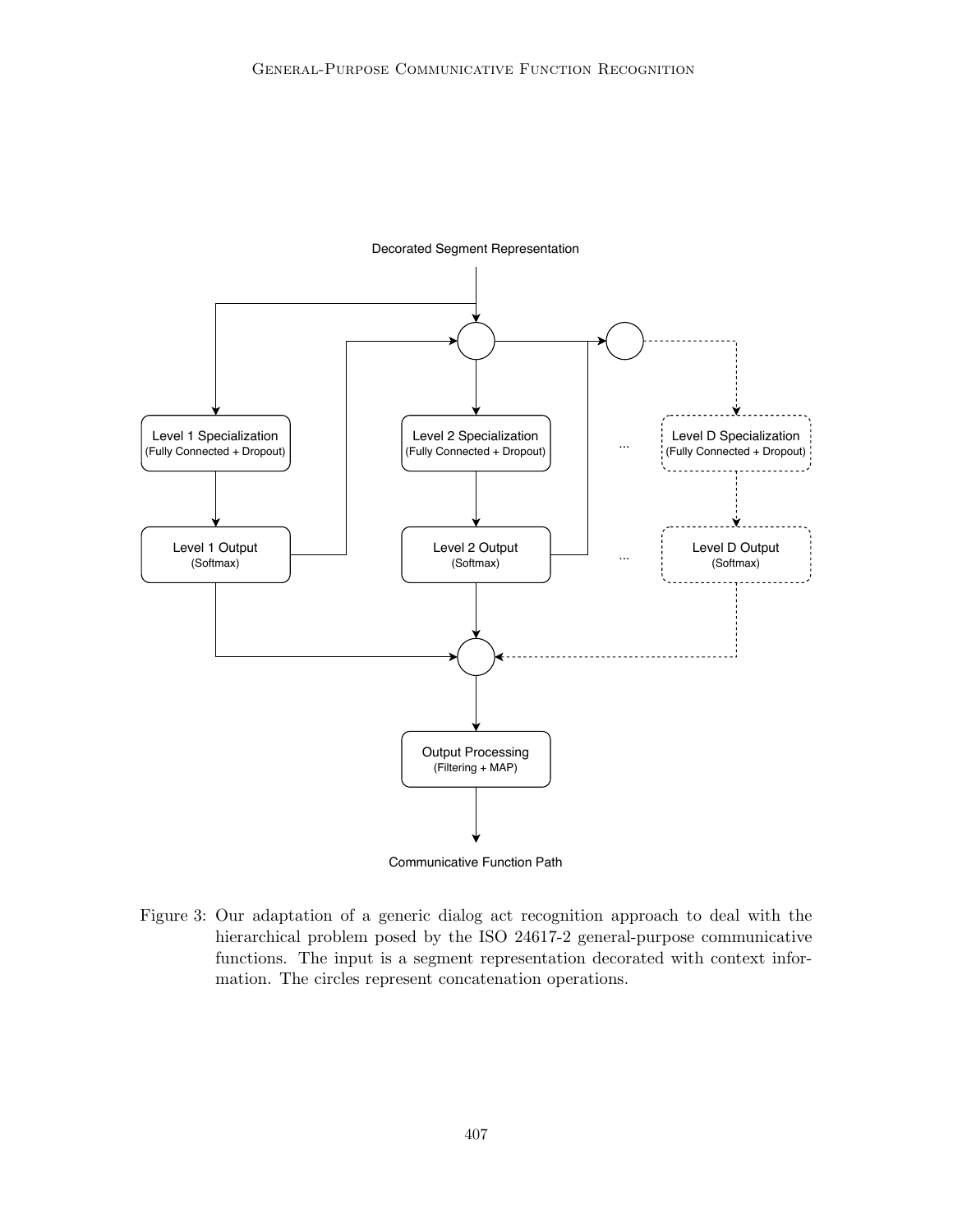turing the information that is most relevant for distinguishing the communicative functions at that level of the hierarchy. Furthermore, these layers are used to reduce the probability of overfitting by applying dropout (Srivastava et al., 2014) during the training phase. The use of specialization layers has already been proved important in our studies on automatic dialog act recognition (Ribeiro et al., 2018b, 2019b), including those on the DIHANA corpus (Benedí et al., 2006), which is annotated for dialog acts at three different levels.

The final modification to existing network architectures refers to the use of cascading outputs, that is, the probability distribution predicted by the network at a given level is appended to the decorated segment representation before it is passed to the specialization layer of the next level. This way, the network can capture information regarding the hierarchical dependencies between communicative functions at different levels.

The general-purpose communicative functions defined by the ISO 24617-2 standard follow a strict hierarchy, the classification of a segment does not necessarily end on a leaf, and the leaves are not all at the same level. Thus, the network must be able to predict paths with variable length. To approach this problem, we add an additional label, None, to each level of the hierarchy, to represent that there is no communicative function attributed to the segment at that level. This way, we are able to simulate paths with fixed length, while introducing minimal impact on the network during the training phase. The drawback is that the None label may become the predominant one in the deeper levels, biasing the output layers towards its prediction. These additional labels are also considered when providing context information to the network, in order to have fixed dimensionality.

During the inference phase, the parent-child relations between the general-purpose communicative functions must be considered in order to avoid predicting an invalid path. This means that, when selecting the label at a given level, only the children of the label selected for the level above it can be considered. As stated in the paragraph regarding hierarchical classification approaches that rely on multiple classifiers, this restriction can be enforced using a top-down prediction approach. That is, the prediction of the path starts by selecting the communicative function with highest probability at the top level and then applies a mask on the predictions of the level below it, in order to discard the communicative functions that are not children of the selected one. This process is then repeated for each level of the hierarchy, until a leaf communicative function or the None label is reached.

The main disadvantage of the top-down prediction approach is that its performance is highly impaired when misclassifications occur in the upper levels of the hierarchy. To attenuate the impact of such misclassifications, we explore a prediction approach based on Maximum a Posteriori (MAP) estimation in which the predicted communicative function for a given segment, s, is given by Equation 1:

$$
\text{CommunicativeFunction}(s) = \underset{f \in F}{\operatorname{argmax}} \prod_{d=1}^{D} P(L_d = \text{Path}(f)_d \mid s),\tag{1}
$$

where  $F$  is the set of general-purpose communicative functions,  $D$  is the depth of the hierarchy, and  $P(L_d = c \mid s)$  is given by the *softmax* output corresponding to label c of the output layer corresponding to the level at depth d. That is, instead of iteratively selecting a communicative function at each level, we compute the posterior probability of all valid paths in the hierarchy and select that with highest probability.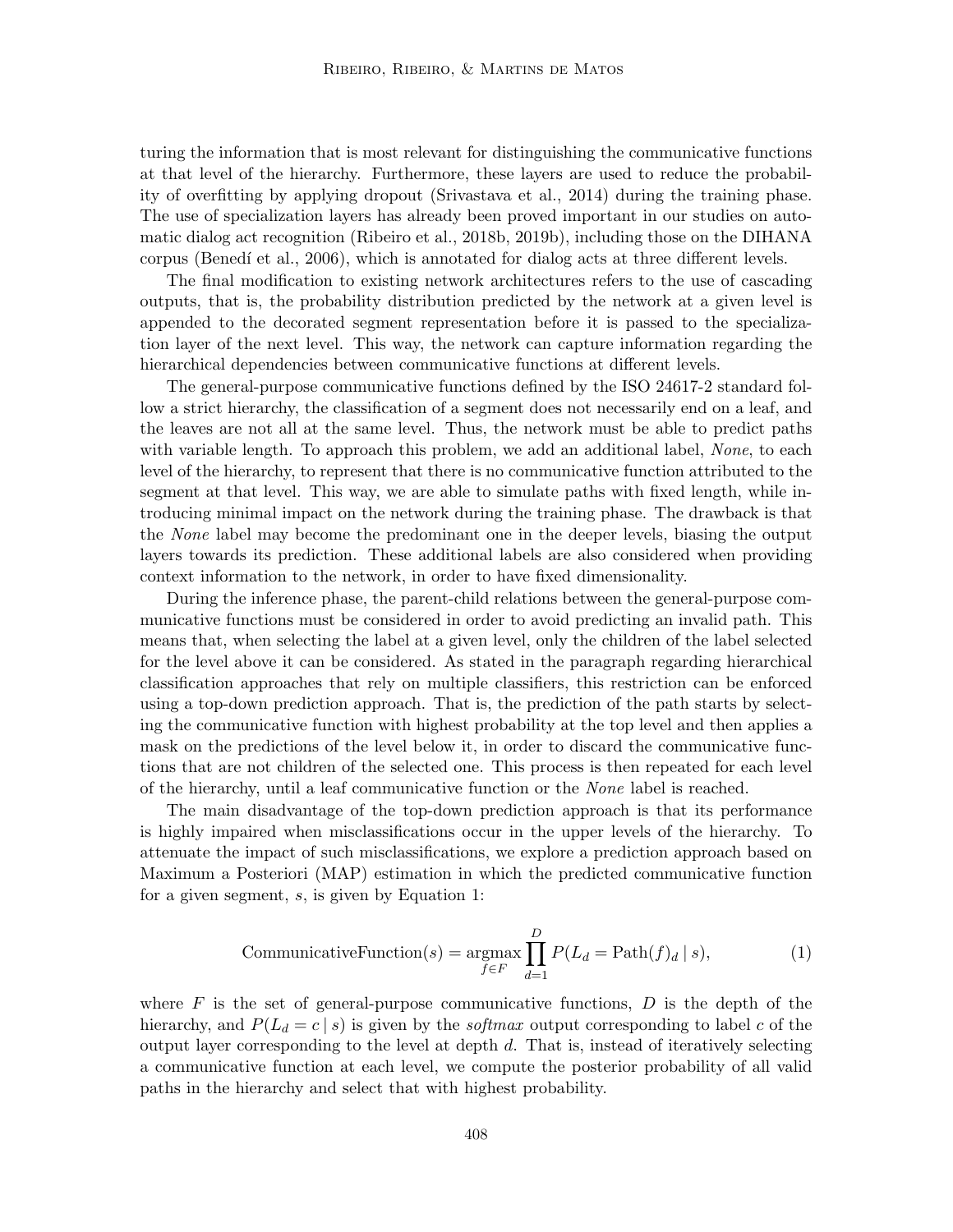Since the classification of a segment does not necessarily end on a leaf and the leaves are not all at the same level, we also rely on the additional label None labels during the inference phase. For instance, given a segment s, the probability of selecting the path that ends in the Answer communicative function is given by Equation 2:

$$
P(Answer \mid s) = P(L_1 = Information-Transfer\ Functions \mid s)
$$
  
\n
$$
\times P(L_2 = Information-Providing\ Functions \mid s)
$$
  
\n
$$
\times P(L_3 = Information \mid s)
$$
  
\n
$$
\times P(L_4 = Answer \mid s)
$$
  
\n
$$
\times P(L_5 = None \mid s)
$$
  
\n
$$
\times P(L_6 = None \mid s).
$$
  
\n(2)

# 5. Experimental Setup

This section describes our experimental setup, including the datasets (Section 5.1), the evaluation methodology (Section 5.2), the network architecture used in our experiments (Section 5.3), and the baselines used for comparison (Section 5.4). To conclude, in Section 5.5, we describe implementation details that allow future reproduction of our experiments.

### 5.1 Datasets

As discussed in Section 2, to the best of our knowledge, the DialogBank (Bunt et al., 2016, 2019) is the only publicly available source of dialogs annotated fully according to the ISO 24617-2 standard guidelines. Thus, in our experiments, we use it as gold standard for evaluating the performance of the different approaches. However, given the scarcity of annotated dialogs, we also explore the use of the LEGO-ISO dataset (Ribeiro et al., 2020), which features dialogs that were partially annotated with the communicative functions defined by the ISO 24617-2 standard through label mapping processes. Finally, we also rely on the Switchboard Dialog Act Corpus (Jurafsky et al., 1997) to train models for transfer learning purposes. Although its dialogs are not annotated according to the ISO 24617- 2 standard, it is the largest and most explored corpus in domain-independent dialog act recognition studies. Thus, its dialogs can provide important information for the generation of segment representations that capture generic intention information. These datasets are described in further detail below.

#### 5.1.1 The DialogBank

The DialogBank (Bunt et al., 2016, 2019) aims at collecting and providing dialogs annotated fully according to the ISO 24617-2 standard guidelines. At the time of this study, it features (re-)annotated dialogs from four English corpora and four Dutch corpora. There is a total of 15 annotated dialogs in English and 9 in Dutch. To avoid the issues regarding multilinguality, we focus on the English dialogs in this study. Three of those dialogs are originally from MapTask (Anderson et al., 1991), four are from Switchboard (Godfrey et al., 1992), three are from TRAINS (Allen & Schubert, 1991), and five are from DBOX (Petukhova et al., 2014). Excerpts extracted from each corpus are shown in Figures 4-7. In total, the dialogs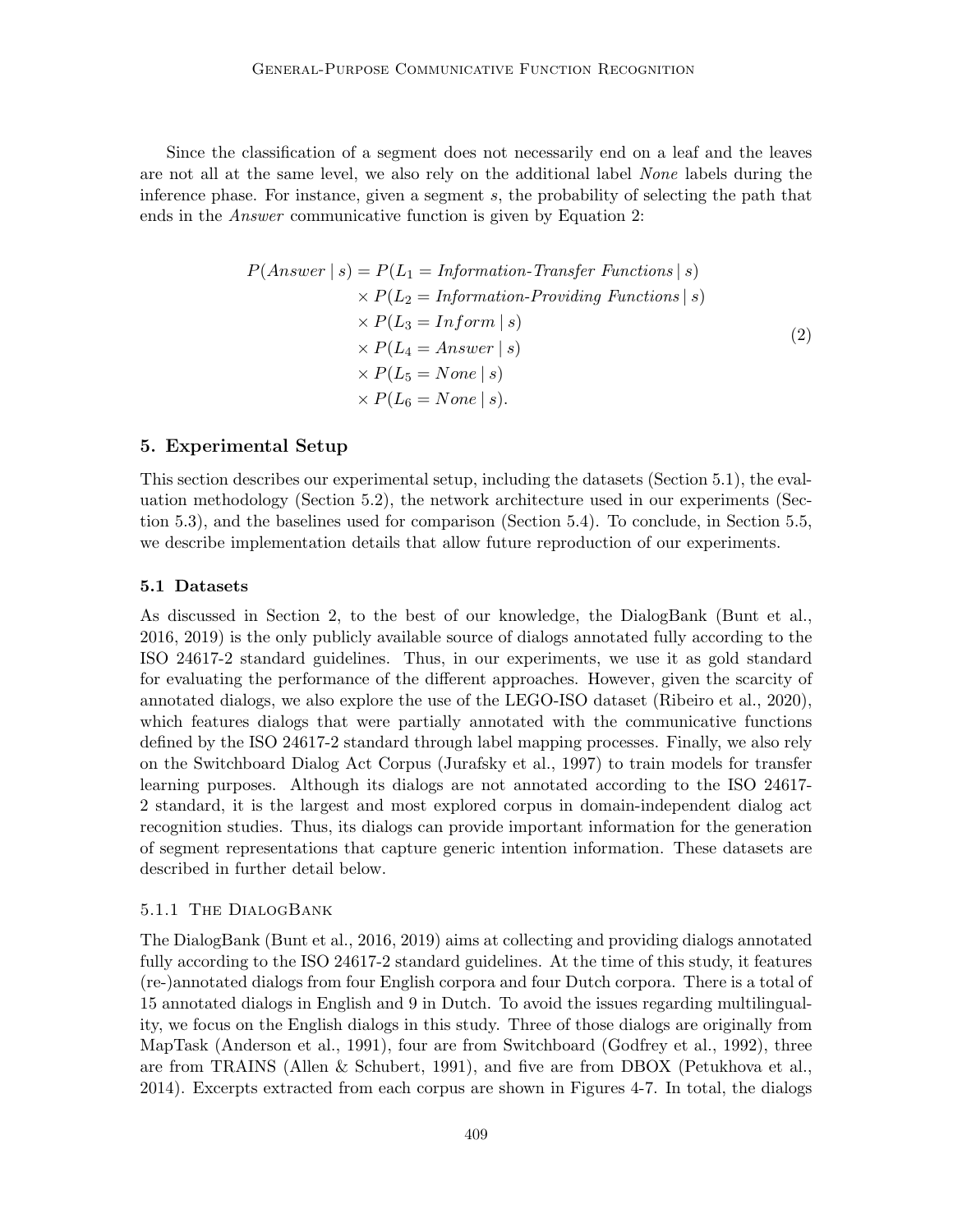contain 2,360 annotated segments, out of which 1,118 have general-purpose communicative functions in the Task dimension.

speaker 1: And do you have a graveyard? speaker 2: No. speaker 1: Do you have a carved wooden pole in this area? speaker 2: Right away down the very bottom. speaker 1: Right, okay. speaker 1: Now, go... Go right from the diamond mine. speaker 2: Okay.

Figure 4: An excerpt of the transcription of a MapTask dialog. For readability, we added punctuation and capitalization.

speaker 1: Jimmy, so, how do you get most of your news? speaker 2: Well, I kind of, uh, I watch the, uh, national news every day, for one. speaker 2: I also read one or two papers a day. speaker 2: And I'm a... I'm pretty much a news junkie. speaker 2: And I tune in to CNN a lot. speaker 1: Oh, wow. speaker 1: So, when you say the morning news, or evening news or national news is when? speaker 2: Uh, every evening at six thirty, I believe, I watch the national news.

Figure 5: An excerpt of the transcription of a Switchboard dialog. For readability, we removed disfluency annotations and replaced them with appropriate punctuation when necessary.

The general-purpose communicative functions are distributed in the DialogBank according to Table 2. We can see that, overall, the distribution is highly unbalanced, with the most common, *Inform*, covering 42% of the segments that have a general-purpose communicative function, while 10 of the functions that occur in the DialogBank occur in less than 10 segments. The predominance of the Inform communicative function becomes even more apparent if we consider the paths in the hierarchy. Answer, Agreement, Confirm, Disconfirm, and *Disagreement* are descendants of *Inform*. This means that of the segments that have a general-purpose communicative function, 62% have the *Inform* function.

Another important aspect revealed in Table 2 is that the distribution of general-purpose communicative functions is also highly unbalanced across the dialogs of the different corpora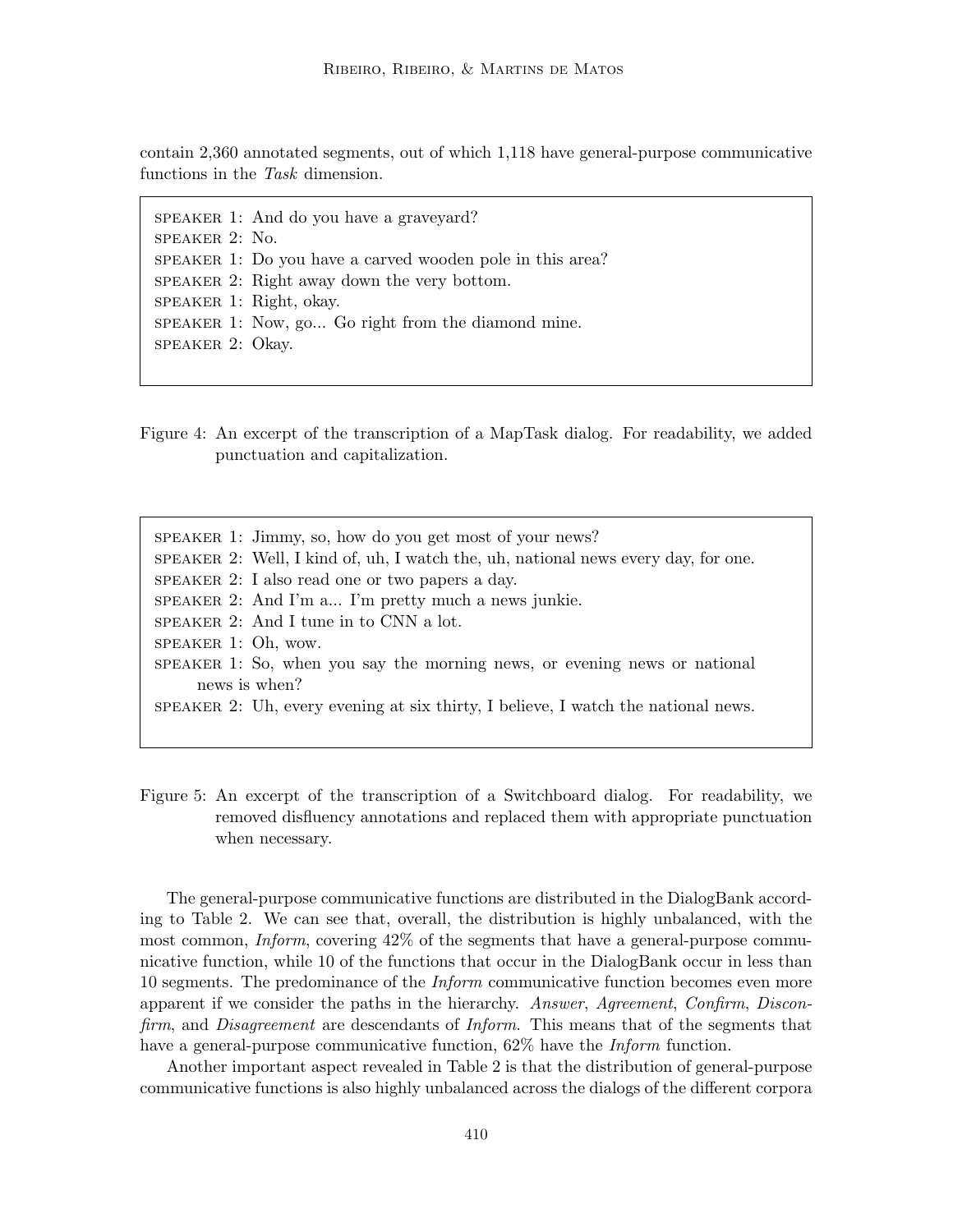| <b>Function</b>            | MapTask          | Switchboard    | <b>TRAINS</b>  | <b>DBOX</b>      | <b>Total</b>   |
|----------------------------|------------------|----------------|----------------|------------------|----------------|
| Inform                     | 56               | 338            | 44             | 37               | 475            |
| Instruct                   | 143              | $\Omega$       | 1              | 11               | 155            |
| Answer                     | 35               | 30             | 16             | 31               | 112            |
| Propositional Question     | 26               | 11             | $\overline{2}$ | 25               | 64             |
| Set Question               | 7                | 12             | 13             | 28               | 60             |
| Accept Request             | $52\,$           | $\theta$       | $\mathbf{1}$   | $\mathbf 1$      | 54             |
| Agreement                  | 8                | 42             | $\overline{2}$ | $\mathbf{1}$     | 53             |
| Check Question             | 28               | 9              | 7              | 6                | 50             |
| Confirm                    | 11               | 9              | 6              | 14               | 40             |
| Suggest                    | 3                | 3              | $\overline{2}$ | 5                | 13             |
| Disconfirm                 | 1                | 1              | $\overline{0}$ | 10               | 12             |
| Request                    | $\overline{2}$   | 2              | 1              | $\overline{4}$   | 9              |
| Choice Question            | $\boldsymbol{3}$ | $\theta$       | 1              | 4                | 8              |
| Correction                 | $\overline{2}$   | 0              | $\theta$       | 1                | 3              |
| Address Request            | 3                | 0              | 0              | $\Omega$         | 3              |
| Offer                      | $\boldsymbol{0}$ | 0              | 0              | $\overline{2}$   | $\overline{2}$ |
| Reject Offer               | 0                | 0              | 0              | 1                | 1              |
| Disagreement               | 1                | 0              | 0              | $\boldsymbol{0}$ | 1              |
| Accept Offer               | $\theta$         | 0              | 0              | 1                | 1              |
| Accept Suggest             | $\overline{0}$   | $\theta$       | 0              | 1                | 1              |
| Promise                    | $\overline{0}$   | $\overline{0}$ | $\overline{0}$ | 1                | 1              |
| <b>General-Purpose CFs</b> | 381              | 457            | 96             | 184              | 1,118          |
| <b>None</b>                | 281              | 555            | 140            | 266              | 1,242          |
| Total                      | 662              | 1,012          | 236            | 450              | 2,360          |

Table 2: Distribution of the general-purpose communicative functions defined by the ISO 24617-2 standard in the DialogBank.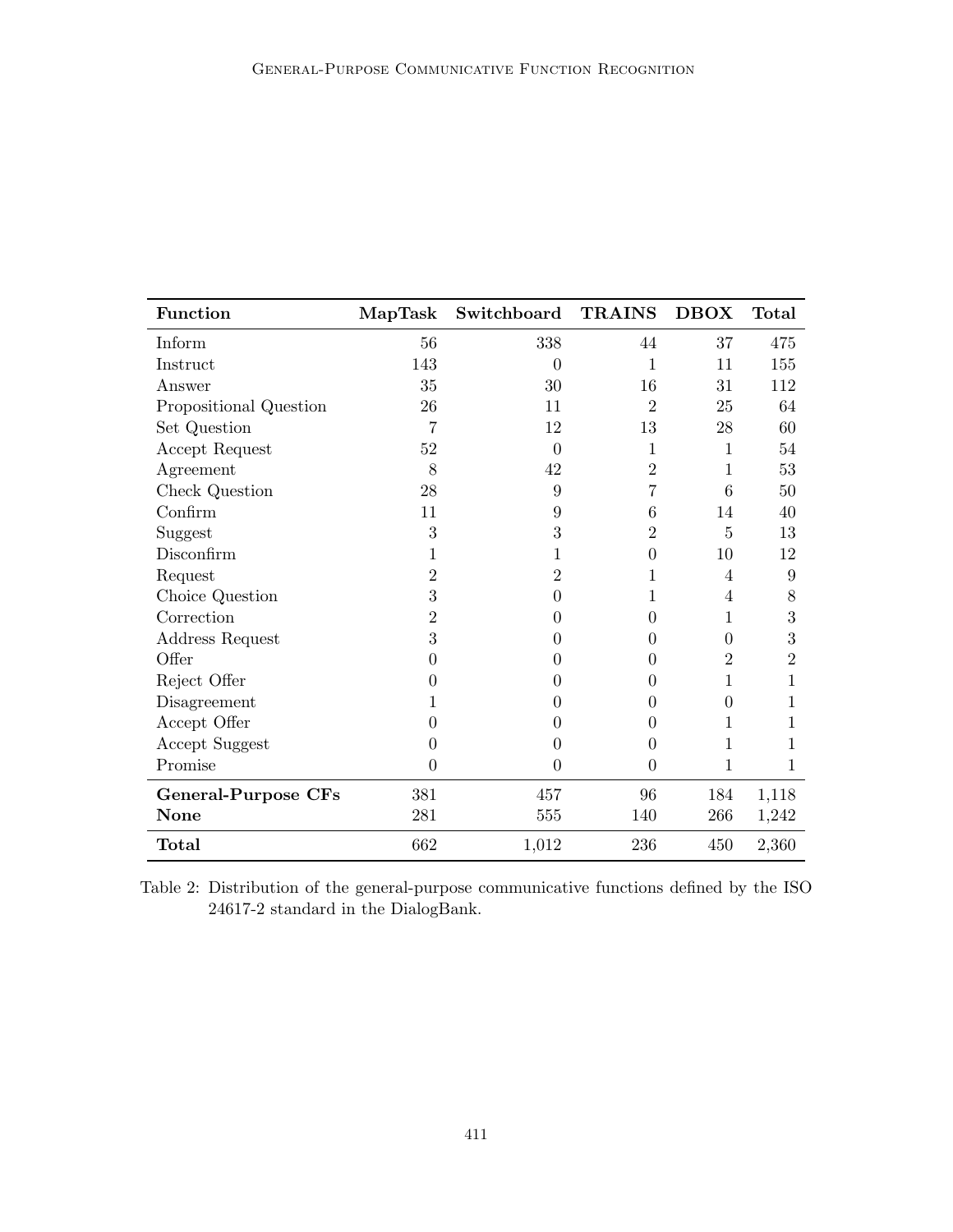- user: I need to design a plan for shipping a boxcar of oranges to Bath by eight a.m. today and the time now is midnight. system: Okay. user: The orange warehouse where I need the oranges from is in Corning. system: Right. user: So, I need... Is it possible for one of the engines... Would it be faster for an engine to come from Elmira or Avon? system: Uh, Elmira is a lot closer. user: What time would engine two and three leave Elmira? system: Um, well, they're not scheduled yet, but we can send them at any time we want. user: Okay.
- Figure 6: An excerpt of the transcription of a TRAINS dialog. The system was simulated using the Wizard-of-Oz method. For readability, we removed disfluency annotations and added punctuation and capitalization.

user: Uhm... Are you from America? SYSTEM: No, I am not from America. user: Uh... What were you doing when you were alive? system: Ehm... Let me think for a minute... Uhm, I was... I was a princess when I was alive. user: And where are you from? system: I am from England. user: Okay, uhm... Uh... Where did you die? system: Just a second... Uhm... I died in Paris. user: Mhm... Uhn... Uhm... You are, uh... Princess Diana.

Figure 7: An excerpt of the transcription of a DBOX dialog. The system was simulated using the Wizard-of-Oz method. For readability, we removed disfluency annotations and added punctuation and capitalization.

that are included in the DialogBank, even in terms of the most common communicative functions. For instance, not considering paths, 92% of the segments with the Instruct and 96% with the Accept Request communicative functions belong to MapTask dialogs. On the other hand,  $71\%$  of the segments with the *Inform* communicative function belong to Switch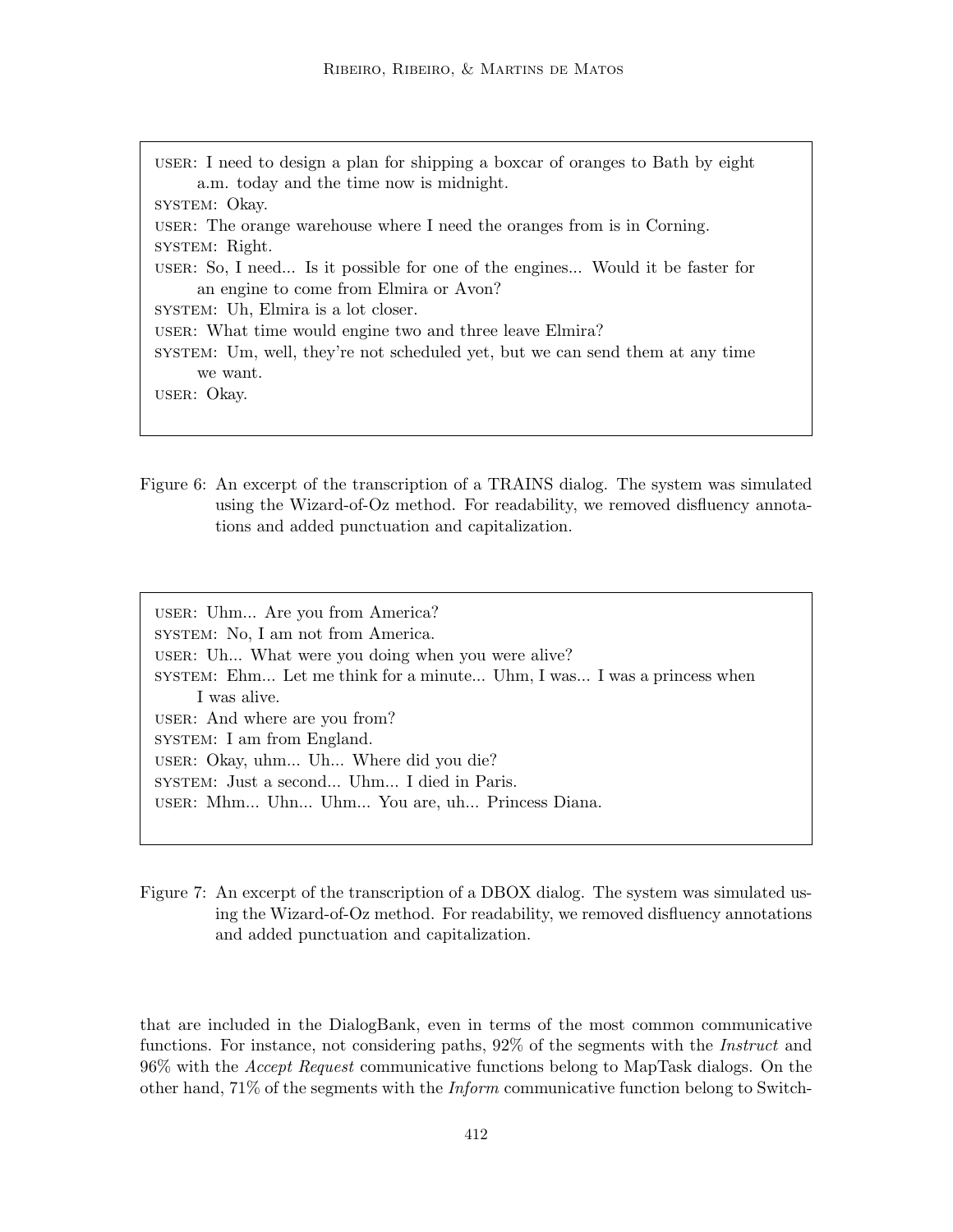board dialogs. This reveals the heterogeneity of the DialogBank which is representative of the different kinds of dialog that occur in human-human and human-machine interaction.

Overall, although it includes dialogs from multiple corpora, the amount of data provided by the DialogBank is not enough for drawing solid conclusions from the results of DNN-based approaches trained solely on it, especially considering the hierarchical nature of the generalpurpose communicative functions that we intend to recognize automatically. However, since these dialogs are the closest we have to a gold standard annotation, the evaluation of our approaches on general-purpose communicative function recognition must be based on the performance on the DialogBank.

# 5.1.2 LEGO-ISO

LEGO-ISO (Ribeiro et al., 2020) consists of 347 dialogs from the Let's Go Bus Information System (Raux et al., 2006), containing 14,186 utterances annotated with the communicative functions defined by the ISO 24617-2 standard. Each dialog features the system and a human user. Since the 9,803 system utterances are generated through slot filling of fixed templates, they have no errors and contain casing and punctuation information. In contrast, the transcriptions of the 5,103 user utterances were obtained using an Automatic Speech Recognition (ASR) system and, consequently, are subject to recognition errors and contain no casing nor punctuation information. However, a concrete value for the transcription Word Error Rate (WER) was not revealed. An excerpt of a dialog is shown in Figure 8.

system: Welcome to the CMU Let's Go bus information system. system: To get help at any time, just say Help or press zero. system: What can I do for you? user: 54C. system: The 54C. Did I get that right? user: Yes. system: Ok. system: Where do you wanna leave from? user: South Hills Junction.

Figure 8: An excerpt of the transcription of a LEGO-ISO dialog. For readability, we added punctuation and capitalization.

The annotation with the standard's communicative functions was obtained through the mapping of the original dialog act annotations of the LEGO corpus (Schmitt et al., 2012). The mapping was based solely on the original labels and the transcriptions of the turns. This means that the annotation is performed on turns rather than on functional segments and that it does not cover every semantic dimension. Table 3 shows the distribution of general-purpose communicative functions in the corpus after the mapping. We can see that, although the number of segments is larger, the set of communicative functions covered by the corpus is only a subset of that covered by the DialogBank. This is partially due to the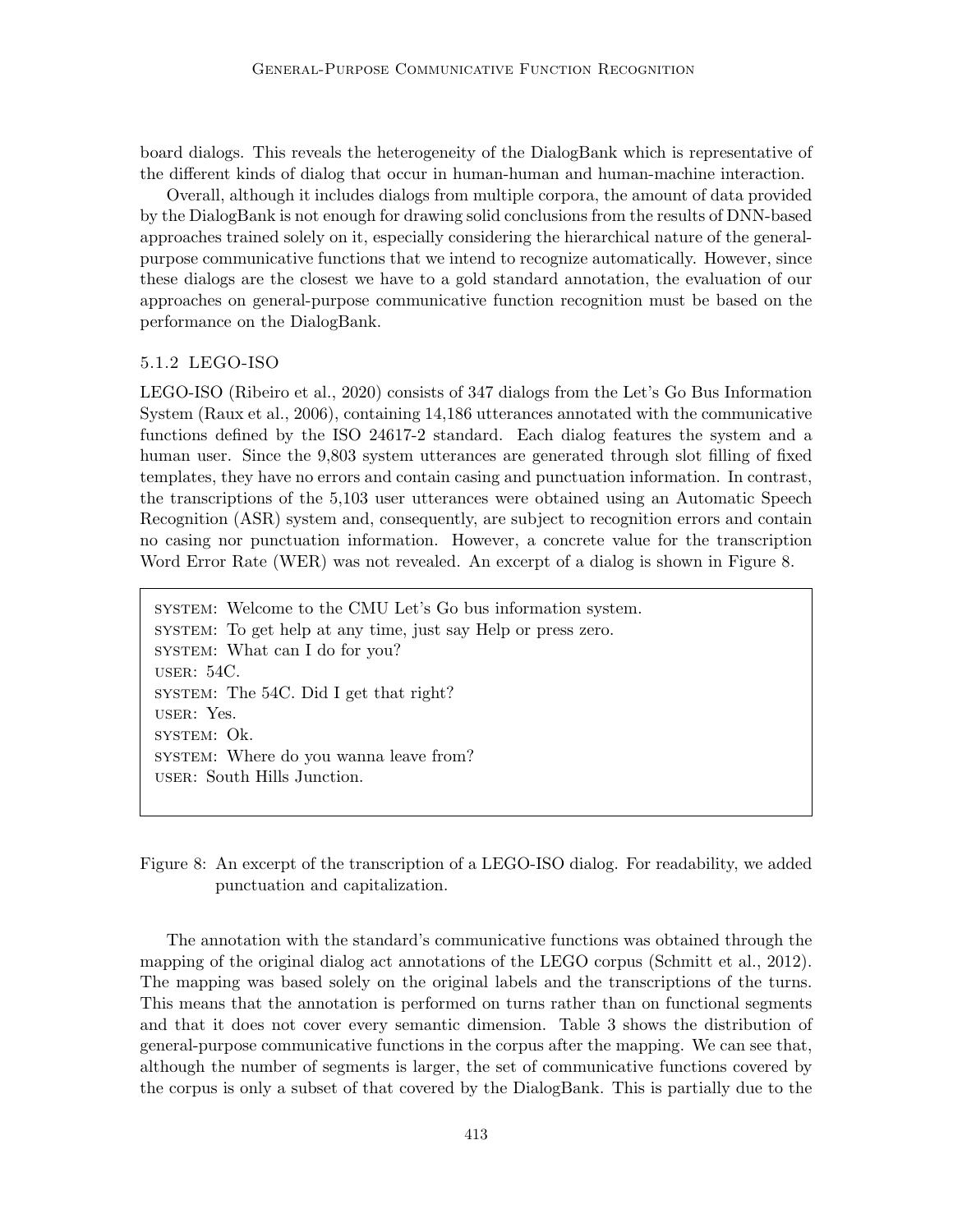| <b>Function</b>            | <b>System Segments</b> | User Segments | Total  |
|----------------------------|------------------------|---------------|--------|
| Check Question             | 2,256                  | 1             | 2,257  |
| Set Question               | 1,987                  | 210           | 2,197  |
| Instruct                   | 1,812                  | 106           | 1,918  |
| Answer                     | $\theta$               | 1,462         | 1,462  |
| Inform                     | 656                    | 600           | 1,256  |
| Confirm                    | 0                      | 1,162         | 1,162  |
| Disconfirm                 |                        | 1,105         | 1,105  |
| Promise                    | 277                    | $\Omega$      | 277    |
| Request                    | 54                     | 85            | 139    |
| Suggest                    | 40                     | $\theta$      | 40     |
| <b>General-Purpose CFs</b> | 7,082                  | 4,731         | 11,813 |
| <b>None</b>                | 2,001                  | 372           | 2,373  |
| Total                      | 9,083                  | 5,103         | 14,186 |

Table 3: Distribution of the general-purpose communicative functions defined by the ISO 24617-2 standard in the LEGO-ISO corpus.

label mapping process, which did not consider the specificities of certain segments, but, most importantly, it is due to the characteristics of the dialogs, which are highly focused on the task. Thus, system segments typically have a communicative function that is a descendant of Question, so that it can obtain all the information required to fulfill the task. On the other hand, user segments typically have a communicative function that is a descendant of Inform, since they aim at providing that information to the system. Furthermore, the most common communicative function is Check Question because the system tries to confirm that it understood every piece of information provided by the user correctly. Also given the focus on the task, only 17% of the segments do not have a general-purpose communicative function, which contrasts with the 53% of the DialogBank.

Since its communicative-function annotations were obtained through label mapping processes, this dataset cannot be used as a gold standard. Still, it is 20 times larger than the DialogBank in number of English dialogs and 6 times larger in number of annotated segments. Thus, it provides a significant amount of data that, according to the results of our preliminary studies (Ribeiro et al., 2020), can be used during the training phase to improve the performance on general-purpose communicative function recognition. However, given its size in comparison to the DialogBank, classifiers may overfit to its characteristics.

### 5.1.3 Switchboard Dialog Act Corpus

The Switchboard Dialog Act Corpus (Jurafsky et al., 1997) is an annotated subset of the Switchboard (Godfrey et al., 1992) corpus. It is the largest and most explored corpus annotated with dialog act information, consisting of 1,155 manually transcribed conversations, containing 223,606 segments. The conversations are between pairs of humans and cover multiple domains. An excerpt of a dialog is shown in Figure 5. The corpus is annotated for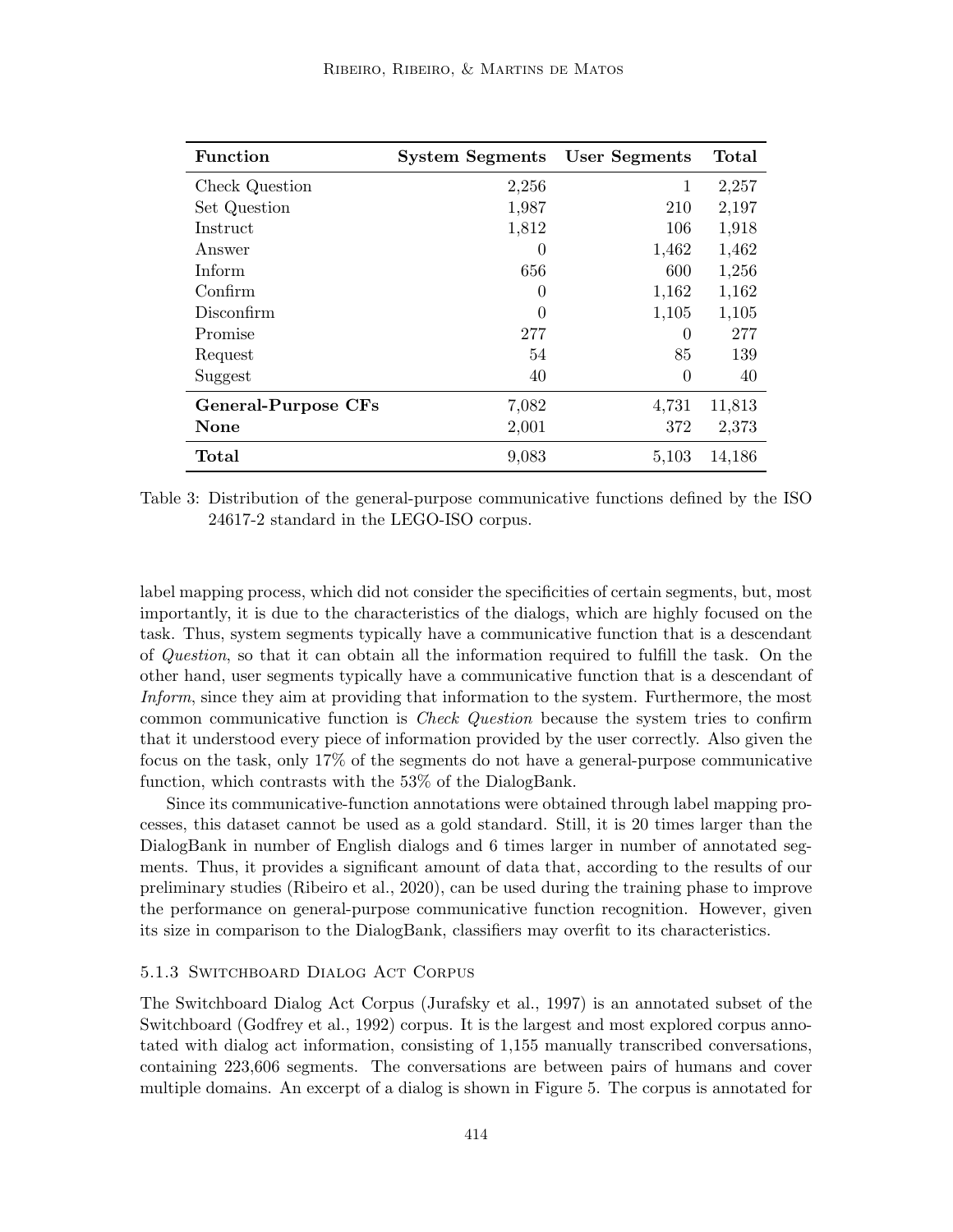dialog acts using the domain-independent SWBD-DAMSL tag set, which features over 200 unique labels. However, most studies use a reduced set of 42 to 44 labels to obtain a higher inter-annotator agreement and higher example frequencies per class. Table 4 shows this set of labels and its distribution in the corpus. The total number of segments labeled with a dialog act is lower than the previously referred 223,606 since some segments are considered continuations of the previous one by the same speaker and aggregated to it.

| Label                       | <b>Segments</b> | Label                    | <b>Segments</b> |
|-----------------------------|-----------------|--------------------------|-----------------|
| Statement-Non-Opinion       | 72,824          | Collaborative Completion | 699             |
| Acknowledgement             | 37,096          | Repeat-Phrase            | 660             |
| Statement-Opinion           | 25,197          | Open-Question            | 632             |
| Agreement                   | 10,820          | Rhetorical-Question      | 557             |
| Abandoned                   | 10,569          | Hold                     | 540             |
| Appreciation                | 4,663           | Reject                   | 338             |
| Yes-No-Question             | 4,624           | Negative Non-No Answer   | 292             |
| Non-Verbal                  | 3,548           | Non-understanding        | 288             |
| Yes Answer                  | 2,934           | Other Answer             | 279             |
| Conventional Closing        | 2,486           | Conventional Opening     | 220             |
| Uninterpretable             | 2,158           | Or-Clause                | 207             |
| Wh-Question                 | 1,911           | Dispreferred Answers     | 205             |
| No Answer                   | 1,340           | 3rd-Party-Talk           | 115             |
| Response Acknowledgement    | 1,277           | Offers / Options         | 109             |
| Hedge                       | 1,182           | Self-talk                | 102             |
| Declarative Yes-No-Question | 1,174           | Downplayer               | 100             |
| Other                       | 1,074           | Maybe                    | 98              |
| Backchannel-Question        | 1,019           | Tag-Question             | 93              |
| Quotation                   | 934             | Declarative Wh-Question  | 80              |
| Summarization               | 919             | Apology                  | 76              |
| Affirmative Non-Yes Answer  | 836             | Thanking                 | 67              |
| <b>Action Directive</b>     | 719             |                          |                 |
| Total                       |                 |                          | 195,061         |

Table 4: Dialog act distribution in the Switchboard Dialog Act Corpus.

Although the corpus is not annotated according to the ISO 24617-2 standard, its dialog act annotations and the communicative functions defined by the standard reveal similar intentions. For instance, regarding general-purpose communicative functions, labels such as Yes-No-Question, Yes Answer, and No Answer, can be directly mapped into the *Proposi*tional Question, Confirm, and Disconfirm communicative functions, respectively. Mappings of this kind are possible for several other labels and not only to general-purpose communicative functions, but also to dimension-specific functions. Fang et al. (2012) provide further insight into the possible mapping between the dialog act labels used to annotate the Switchboard Dialog Act Corpus and the communicative functions defined by the ISO 24617-2 standard. However, the corpus with mapped annotations was not released.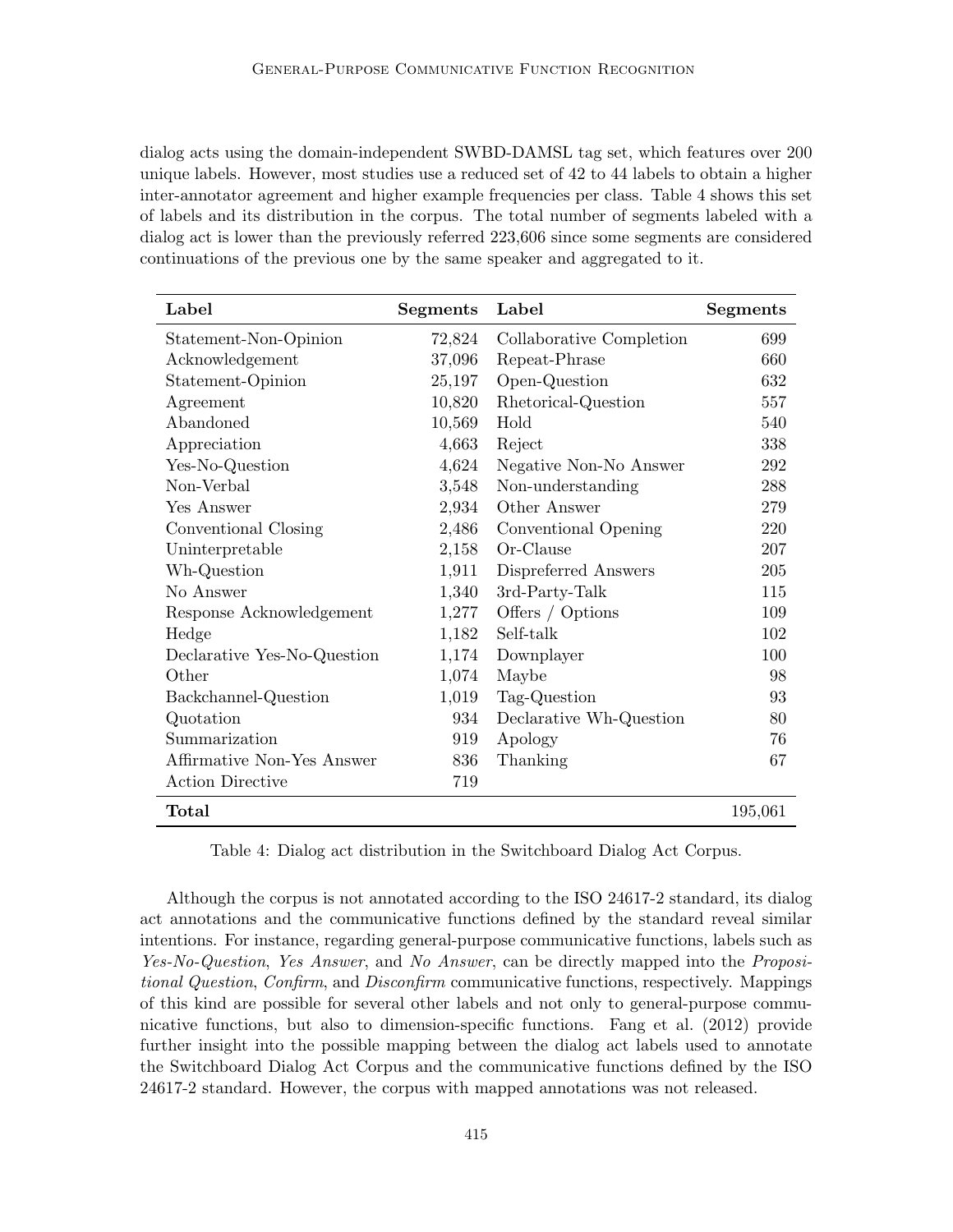Given the size of the corpus and the similarity of the intentions revealed by its dialog act label set, we use it in our experiments to train a flat dialog act recognition model, so that its weights can be used in transfer learning processes for the generation of segment representations. This way, the probability of overfitting the representations to the characteristics of the training dialogs is reduced, which may improve the generalization ability of the classifiers and improve the overall performance.

### 5.2 Evaluation Methodology

In this study, we focus on the recognition of ISO 24617-2 general-purpose communicative functions in the DialogBank. Below, we describe the evaluation scenarios, the evaluation approach, and the metrics.

### 5.2.1 Scenarios

Although general-purpose communicative functions may occur in any of the semantic dimensions defined by the ISO 24617-2 standard, we focus on the Task dimension, since the number of occurrences of general-purpose communicative functions in the remaining dimensions is not representative in the DialogBank. In this context, we defined two evaluation scenarios. While the first considers every segment in the DialogBank, the other only considers the segments that have communicative functions in the Task dimension. In the first scenario, the segments which do not have communicative functions in that dimension are given the None label. By considering these two scenarios, we are not only able to assess the overall ability to identify segments with general-purpose communicative functions in a dialog, but also to focus on the multiple levels of the hierarchy and the ability to recognize those functions in more detail, highlighting the capabilities of our hierarchical approach.

#### 5.2.2 Cross-Validation

Given the small number of dialogs in the DialogBank, it is not feasible to split it into partitions for training, development, and testing. Thus, we evaluate performance using two cross-validation approaches. The first is leave-one-dialog-out cross-validation, that is, the predictions for the segments in each dialog are made by classifiers trained on all the remaining dialogs. We use this as our main evaluation approach because it maximizes the amount of gold standard data available for training.

The second evaluation approach, leave-one-corpus-out cross-validation, takes advantage of the fact the DialogBank features dialogs from multiple corpora. In this case, the predictions for the segments in each dialog do not rely on training information from other dialogs in the same corpus. Thus, to an extent, this approach can be used to assess cross-corpora generalization capabilities.

To keep the evaluation as fair as possible, contrarily to what we did when assessing the ability of the LEGO-ISO dialogs to provide relevant information for training a communicative function recognizer (Ribeiro et al., 2020), we do not perform any fine tuning to maximize the performance on the left out dialog(s) in each fold. Instead, in each fold, we train an ensemble of classifiers on the corresponding training dialogs. Each of the classifiers in the ensemble is fine-tuned to maximize the performance on one of those training dialogs, while being trained on the remainder. This way, we remove the impact of selecting a single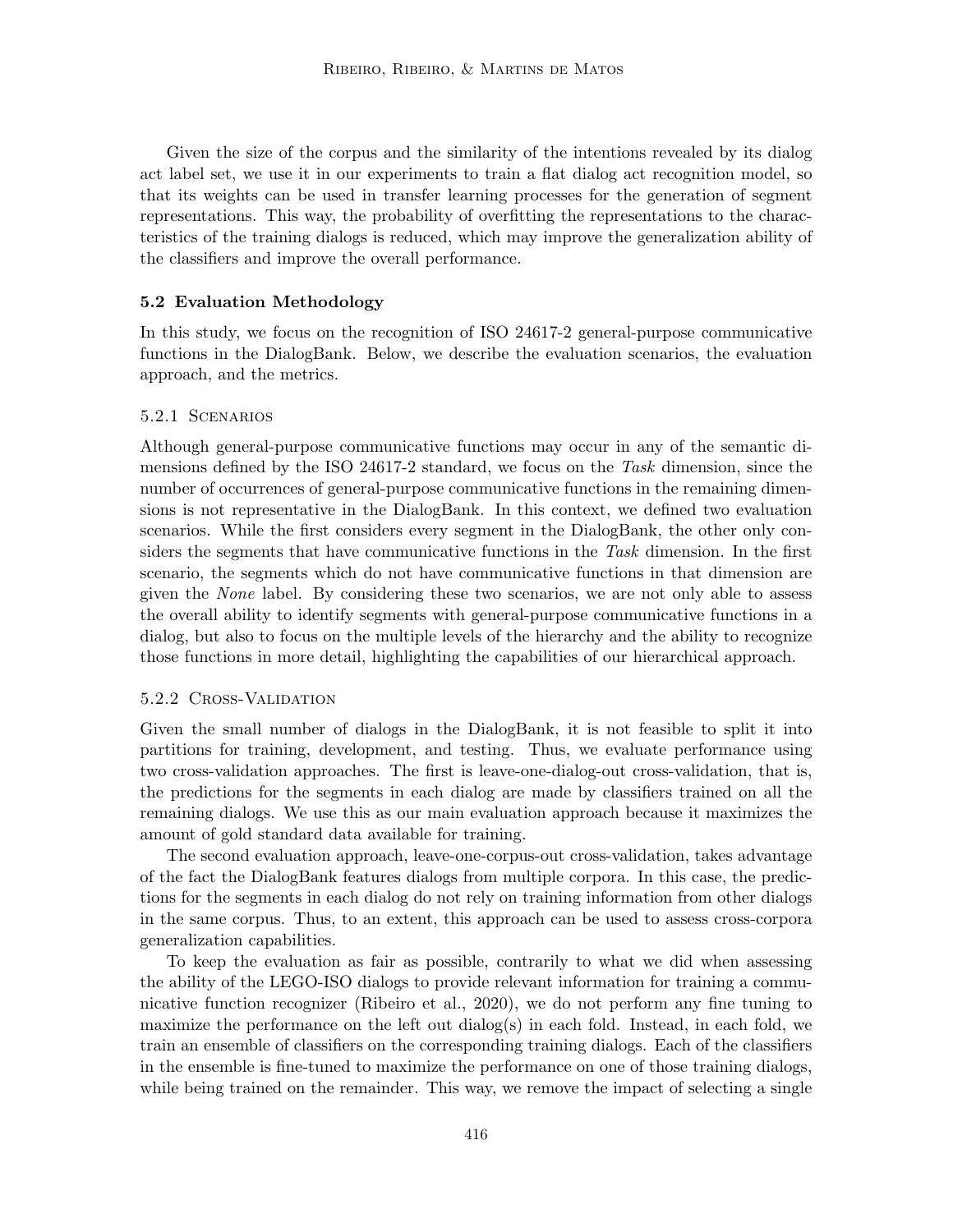dialog for fine-tuning. The predicted classification of each segment in the left out dialog(s) is then given by a weighted majority vote of the classifiers in the ensemble. The weights are given by the estimated probability for the predicted path and ties are broken randomly.

In the experiments that use the LEGO-ISO dialogs, their segments are included in the training set of every fold and are never considered for testing.

### 5.2.3 METRICS

The most common metric used to evaluate dialog act recognition approaches is accuracy. Its counterpart in the context of hierarchical classification problems is the exact match ratio (MR), which is defined by Equation 3:

$$
MR = \frac{1}{n} \sum_{i=1}^{n} I(Y_i = Z_i),
$$
\n(3)

where *n* is the number of evaluation examples,  $Y_i$  is the set of labels in the gold standard path of example  $i, Z_i$  is the set of labels in the path predicted by the classifier for the same example, and  $I$  is the indicator function. We use the exact match ratio (MR) nomenclature to avoid confusion with the accuracy metric in the context of hierarchical problems, which considers each label in the paths independently.

In addition to the exact match ratio (MR), we also report results in terms of the hierarchical versions of precision (hP), recall (hR), and F-measure (hF) proposed by Kiritchenko et al. (2005), defined by Equations 4, 5, and 6, respectively:

$$
hP = \frac{\sum_{i=1}^{n} |Y_i \cap Z_i|}{\sum_{i=1}^{n} |Z_i|},\tag{4}
$$

$$
hR = \frac{\sum_{i=1}^{n} |Y_i \cap Z_i|}{\sum_{i=1}^{n} |Y_i|},
$$
\n(5)

$$
hF = \frac{2 * hP * hR}{hP + hR}.
$$
\n(6)

These hierarchical metrics are relevant, since they consider partial path matches and, thus, capture the difference between predicting a label that shares part of its path with the correct label and one that follows a completely different path.

In some of our experiments, we use additional metrics to assess the performance in terms of each communicative function in the hierarchy. More specifically, we rely on the traditional metrics of precision and recall.

The use of the ensemble of classifiers for prediction already attenuates the impact of the non-determinism involved in the training of neural networks. Still, we perform three runs of each experiment and report the average (mean) and standard deviation of the results. To improve readability, the values of every metric are reported in percentage form.

## 5.3 Network Architecture

As discussed in Section 4, our approach to deal with the hierarchical problem posed by the general-purpose communicative functions defined by the ISO 24617-2 standard can be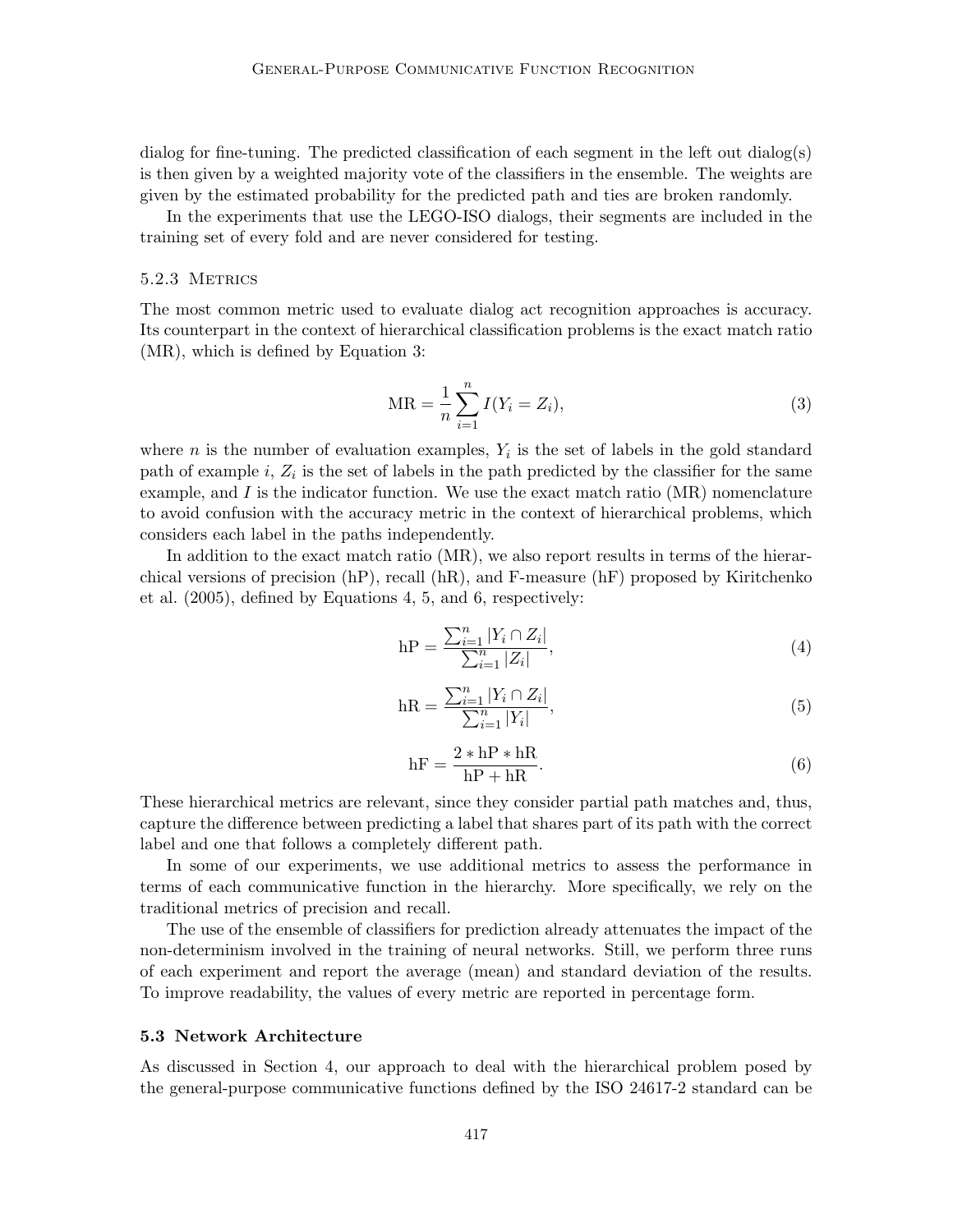applied on top of any approach to generate segment representations. In our experiments, we relied on the same approach used in our study that explored the multiple aspects that contribute to dialog act recognition (Ribeiro et al., 2019b). This way, we know that the segment representation approach is able to capture information regarding intention and we can use the models trained during that study in transfer learning processes.

Figure 9 shows the complete architecture of the network used in our experiments. Two representations of the segment are generated in parallel, one based on its characters and another on contextualized embedding representations of its words, generated by BERT (Devlin et al., 2019). In both cases, the representation of the segment is generated by concatenating the outputs of three parallel CNNs with different window sizes followed by a max-pooling operation. At the character level, we use windows of size three, five, and seven, in order to focus on affixes, lemmas, and inter-word relations. At the word level, we use windows of size one, two, and three, in order to focus on independent words and short word patterns. The two representations are then concatenated and decorated with context information.

Regarding context information, considering that the number of dialogs in the Dialog-Bank is small, we do not rely on a summary of the whole dialog history as in the original approach, because it is prone to overfitting. Instead, we use a flattened sequence of classifications and turn-taking information of the three preceding segments, which have been proved the most important in previous studies (Ribeiro et al., 2015; Liu et al., 2017). The classification of each preceding segment is represented as a concatenation of the one-hot representations of the communicative functions at each level of the hierarchy. Turn-taking information is provided as flags stating whether the speaker changed.

The specialization and output layers are as described in Section 4. That is, there are dedicated specialization and output layers per each level in the hierarchy, the specialization layer of each level also considers the output at the upper levels, and each output layer considers an additional class representing the lack of communicative function at that level.

In order to take advantage of the intention information captured by a dialog act recognition model trained on a large corpus, we apply a transfer learning process. More specifically, we preset the weights of the segment representation layers of our hierarchical model using the corresponding weights of the flat dialog act recognition model. Consequently, only the specialization and output layers are trained on the dialogs annotated according to the ISO 24617-2 standard. This way, the segment representations provide generic information regarding intention that is then specialized for the distinction among general-purpose communicative functions at each level.

#### 5.4 Baselines

As discussed in Section 4, we use the flat and multiple classifier approaches to hierarchical classification as baselines for comparison with our approach. In every case, the classifiers are based on the architecture described in Section 5.3. As shown in Figure 10, the difference is that there is only one specialization layer and one output layer instead of one pair per level of the hierarchy. The activation function and the number of communicative functions considered by the output layer varies according to the target of each classifier. The prediction approach also varies among the flat and multiple classifier approaches. These are described in further detail below.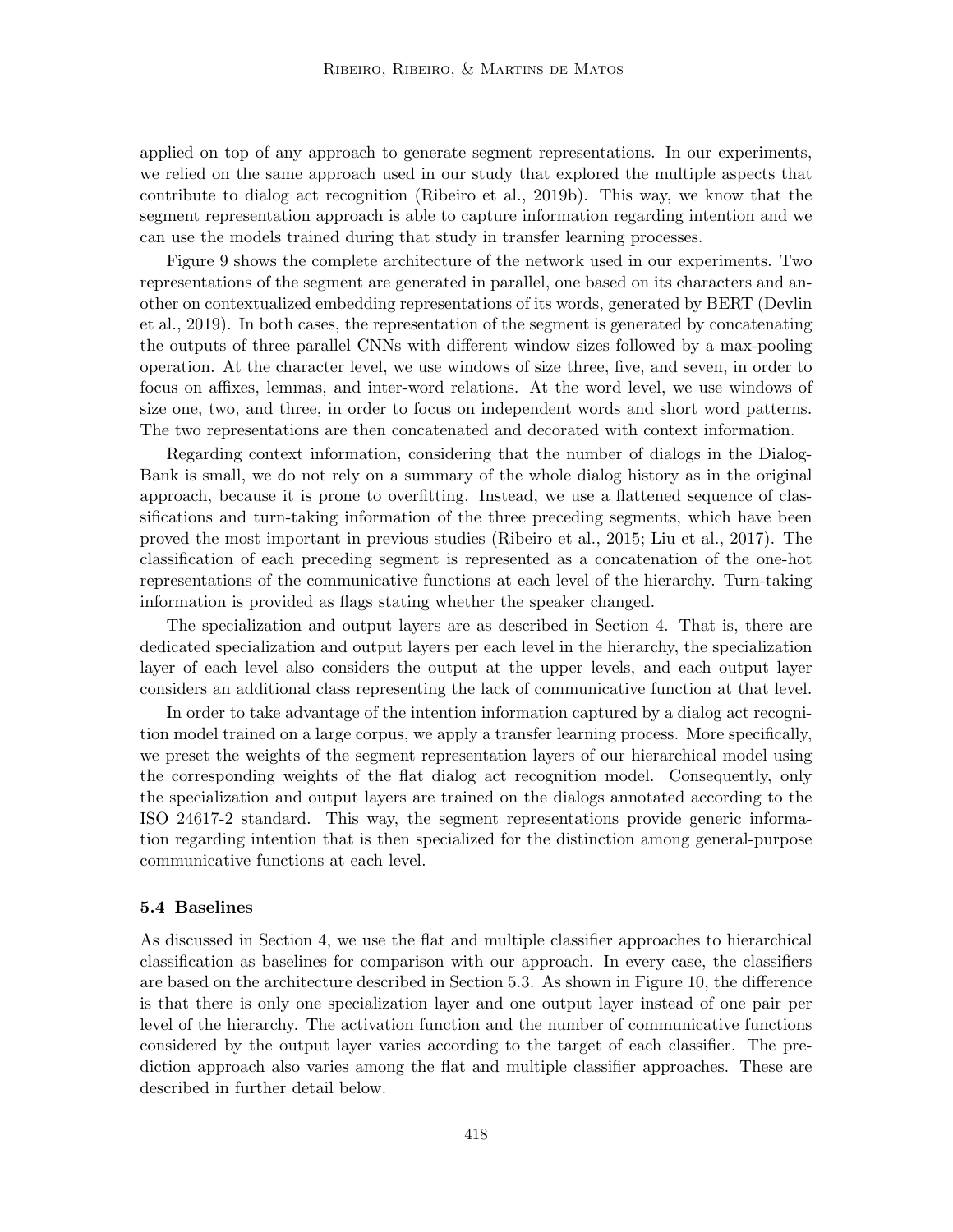

Figure 9: The full architecture of the automatic communicative function recognition approach used in our experiments.  $w_n$  and  $c_n$  refer to the embedding representation of the n-th word and character, respectively. The representations of words are generated by BERT (Devlin et al., 2019) and, thus, are contextualized.  $w$  in the CNNs refers to the width of the context window. D refers to the depth of the hierarchy. The circles represent concatenation operations.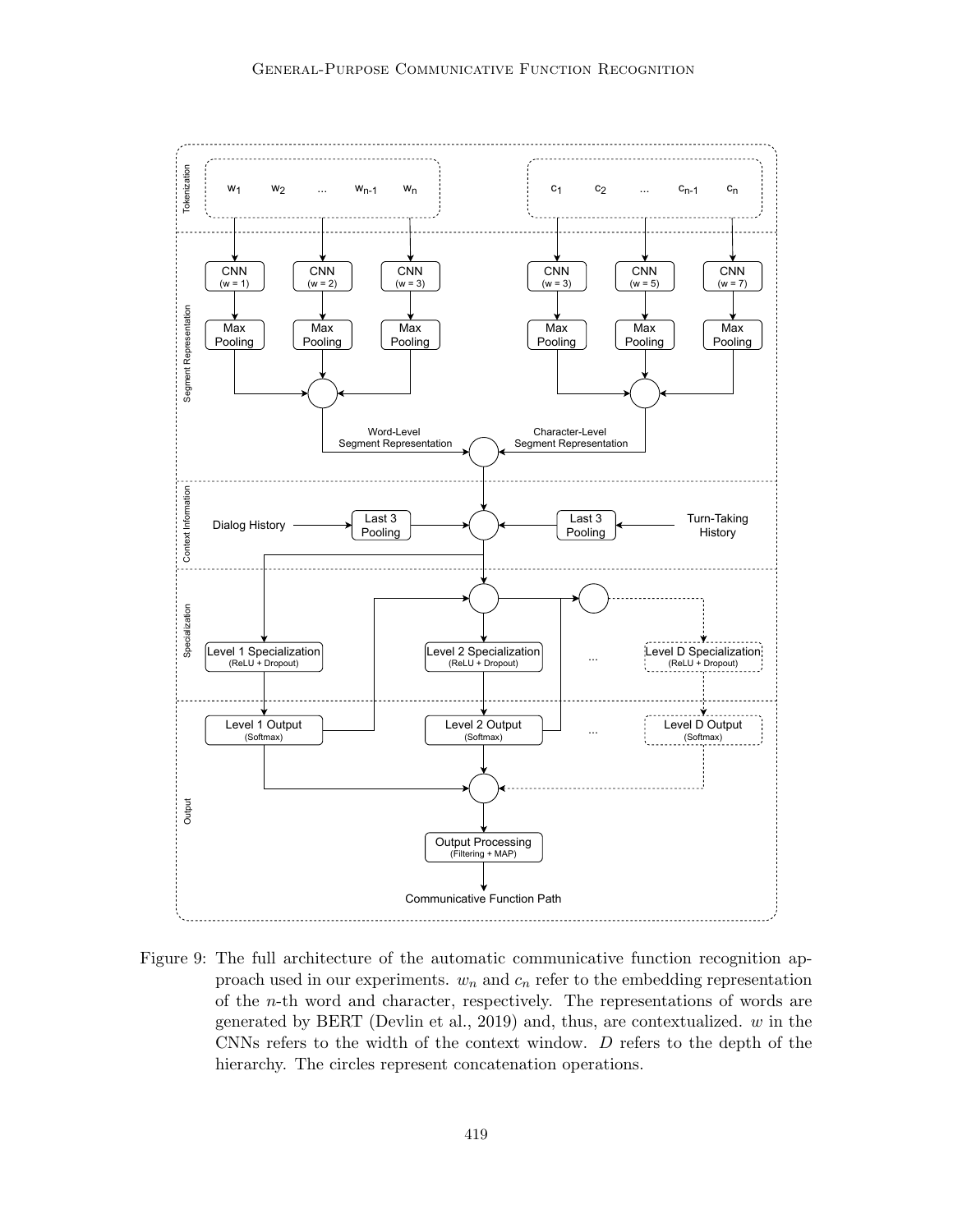

Figure 10: The architecture of the flat communicative function recognition approach used in our baselines. It differs from the hierarchical architecture shown in Figure 9 in the specialization and output layers, as there is only of each instead of one pair per level of the hierarchy.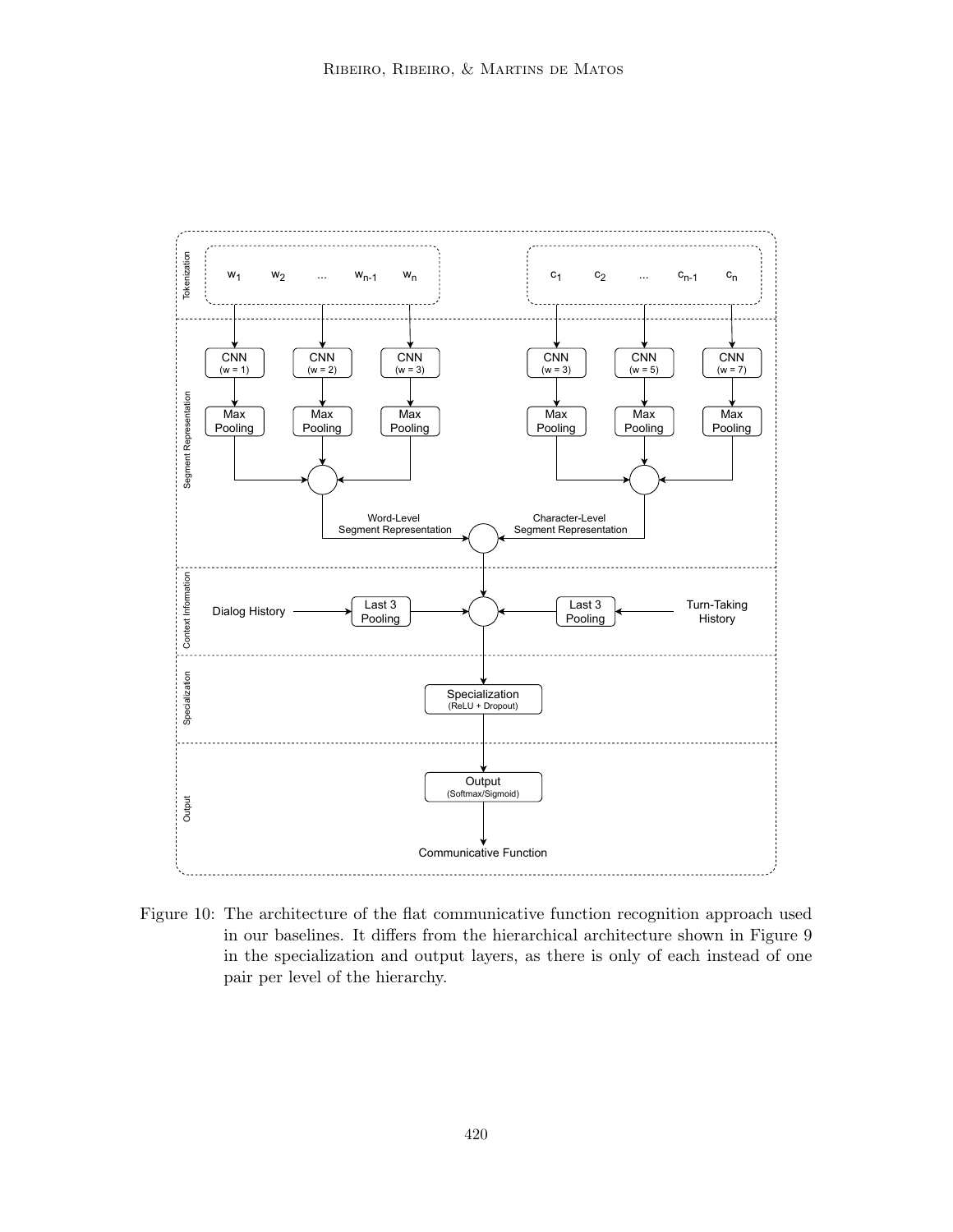The flat approach discards the hierarchical relations between communicative functions and considers that they are all at the same level. In this case, the output layer applies the *softmax* function to compute the probability distribution among the terminal communicative functions (the last in the path) that occur in the DialogBank. The predicted communicative function is that with highest probability. In a sense, this approach simplifies the problem, as it does not consider every possible communicative function. However, it is not able to leverage information regarding the hierarchical dependencies and each segment can only be used as an example of its terminal communicative function.

We use three multiple classifier approaches as baselines: one-vs-all classifiers, one classifier per level, and one classifier per set of siblings. In the first, each classifier focuses on identifying segments with a specific communicative function. Thus, each classifier is binary and the *sigmoid* function is used in the output layer to obtain the probability that a segment has the corresponding function. In the other two, each classifier focuses on distinguishing among a set of communicative functions. Thus, the *softmax* function is used to compute the probability distribution among those functions. In the three cases, since the classifiers do not distinguish among communicative functions at different levels, each segment can be used as an example of every function in its path. To combine the predictions of the multiple classifiers and obtain the predicted communicative function path for a segment, we apply a top-down approach. That is, starting at the root of the hierarchy, we select the communicative function with highest probability and then the process is repeated among its descendants, until a leaf communicative function or the stop case is reached. When using one-vs-all classifiers, the selection is performed by comparing the probabilities predicted by the classifiers corresponding to a set of sibling communicative functions. The prediction stops when none of them has a probability above 50%. When using one classifier per level, the predictions are masked according to the prediction in the level above, in order to avoid predicting invalid paths. When using either one classifier per level or per set of siblings, the prediction stops when the None label is that with highest probability. In order to attenuate the bias towards the prediction of shallower communicative functions, when training the classifiers for these two approaches, only the segments that have a communicative function in the level above but not in the current one are used as examples of the None label.

#### 5.5 Implementation Details

To implement our classifiers, we used Keras (Chollet et al., 2015) with the TensorFlow (Abadi et al., 2015) backend. To update the weights during the training phase, we used the Adam optimizer (Kingma & Ba, 2015) with the default parameterization and mini-batches with size 512. To decide when to stop training, we used early stopping with 10 epochs of patience. That is, the training phase of each classifier stopped after ten epochs without improvement on the validation set composed of the corresponding fine-tuning dialog(s).

To obtain contextualized word representations, we used the output of the last layer of the large uncased BERT model (Devlin et al., 2019). When using character-level tokenization, embedding representations of the characters were trained together with the network to capture relations between them. To generate the segment representations, we used 100 filters in each CNN and aggregated the results using the max-pooling operation. Finally, the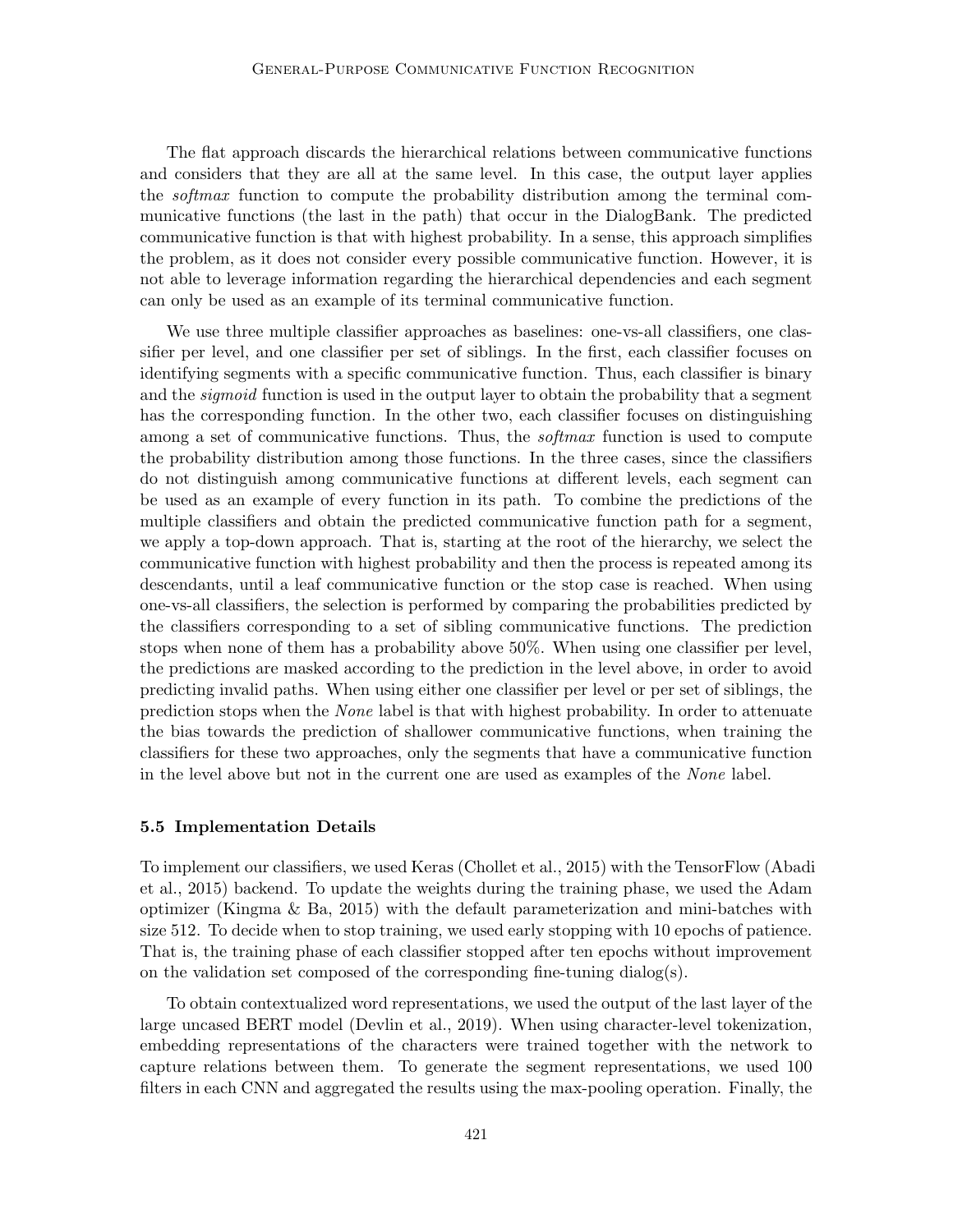specialization layers were implemented as Rectified Linear Units (ReLUs) (Nair & Hinton, 2010) with 200 neurons and 50% dropout probability (Srivastava et al., 2014).

For transfer learning purposes, we relied on the model that achieved the top performance on the Switchboard Dialog Act Corpus in our study on dialog act recognition (Ribeiro et al., 2019b). Thus, the weights of the CNNs and the character-level embedding layer were set to those of that model and fixed during the training phase.

## 6. Results and Discussion

In this section, we present and discuss the results of our experiments. We start by comparing the results of our approach with those of the multiple baselines defined in Section 5.4. Then, we analyze the performance of our approach in terms of each general-purpose communicative function. After that, we rely on the leave-one-corpus-out cross-validation approach to analyze the generalization ability of the classifiers. Finally, we discuss the importance of the multiple components of the architecture and of transfer learning processes while looking into the results of our ablation studies. In most of the tables referred to in this section, we report the average (mean) and standard deviation of the results among the multiple runs. However, for simplicity, we will focus on the average values in this discussion. Although we started by including the LEGO-ISO dialogs to increase the amount of training data, we noticed that they were not beneficial for the model when paired with the information provided by the transfer learning process from the Switchboard Dialog Act Corpus. Thus, the results reported in this section refer to the experiments that do not include those dialogs in the training phase. We provide further insight into this issue in Section 6.4.

## 6.1 Overall Comparison

In order to compare our approach with the flat and multiple-classifier baselines, we will look into the results achieved using leave-one-dialog-out cross-validation. We start by looking into the results achieved in the scenario in which all segments in the DialogBank are considered. That is, the task is not only to predict the general-purpose communicative function of a segment, but also to identify which segments have communicative functions in the Task dimension. Then, we focus on the segments that have communicative functions in the Task dimension, in order to analyze the performance of our hierarchical classification approach in a scenario that is more appropriate for its characteristics.

## 6.1.1 All Segments

Table 5 shows the results of our experiments in the scenario that considers all the segments in the DialogBank when evaluating using leave-one-dialog-out cross-validation. We can see that the approaches that rely on multiple classifiers to obtain the final predictions lead to worse performance than those that rely on a single classifier, either flat or hierarchical, both in terms of exact match ratio and hierarchical F-measure. This suggests that, although each individual classifier is able to focus on a specific part of the hierarchy, as a whole, they are not able to capture or consider information that is important for the overall problem.

Comparing the three multiple classifier approaches, we can see that using one-vs-all classifiers leads to the worst performance in terms of exact match ratio, 63.87%. However,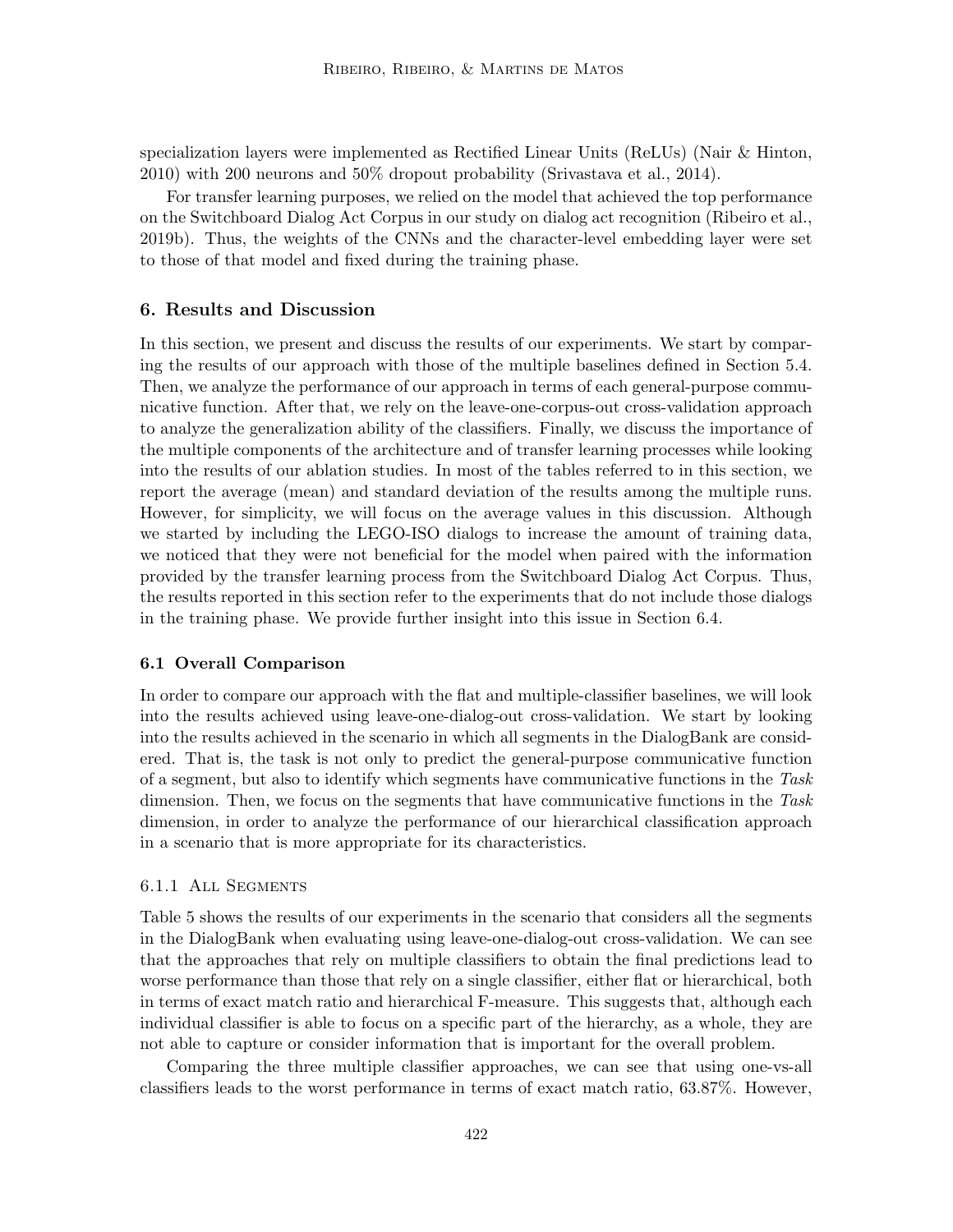### General-Purpose Communicative Function Recognition

| Approach                       | MR.               | hP              | hR.               | hF                |
|--------------------------------|-------------------|-----------------|-------------------|-------------------|
| Flat                           | $74.17 \pm .28$   | $79.47 \pm .34$ | $66.25 \pm .23$   | $72.26 \pm .28$   |
| One-vs-All Classifiers         | $63.87 \pm .20$   | $82.38{\pm}.16$ | $59.98 \pm .03$   | $69.42 \pm .08$   |
| One Classifier per Level       | $69.77 \pm .23$   | $73.89 \pm .19$ | $66.58 {\pm} .25$ | $70.04 \pm .22$   |
| One Classifier per Sibling Set | $69.81 {\pm} .27$ | $72.89{\pm}.47$ | $66.84{\pm}.37$   | $69.74 \pm .42$   |
| End-to-End Hierarchical        | $72.15 \pm .21$   | $77.62 \pm .23$ | $70.99 \pm .13$   | $74.16 {\pm} .17$ |
| Two-Step Hierarchical          | $73.30 \pm .04$   | $76.87 + .08$   | $71.32 {\pm} .08$ | $73.99 \pm .08$   |

Table 5: Results achieved while predicting general-purpose communicative functions in the DialogBank, using the leave-one-dialog-out cross-validation approach. The twostep approach uses a binary classifier to decide whether a segment has a generalpurpose communicative function before applying the hierarchical approach.

in terms of hierarchical F-measure, the three approaches have similar performance. Still, the behavior observed when using one-vs-all classifiers differs from the other two, with a higher bias towards the prediction of shallower or no communicative functions. This is revealed by the 22.40 percentage point gap between the performance in terms of hierarchical precision and recall. This can be explained by the fact that most of the one-vs-all classifiers are trained on a highly unbalanced set of examples and that the imbalance increases with depth. Changing the probability threshold for predicting an example as positive could attenuate the impact of the imbalance. However, studying the impact of that change is outside the scope of this work.

Using one classifier per level of the hierarchy or one classifier per set of siblings leads to similar performance overall. The most noticeable difference is one percentage point in terms of hierarchical precision. As discussed in Section 5.4, the classifiers used in these two approaches are only trained on the segments that have the communicative functions that the classifier focuses on distinguishing. Thus, the training sets are more balanced than those of the one-vs-all classifiers. This is reflected in the narrower gap between the performance in terms of hierarchical precision and recall. However, the gap is still of 7.31 percentage points when using one classifier per level and of 6.05 when using one classifier per set of siblings, which suggests that there is still a bias towards the prediction of shallower communicative functions. However, this is still due to the reduction in number of labeled examples with depth, which makes it hard to train appropriate classifiers.

Comparing the flat approach with the end-to-end hierarchical one, we can see that the former achieves the highest performance in terms of exact match ratio, 74.17%, while the latter is the top performer in terms of hierarchical F-measure, with 74.16%. Looking into the remaining metrics, we can see that the higher F-measure of the hierarchical approach is due to a higher recall (4.74 percentage points). This means that it is able to identify communicative functions that are less prominent and/or deeper in the hierarchy. However, that comes at a cost of 2.05 percentage points in terms of precision, which also explains the lower performance in terms of exact match ratio. Still, the additional misclassifications are typically due to the prediction of longer paths and not completely distinct ones, which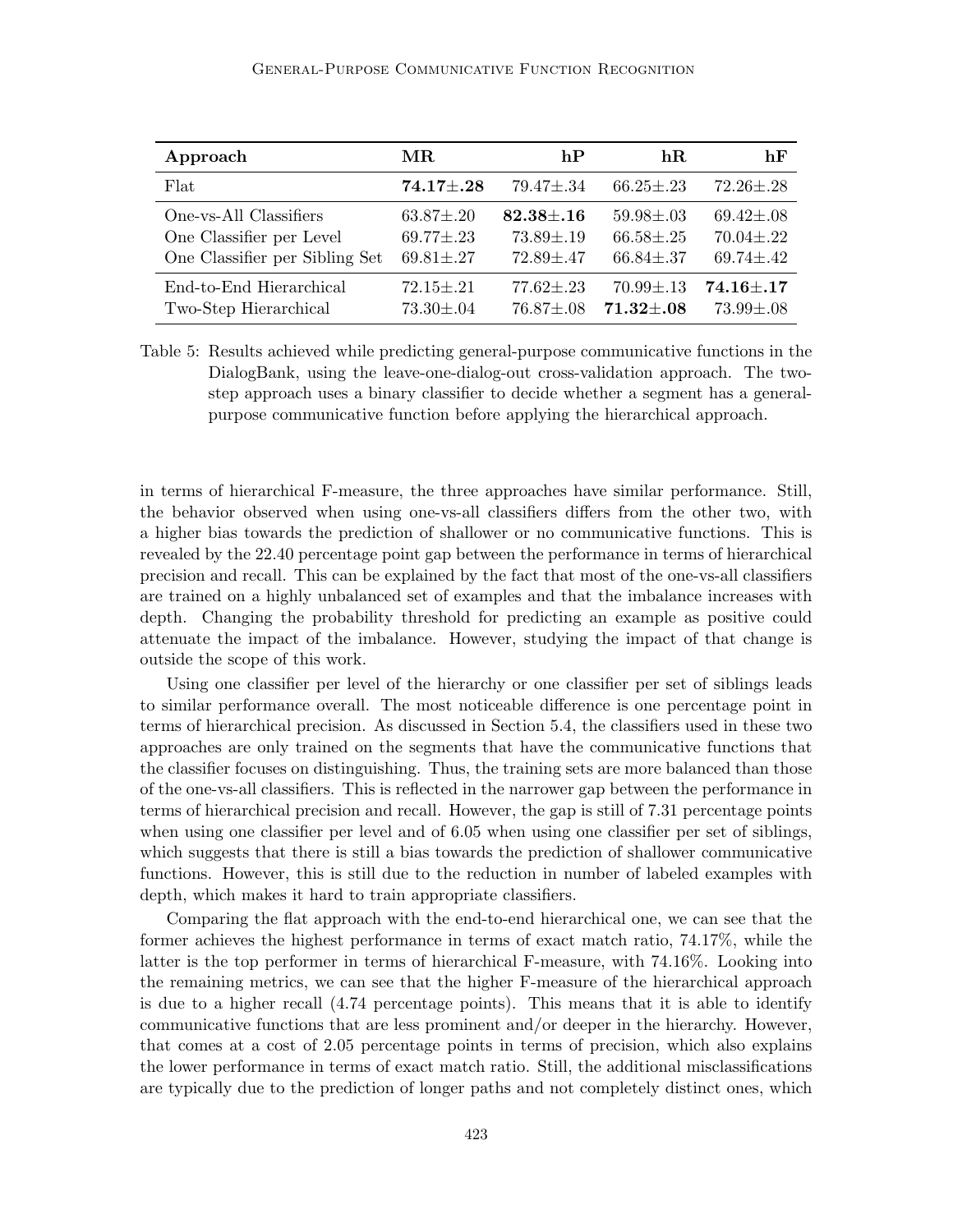suggests that the end-to-end hierarchical approach is actually able to capture information regarding the hierarchical dependencies between communicative functions.

Although the end-to-end hierarchical approach is that with highest recall, that value is still 6.63 percentage points below the precision of the same approach, which still reveals the bias towards the prediction of shallower communicative functions. As previously discussed, this can be explained by the small size of the DialogBank, which does not provide a representative coverage of the communicative functions that are deeper in the hierarchy. Thus, we expect that the bias can disappear or at least be attenuated if the classifier is trained on a sufficiently large amount of annotated dialogs. Still, in an attempt to attenuate the bias without relying on additional annotated data, we explored the use of a two-step approach which uses a binary classifier to identify the segments which have a communicative function in the Task dimension before applying the hierarchical approach to those segments.

Still in Table 5, we can see that the two-step approach is actually able reduce the gap between recall and precision. However, the 0.75 percentage point drop in terms of precision is higher than the 0.33 percentage point improvement in terms of recall. Still, it outperforms the end-to-end approach in terms of exact match ratio by 1.15 percentage points. The average performance of the binary classifier in terms of exact match ratio is of 85.52 percentage points. This value is in line with that achieved by the end-to-end approach on the top level. Thus, the differences between the two approaches can be explained by two factors. On the one hand, the hierarchical part of the two-step approach is trained solely on the segments that have communicative functions in the Task dimension. Thus, it is less biased towards the prediction of the None label in every level, which improves the performance in terms of exact match ratio on those segments. On the other hand, an incorrect decision of the binary classifier cannot be corrected by the predictions on the lower levels using MAP prediction. Thus, these misclassifications at the top level have a more prominent impact on the performance of the approach in terms of hierarchical F-measure.

## 6.1.2 Task Dimension

Table 6 shows the results of our experiments in the scenario that focuses on the recognition of general-purpose communicative functions in segments that have a communicative function in the Task dimension. In this scenario, the segments that do not have a communicative function in that dimension are not used to train the classifiers, which allows them to focus on the hierarchical problem. Looking at the table, we can see that, in comparison to the previous scenario, there is a wider gap between the results in terms of exact match ratio and hierarchical F-measure. In this case, the narrower gap is of 15.77 percentage points, while the wider one when considering all segments was of 5.55 percentage points. This difference can be explained by the predominance of segments without communicative function in the Task dimension, which cover more than half of the segments. On the one hand, the classifiers are able to identify most of those segments. Thus, the exact match ratio is higher when they are considered. On the other hand, misclassifying a segment as not having communicative functions in the Task dimension means that all the functions in the correct path are missed, which leads to a lower hierarchical F-measure. Additionally, our experiments using the two-step approach have already shown that, since the segments without communicative functions in the Task dimension have the None label in every level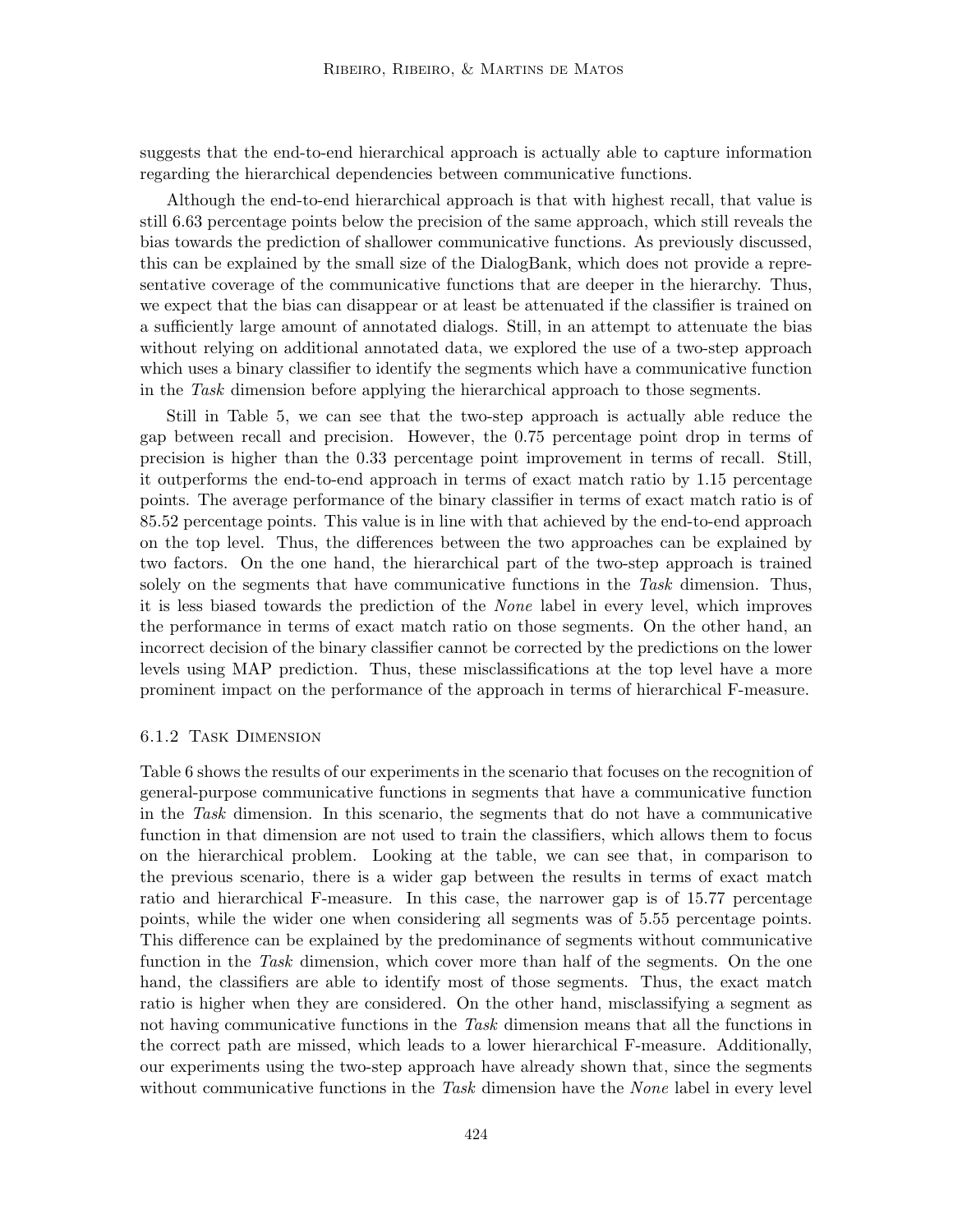| Approach                                                                             | MR.                                                   | hP                                                    | hR.                                                   | hF                                                    |
|--------------------------------------------------------------------------------------|-------------------------------------------------------|-------------------------------------------------------|-------------------------------------------------------|-------------------------------------------------------|
| Flat                                                                                 | $68.00 \pm .08$                                       | $85.67 \pm .10$                                       | $81.97 \pm .12$                                       | $83.77 \pm .10$                                       |
| One-vs-All Classifiers<br>One Classifier per Level<br>One Classifier per Sibling Set | $45.65 \pm .08$<br>$56.61 \pm .91$<br>$55.99 \pm .63$ | $88.64{\pm}.51$<br>$80.09 \pm .66$<br>$77.66 \pm .55$ | $68.83 \pm .23$<br>$74.43 \pm .61$<br>$74.35 \pm .62$ | $77.49 \pm .30$<br>$77.16 \pm .63$<br>$75.97 \pm .59$ |
| End-to-End Hierarchical                                                              | $68.22 + .94$                                         | $86.34 + .88$                                         | $83.02 \pm .66$                                       | $84.65 + .77$                                         |

Table 6: Results achieved while predicting general-purpose communicative functions in the DialogBank segments that have a communicative function in the Task dimension, using the leave-one-dialog-out cross-validation approach.

of the hierarchy, the classifiers trained on them become more biased towards the prediction of shallower communicative functions, leading to lower recalls.

Similarly to when the segments that do not have communicative function in the Task dimension are considered, the approaches that rely on multiple classifiers to obtain the final predictions lead to worse performance than those that rely on a single classifier, either flat or hierarchical. In fact, the difference in performance is higher in this scenario, with the flat classifier outperforming the best multiple classifier approach by 11.39 percentage points in terms of exact match ratio and 6.61 in terms of hierarchical F-measure. This is due to the fact that the classifiers used to distinguish among the communicative functions that are siblings or at the same level were already trained solely on the segments that had one of those communicative functions. On the other hand, the flat and end-to-end hierarchical classifiers were trained on all segments. Thus, the large amount of segments without communicative functions in the Task dimension impaired their performance. By training the classifiers solely on the segments that have a communicative function in the Task dimension, the bias towards the prediction of shallower functions is attenuated, leading to improved performance.

Comparing the flat approach with the end-to-end hierarchical one, we can see that, in this scenario, the latter is the top performer in terms of every metric, which confirms the appropriateness of the hierarchical approach. Still, the difference is only higher than one percentage point in terms of hierarchical recall. However, one must consider that while the hierarchical approach covers the whole hierarchy of general-purpose communicative functions, the flat approach is trained specifically for distinguishing among the terminal communicative functions existent in the DialogBank. Thus, in a sense, the flat approach tackles a simpler problem. Considering this, the performance of the hierarchical approach, and especially its ability to identify communicative functions that are deeper in the hierarchy, suggests that it is able to capture and leverage information regarding the hierarchical dependencies as it was designed to.

Comparing the performance of the end-to-end hierarchical approach in terms of precision and recall, we can see that, in this case, the gap is reduced to 3.32 percentage points. This value is half of that observed when all the segments were considered, which confirms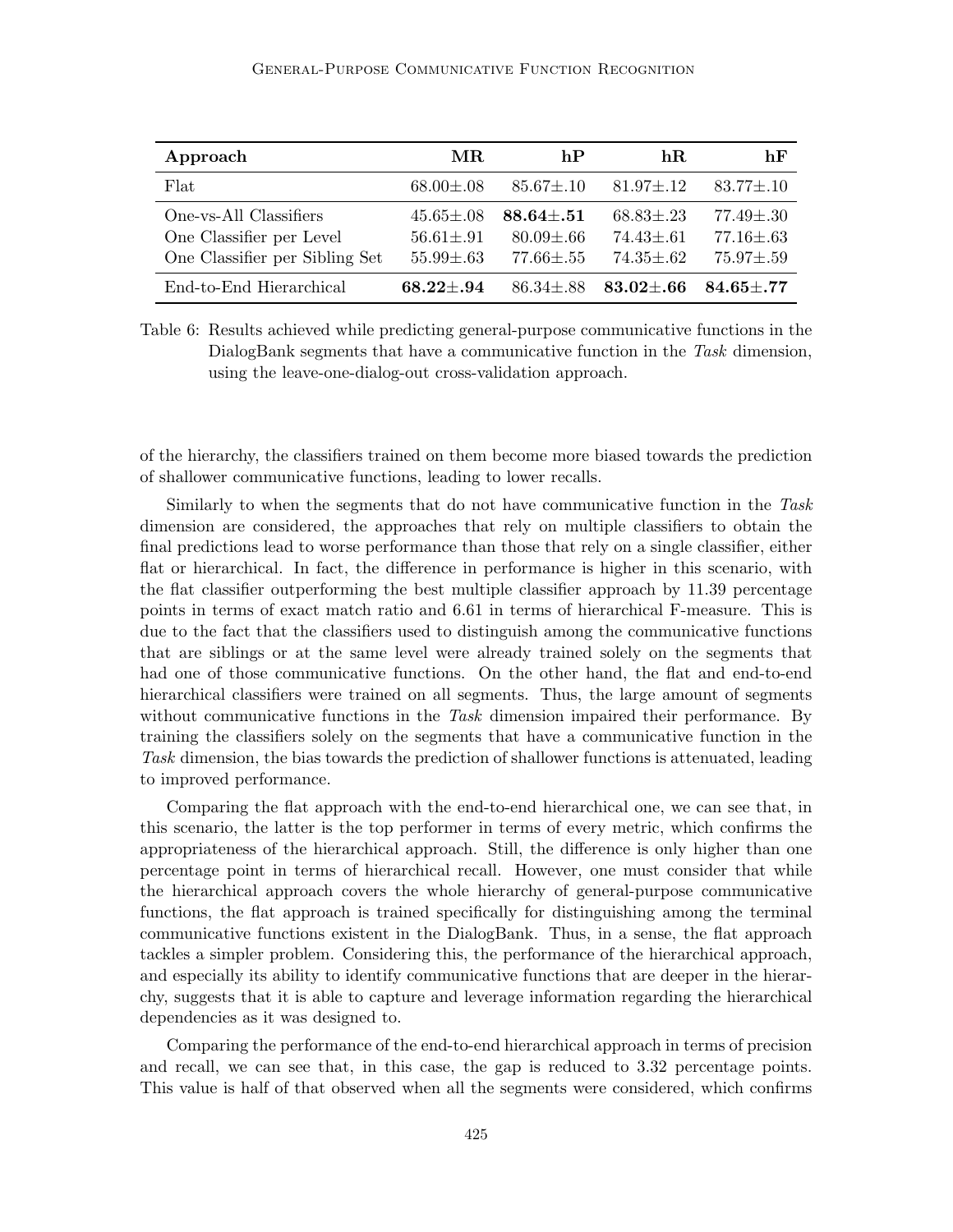that given a more balanced and representative set of examples, the end-to-end hierarchical approach can capture information regarding the whole hierarchy.

#### 6.2 Communicative Function Analysis

In order to analyze the performance of our end-to-end hierarchical approach in further detail, in Table 7, we present precision and recall results per communicative function. The number of segments differs from the reported when describing the DialogBank in Section 5.1 because, in that case, only terminal communicative functions were considered. However, in this case, we consider complete paths, as each segment is used as an example of every communicative function in its path.

Looking at the table, we can confirm that, as discussed in the previous section, the performance on the recognition of each communicative function is higher when the classifiers are trained solely on the segments that have communicative functions in the Task dimension. Considering that most dialogs include segments with communicative functions in the different semantic dimensions, the process of identifying which segments have a generalpurpose communicative function cannot be discarded. However, including that distinction in the hierarchical classifier clearly harms its performance, due to the imbalance caused by the high number of segments that do not have a general-purpose communicative function. Thus, using a two-step approach as described in Section 6.1.1 may be the best option. In fact, instead of a binary classifier, we can use a multilabel classifier that identifies the semantic dimensions in which each segment has communicative functions. However, further experiments with additional data are required to confirm this hypothesis.

The requirement for additional annotated data is brought to attention once again by the inability to identify 15 communicative functions due to reduced or inexistent coverage. Additionally, in spite of a few exceptions, the metrics, especially recall, tend to decrease as the number of segments with the corresponding communicative function decreases.

Regarding particular communicative functions, we can see that the classifiers fail to identify check questions. These are used to elicit a confirmation of a piece of information that the sender is confident on. In most cases, they are expressed in declarative form, which leads to misclassifications with the more predominant Inform communicative function. This issue also impairs the performance in terms of the more generic propositional questions, which are in the same path in the hierarchy. Still, even without considering check questions, there are problems in the recognition of propositional questions. These are mostly due to confusions with requests. This happens because, in many cases, requests are performed in question form, which causes confusion even among human annotators.

Another interesting set of results is that of commissives. When the classifiers were trained on all segments in the DialogBank, the performance was of just 33.33% precision and 3.28% recall. On the other hand, when the classifiers were trained solely on the segments with communicative functions in the Task dimension, the performance improved to 95.55% precision and 70.49% recall. This is due to the fact that most of the commissives in the DialogBank are segments with the Accept Request communicative function. The majority of these segments are short acceptances (e.g. "Yes." or "Ok."), which, without context information, are indistinguishable from the widely common segments with positive communicative functions in feedback dimensions. Thus, they are predicted as having no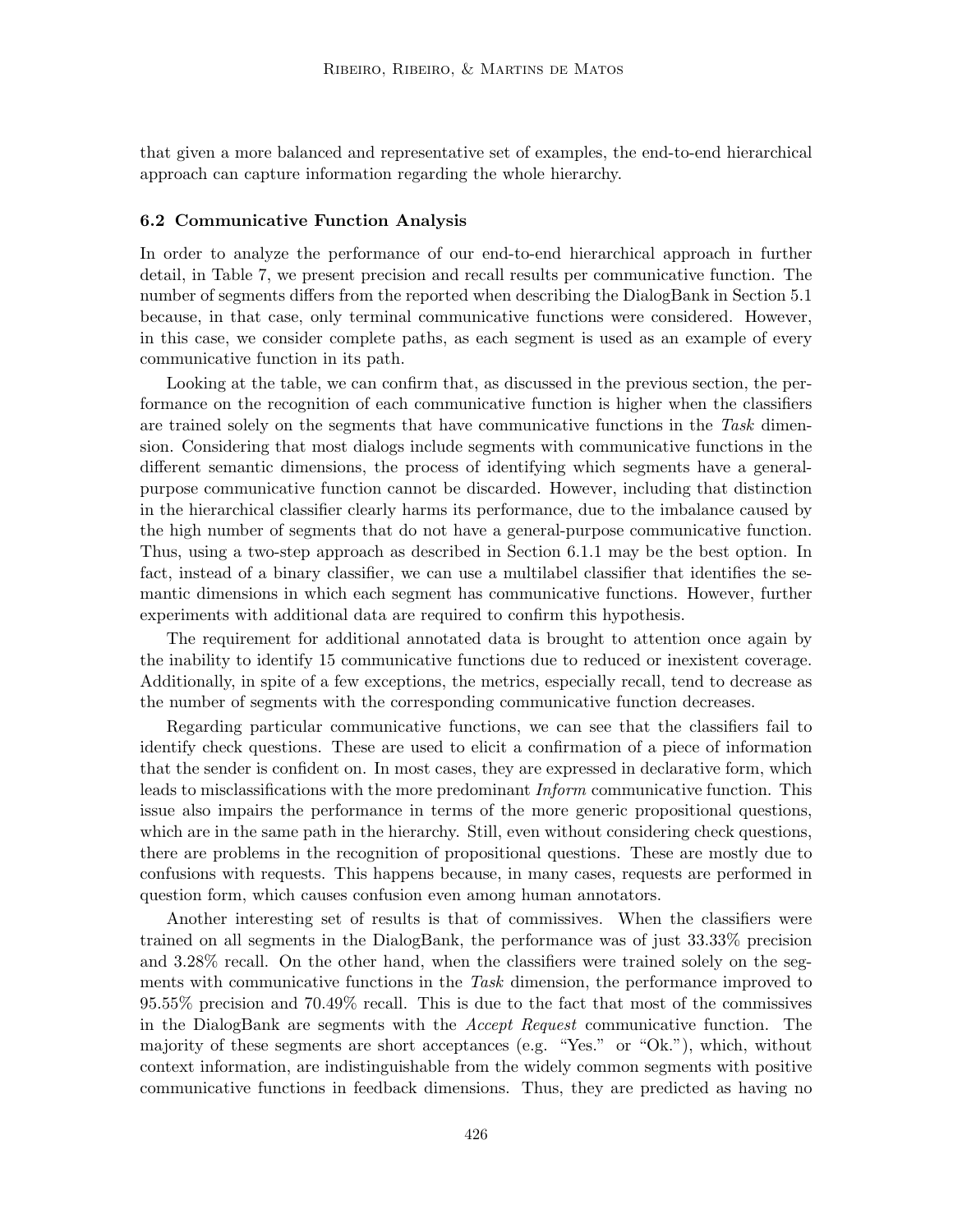|                               |                 | <b>All Segments</b> |           | <b>Task Dimension</b> |          |
|-------------------------------|-----------------|---------------------|-----------|-----------------------|----------|
| <b>Communicative Function</b> | <b>Segments</b> | Precision<br>Recall |           | Precision             | Recall   |
| None                          | 1242            | 85.25               | 88.08     |                       |          |
| General-Purpose               | 1118            | 86.25               | 83.06     | 100.00                | 100.00   |
| Information-Transfer          | 878             | 78.66               | 82.46     | 90.53                 | 96.13    |
| Information-Providing         | 696             | 71.16               | 80.22     | 81.96                 | 94.20    |
| Inform                        | 696             | 71.16               | 80.22     | 81.96                 | 94.20    |
| Action-Discussion             | 240             | 69.02               | 40.56     | 81.68                 | 63.19    |
| Information-Seeking           | 182             | 67.91               | 47.25     | 69.27                 | 50.37    |
| Question                      | 182             | 67.91               | 47.25     | 69.27                 | 50.37    |
| Directives                    | 179             | 70.57               | 52.70     | 76.53                 | 60.15    |
| Request                       | 166             | 69.82               | 56.22     | 74.17                 | 62.85    |
| Answer                        | 164             | 70.08               | $50.00\,$ | 75.22                 | 74.59    |
| Instruct                      | 157             | 71.12               | 56.69     | 73.41                 | 63.91    |
| Propositional Question        | 114             | 58.53               | 27.19     | 52.97                 | 33.92    |
| Commissives                   | 61              | 33.33               | 3.28      | 95.55                 | 70.49    |
| Set Question                  | 60              | 78.72               | 51.67     | 84.41                 | 66.11    |
| Address Request               | 57              | 33.33               | 3.51      | 95.55                 | 75.44    |
| Accept Request                | 54              | 33.33               | 3.70      | 88.89                 | 74.07    |
| Agreement                     | 53              | 25.00               | 1.89      | 76.78                 | 47.80    |
| Check Question                | 50              | 0.00                | $0.00\,$  | 0.00                  | 0.00     |
| Confirm                       | 40              | 51.82               | 27.50     | 53.51                 | 44.17    |
| Suggestion                    | 13              | 0.00                | $0.00\,$  | 0.00                  | 0.00     |
| Disconfirm                    | 12              | 0.00                | 0.00      | $0.00\,$              | $0.00\,$ |
| Choice Question               | 8               | $0.00\,$            | $0.00\,$  | 0.00                  | 0.00     |
| Disagreement                  | $\overline{4}$  | 0.00                | 0.00      | 0.00                  | 0.00     |
| Offer                         | 3               | 0.00                | $0.00\,$  | 0.00                  | 0.00     |
| Correction                    | 3               | 0.00                | 0.00      | 0.00                  | 0.00     |
| Address Offer                 | $\overline{2}$  | 0.00                | 0.00      | 0.00                  | 0.00     |
| <b>Address Suggestion</b>     | $\mathbf{1}$    | 0.00                | $0.00\,$  | 0.00                  | 0.00     |
| Promise                       | $\mathbf{1}$    | 0.00                | 0.00      | 0.00                  | 0.00     |
| Accept Suggestion             | $\mathbf{1}$    | 0.00                | $0.00\,$  | 0.00                  | $0.00\,$ |
| Accept Offer                  | $\mathbf{1}$    | 0.00                | 0.00      | 0.00                  | 0.00     |
| Reject Offer                  | $\mathbf{1}$    | 0.00                | $0.00\,$  | $0.00\,$              | 0.00     |
| Reject Suggestion             | $\overline{0}$  |                     |           |                       |          |
| Reject Request                | $\overline{0}$  |                     |           |                       |          |
| Test Question                 | $\overline{0}$  |                     |           |                       |          |

Table 7: Results of the end-to-end hierarchical approach per communicative function, when evaluating using leave-one-dialog-out cross-validation. The number of segments containing each communicative function in based on complete paths and not only on terminal functions. For readability, we present the average values among the multiple runs, but not the standard deviation.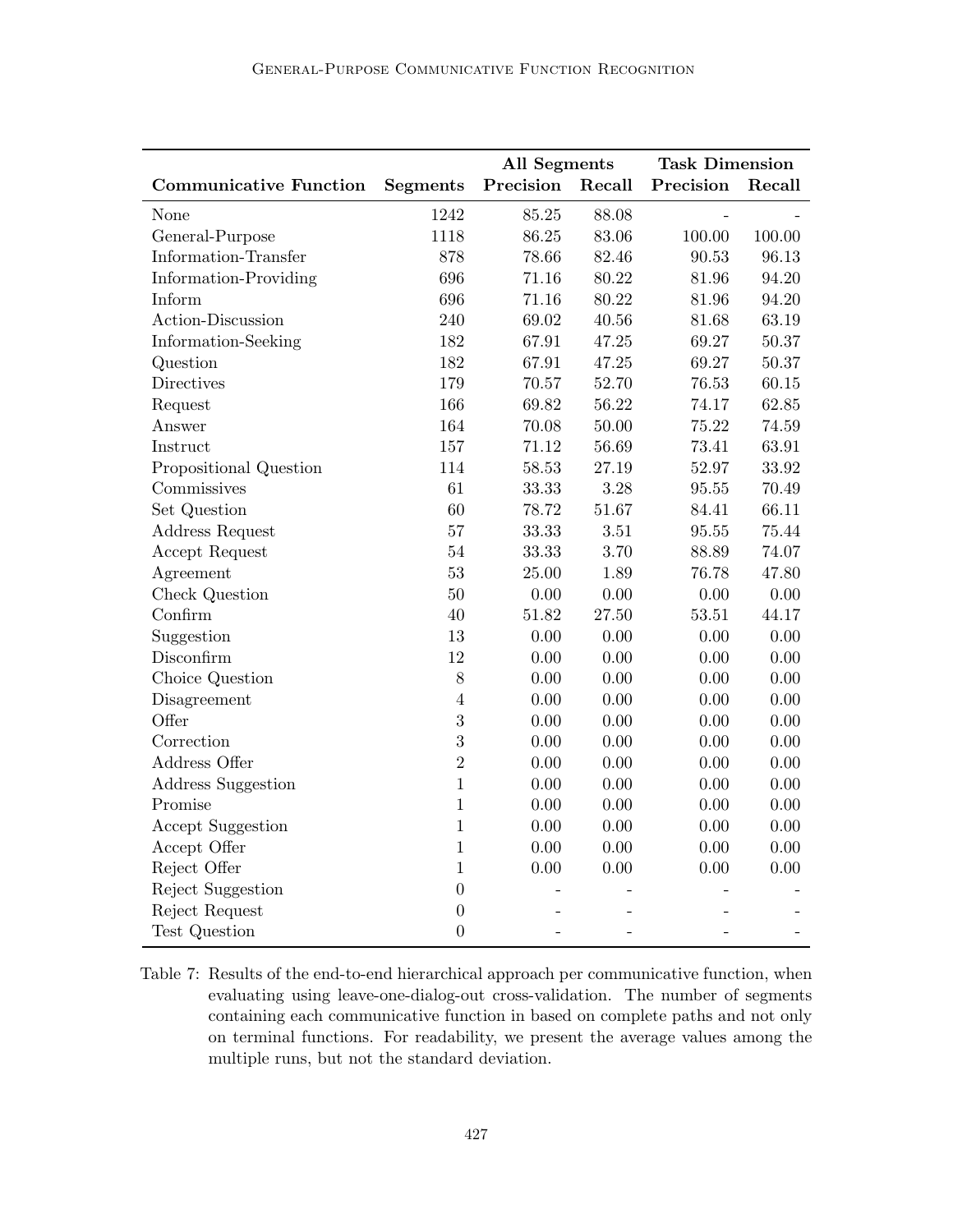| Scenario       | Approach    | MR.      | hP       | $\mathbf{h} \mathbf{R}$ | hF       |
|----------------|-------------|----------|----------|-------------------------|----------|
|                | Flat        | $-8.00$  | $-9.28$  | $-11.06$                | $-10.47$ |
|                | One-ys-All  | $-6.45$  | $-7.24$  | $-6.47$                 | $-6.91$  |
|                | Level       | $-4.56$  | $-3.70$  | $-4.08$                 | $-3.92$  |
| All Segments   | Sibling Set | $-4.51$  | $-3.80$  | $-4.73$                 | $-4.32$  |
|                | End-to-End  | $-6.73$  | $-7.54$  | $-9.11$                 | $-8.44$  |
|                | Two-Step    | $-7.75$  | $-7.57$  | $-8.76$                 | $-8.23$  |
|                | Flat        | $-19.85$ | $-12.82$ | $-13.85$                | $-13.37$ |
|                | One-vs-All  | $-8.14$  | $-9.51$  | $-4.38$                 | $-7.06$  |
| Task Dimension | Level       | $-10.55$ | $-5.24$  | $-5.56$                 | $-5.42$  |
|                | Sibling Set | $-10.37$ | $-5.03$  | $-6.03$                 | $-5.56$  |
|                | End-to-End  | $-20.43$ | $-12.21$ | $-13.50$                | $-12.89$ |

Table 8: Average performance changes when using leave-one-corpus-out cross-validation in comparison to when using leave-one-dialog-out cross-validation.

communicative functions in the Task dimension when those segments are used for training. Still, even when those segments are not considered, some of the request acceptances are misclassified as Confirm, because the segments with that communicative function are also similar and their distinction is highly dependent on the context.

#### 6.3 Generalization Ability

To assess the generalization ability of the classifiers, we rely on the leave-one-corpus-out cross-validation approach. This approach simulates the process of training on one corpus and testing on another used in cross-corpora generalization assessment. However, it reduces the number of dialogs used for training in each fold. Given the small size of the DialogBank, this is enough for impairing the performance of the classifiers. Thus, although we believe this is the most appropriate way to assess cross-corpora generalization ability with the annotated data that is available, the results can only been seen as indicators.

Table 8 shows the difference in performance in comparison to when using the leaveone-dialog-out cross-validation approach. We can see that, as expected, the performance of every approach decreased in terms of every metric. However, the approaches that rely on multiple classifiers seem to be less affected. This can be justified by two factors. On the one hand, these approaches were already those with worst performance and, especially, those with less ability to recognize the least covered communicative functions. On the other hand, except for the one-vs-all classifiers (which are those with worst performance), the classifiers used in these approaches are trained only on a subset of the segments. Thus, they are less influenced by additional imbalances in the whole training set.

Regarding the flat and end-to-end hierarchical approaches, we can see that the decrease in performance is higher when only the segments that have a communicative function in the Task dimension are considered. This means that the decrease is not related to the identification of the segments that have communicative functions in that dimension, but rather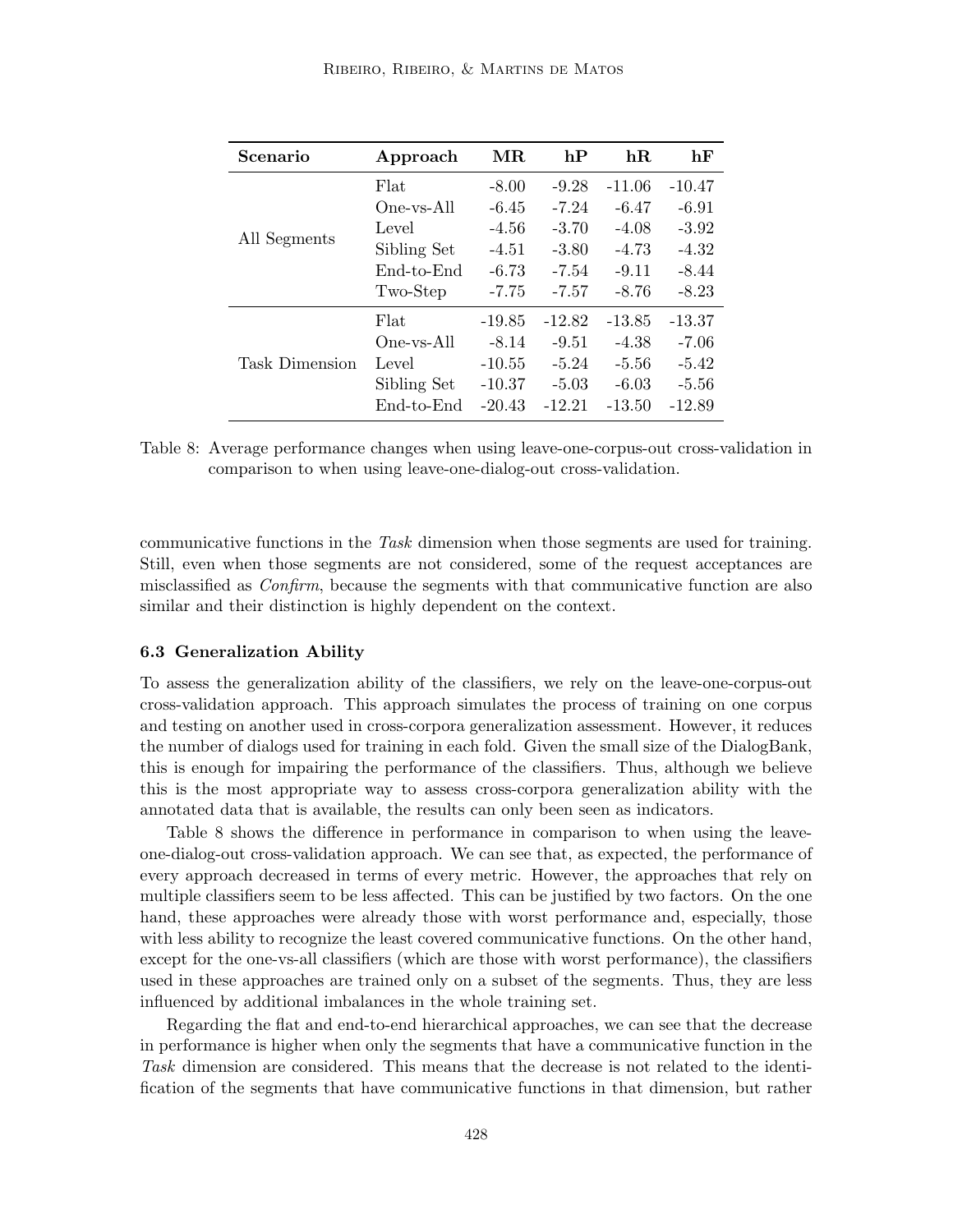### General-Purpose Communicative Function Recognition

| Approach                | MR.               | hP                | $\mathbf{h} \mathbf{R}$ | hF                |
|-------------------------|-------------------|-------------------|-------------------------|-------------------|
| Full                    | $68.22 {\pm} .94$ | $86.34 {\pm} .88$ | $83.02 {\pm} .66$       | $84.65 {\pm} .77$ |
| - Cascading Outputs     | $66.73 \pm .00$   | $86.05 \pm .13$   | $82.30 \pm .25$         | $84.14 \pm .19$   |
| - Specialization Layers | $65.71 {\pm} .99$ | $85.18 \pm .51$   | $81.42 \pm .84$         | $83.25 \pm .68$   |
| - MAP Prediction        | $66.82 \pm .19$   | $85.98 \pm .12$   | $82.54 \pm .08$         | $84.23 \pm .10$   |
| $+$ LEGO-ISO            | $64.25 \pm .22$   | $84.59 \pm .07$   | $82.23 \pm .08$         | $83.40 \pm .02$   |
| - Transfer Learning     | $59.48 \pm .19$   | $83.73 \pm .09$   | $80.35 \pm .10$         | $82.00 \pm .09$   |

Table 9: Results of the ablation studies. The first block shows the performance of the full approach for comparison. The second block shows the results achieved when one component of the architecture is removed. The last block shows the results regarding the inclusion of information from external data.

to the inability to recognize some of the general-purpose communicative functions. Still, when considering all segments, the performance decrease of the flat approach is higher than that of the end-to-end hierarchical approach. This is another indicator of the greater ability of the hierarchical approach to identify communicative functions that are less prominent and/or deeper in the hierarchy, even in the presence of a higher imbalance.

Overall, we believe that the decrease in performance when evaluating using leave-onecorpus-out cross-validation is not due to an innate inability of our approach to generalize, but rather to the less representative set of segments used to train the classifiers in each fold, which makes it impossible to learn how to recognize certain communicative functions. This happens not only because a lower number of segments is used to train each classifier, but also because, as discussed in Section 5.1, the small size of the DialogBank combined with the different characteristics of the corpora it features makes some communicative functions mostly or only occur in one of the corpora. A prominent example of this is the fact that 85% of the segments with a communicative function in the Action-Discussion branch of the hierarchy belong to MapTask dialogs. This highly impacts the ability to recognize 17 different communicative functions in this scenario.

## 6.4 Ablation Studies

In order to assess the importance of the multiple components of our end-to-end hierarchical approach to the automatic recognition of general-purpose communicative functions, we performed a set of ablation studies, in which one of the components was removed and the performance was compared with that of the full approach. These studies can be split into two categories: those regarding the architecture of the approach and those regarding data and transfer learning aspects. The experiments were performed in the scenario that targets the recognition of general-purpose communicative functions in segments that have a communicative function in the Task dimension and were evaluated using leave-one-dialogout cross-validation. Table 9 shows the results of these experiments, with the first block showing the performance of the full approach for comparison.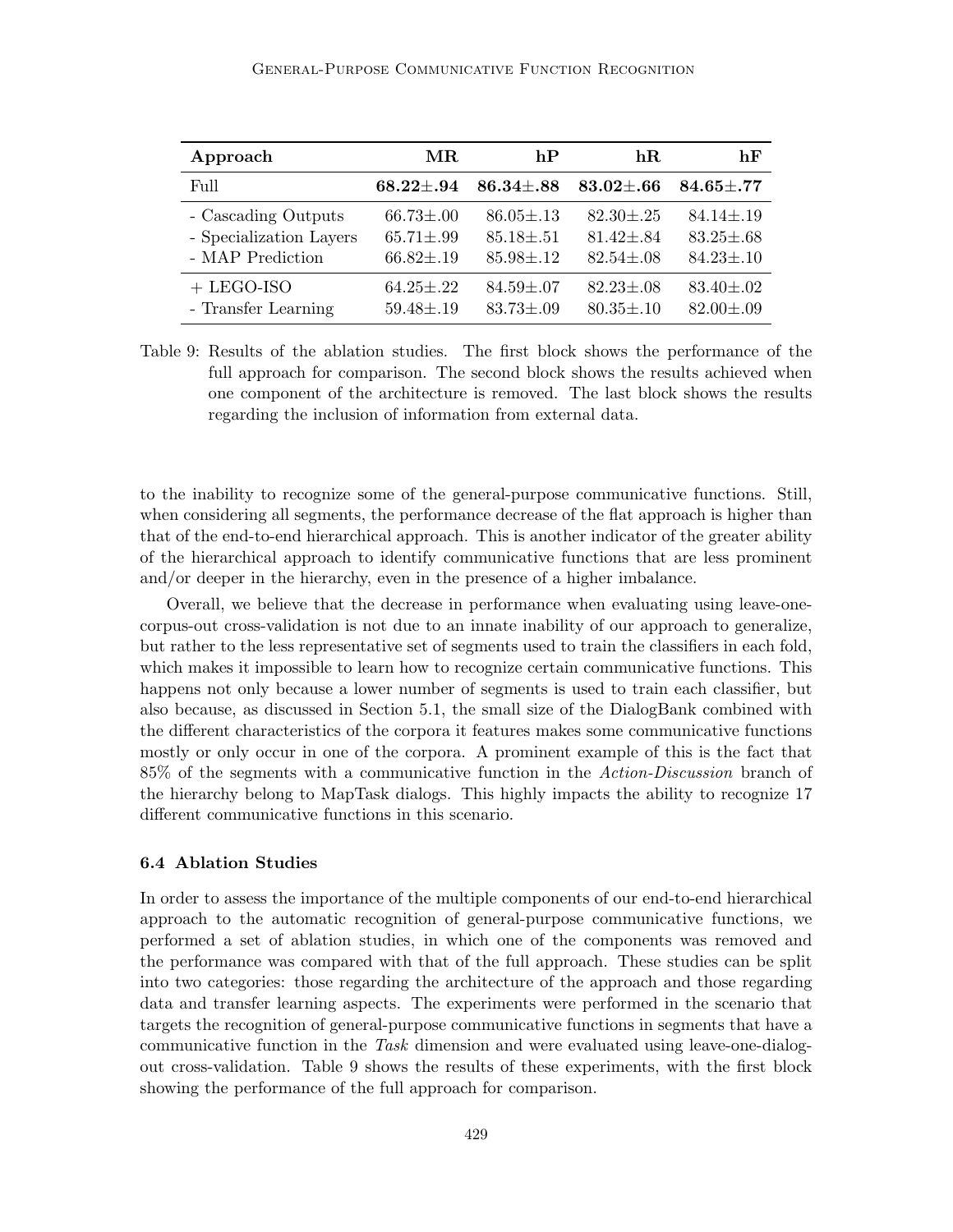The second block of Table 9 shows the results achieved when one of the components of the architecture is removed. We can see that the performance is negatively impacted in every case. By removing the connections between the output at each level and those below it, the average performance decreased by 1.49 percentage points in terms of exact match ratio and 0.51 percentage points in terms of hierarchical F-measure. Furthermore, while the performance drops in terms of both precision and recall, the drop is higher in terms of the latter. This suggests that the cascading outputs help attenuating the bias towards the prediction of shallower communicative functions.

By removing the specialization layers, the impact on performance is higher than that of removing the cascading outputs. More specifically, the average performance drops 2.51, 1.16, 1.60, and 1.40 percentage points in terms of exact match ratio and hierarchical precision, recall, and F-measure, respectively. This means that the specialization layers are able to capture the information present in the representation of the segment decorated with context information that is most relevant to distinguish among the communicative functions at the corresponding level of the hierarchy.

Finally, when not using the MAP prediction approach, the performance decreased 1.40 percentage points in terms of exact match ratio and 0.42 in terms of F-measure. In this case, the prediction approach was replaced by the top-down one used in the multiple-classifier approaches. That is, the prediction starts at the root of the hierarchy and, at each level, the selected communicative function is the highest-probability child of the one selected in the previous level. The decrease in performance confirms that the MAP prediction approach can attenuate the impact of misclassifications in the top levels by relying on the distributional outputs obtained using softmax to obtain a joint prediction for all levels of the hierarchy. Additionally, the higher decrease in performance in terms of exact match ratio suggests that the MAP prediction approach also helps with the prediction of paths of the correct length.

The last block in Table 9 shows the results regarding the inclusion of external data. We can see that, contrarily to what we observed in our preliminary study using the LEGO-ISO dialogs (Ribeiro et al., 2020), in this case, their inclusion during the training phase impaired the performance by 3.97 percentage points in terms of exact match ratio and 1.25 in terms of hierarchical F-measure. This can be explained by several factors. First, on that study, we did not rely on BERT word embeddings nor on transfer learning processes to obtain segment representations. Thus, the LEGO-ISO dialogs were important for generating more generic segment representations and avoiding overfitting. On the other hand, when those dialogs only contribute for the training of the specialization and output layers as in this study, they have a negative impact because their characteristics differ from those of the dialogs in the DialogBank, especially in terms of the user utterances. Second, considering that the hierarchical approach has one pair of specialization and output layers per level, it has more trainable parameters than the flat one. Consequently, it is more prone to overfitting. That is relevant in this context since the LEGO-ISO dialogs are in larger number, they are highly repetitive, and are mostly covered by a small set of general-purpose communicative functions. Last, we were not focusing on the generalization ability of the classifiers in our preliminary study. Thus, the cross-validation process fine-tuned the classifiers to achieve the highest performance on the test dialog of the corresponding fold. This fine-tuning process made the classifiers less prone to overfit to the specificities of the LEGO-ISO dialogs.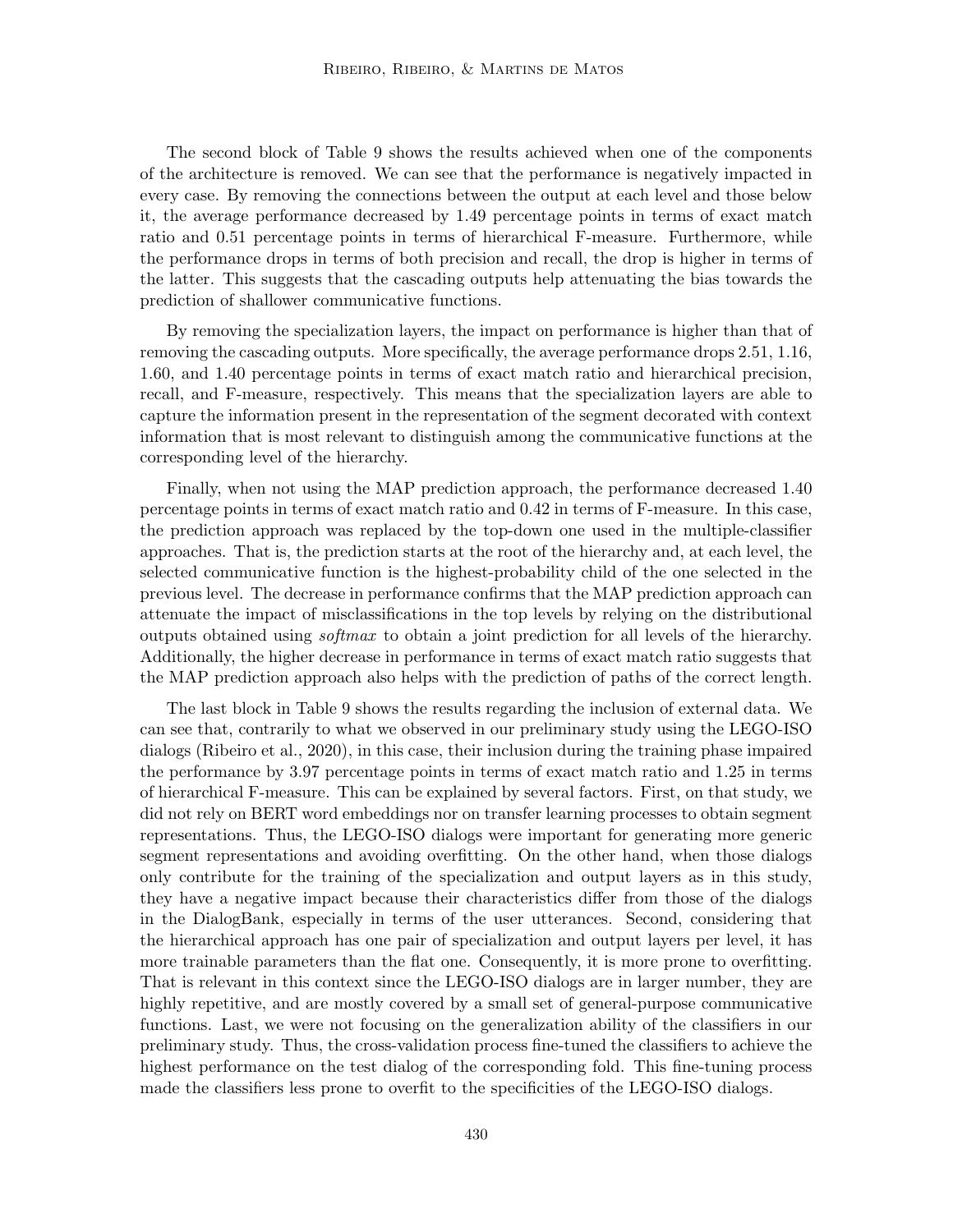Finally, the results achieved without pre-training the segment representation layers for dialog act recognition on the Switchboard Dialog Act Corpus reveal that using transfer learning improves the performance in terms of every metric, especially exact match ratio, which improves by 8.74 percentage points. This suggests that, given the reduced amount of data, training the layers that generate the segment representations solely on the dialogs annotated according to the ISO 24617-2 standard leads to overfitting. On the other hand, since the Switchboard Dialog Act Corpus is sufficiently large, a model trained on its dialogs generates representations that capture information regarding generic intention that is not specific to a single set of labels. The specificities of different sets are then captured by the specialization and output layers, leading to the generation of models that have higher generalization potential. In this context, we also performed experiments evaluated using leave-one-corpus-out cross-validation. These revealed an even higher drop in performance when not relying on transfer learning, especially in terms of hierarchical F-measure, as the classifiers became overfit to the characteristics of the training corpora.

# 7. Conclusions

In this article, we have explored the automatic recognition of the general-purpose communicative functions defined by the ISO 24617-2 standard for dialog act annotation. To do so, we proposed modifications to existing approaches to flat dialog act recognition that allow them to deal with the hierarchical classification problem posed by these communicative functions. Experiments on the DialogBank, which is a reference set of dialogs annotated according to the standard, have shown that our end-to-end hierarchical approach outperforms a flat approach similar to those used on most dialog act recognition tasks, as well as hierarchical approaches based on multiple classifiers, both in terms of exact match ratio and hierarchical F-measure.

Addressing the modifications more specifically, instead of a single output layer, our approach includes one output layer per level of the hierarchy. This allows it to focus on distinguishing among communicative functions that are at the same level without having to deal with the ambiguities caused by communicative functions that are ancestors or descendants of each other. Furthermore, it also includes one specialization layer per level, which captures the information provided by the generic segment representation decorated with context information that is most relevant for the corresponding level.

Since the segments in a dialog may have a communicative function that is not a leaf of the hierarchy, we included an additional label in each level of the hierarchy, which refers to the absence of a label at that level and those under it, allowing the prediction of paths with variable length. Furthermore, in order to avoid predicting invalid communicative function paths, our approach relies on a prediction approach based on MAP estimation, which considers the parent-child relations between the communicative functions and improves robustness to misclassifications in individual levels.

Finally, since the DialogBank only features a small set of dialogs, we relied on transfer learning processes to generate more generic segment representations. More specifically, the layers that generate the representations were pre-trained on the Switchboard Dialog Act Corpus, which is the largest corpus annotated for dialog acts. The generic representations are then fine-tuned for the distinction among communicative functions by the specialization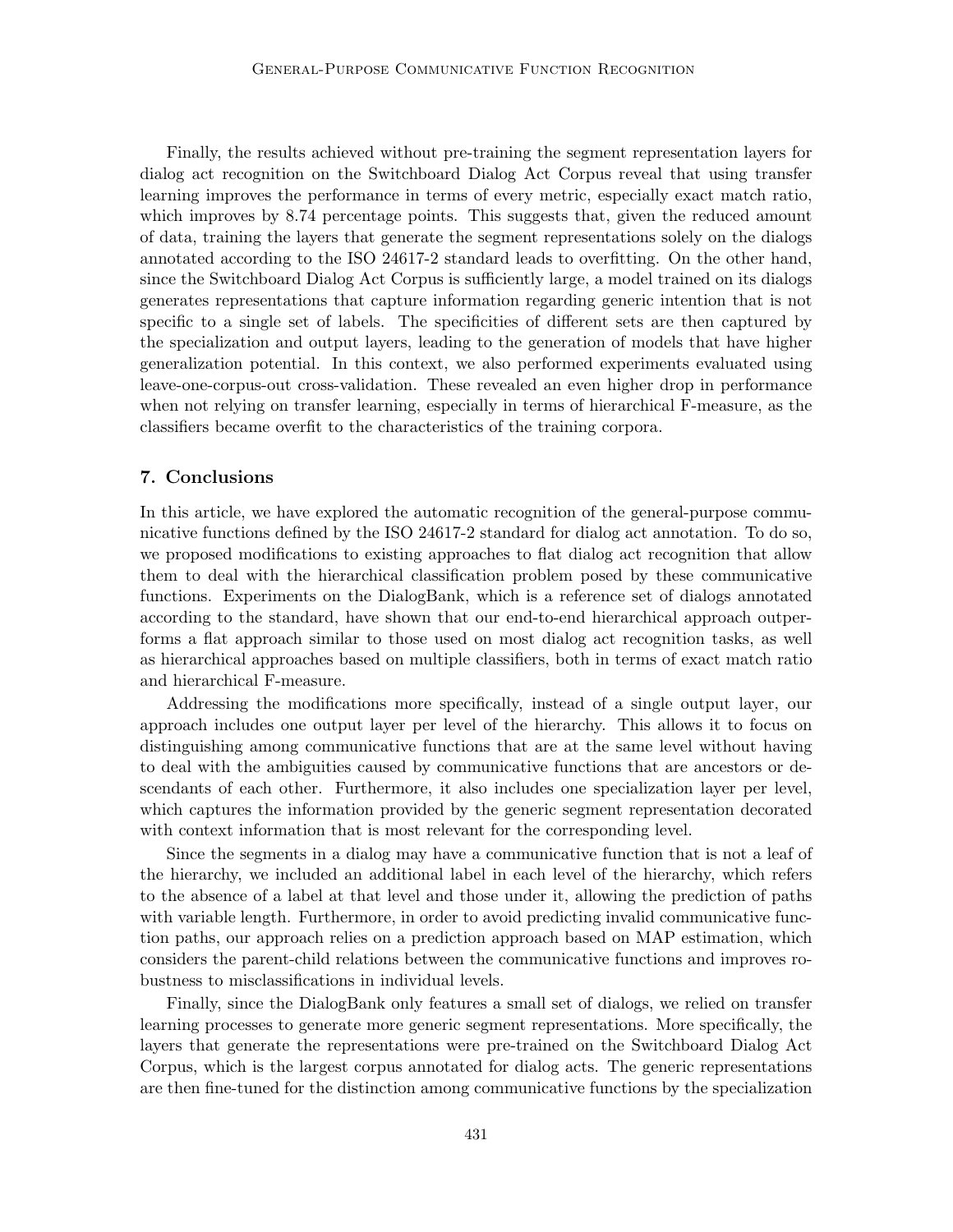layers. This way, the classifier is less prone to overfit to the characteristics of specific DialogBank dialogs, leading to improved performance.

To the best of our knowledge, this was the first study to focus on the automatic recognition of the complete hierarchy of general-purpose communicative functions defined by the ISO 24617-2 standard. Still, it focused on devising an approach that is appropriate to deal with the hierarchical classification problem posed by the communicative functions. Thus, as future work, it would be interesting to compare the different segment and context information representation approaches used in dialog act recognition studies to identify the most appropriate one for this task. Furthermore, in addition to the general-purpose communicative functions, the ISO 24617-2 standard also defines dimension-specific communicative functions and a complete dialog act annotation includes additional information. Thus, the automatic recognition of all the relevant aspects should also be addressed as future work. However, that requires a representative amount of annotated data, which the DialogBank does not possess. Consequently, additional efforts should be made to increase the number of publicly available dialogs fully annotated according to the standard.

## Acknowledgements

Eugénio Ribeiro is supported by a PhD scholarship granted by Fundação para a Ciência e a Tecnologia (FCT), with reference SFRH/BD/148142/2019. Additionally, this work was supported by Portuguese national funds through FCT, with reference UIDB/50021/2020.

# References

- Abadi, M., et al. (2015). TensorFlow: Large-Scale Machine Learning on Heterogeneous Systems. https://www.tensorflow.org/.
- Allen, J. F., & Schubert, L. K. (1991). The TRAINS Project. Tech. rep. Technical Report 382 and TRAINS Technical Note 91-1, Computer Science Department, University of Rochester.
- Anderson, A. H., Bader, M., Bard, E. G., Boyle, E., Doherty, G., Garrod, S., Isard, S., Kowtko, J., McAllister, J., Miller, J., et al. (1991). The HCRC Map Task Corpus. Language and Speech,  $34(4)$ , 351–366.
- Anikina, T., & Kruijff-Korbayová, I. (2019). Dialogue Act Classification in Team Communication for Robot Assisted Disaster Response. In SIGDIAL, pp. 399–410.
- Bened´ı, J.-M., Lleida, E., Varona, A., Castro, M.-J., Galiano, I., Justo, R., de Letona, I. L., & Miguel, A. (2006). Design and Acquisition of a Telephone Spontaneous Speech Dialogue Corpus in Spanish: DIHANA. In LREC, pp. 1636–1639.
- Blache, P., Abderrahmane, M., Rauzy, S., Ochs, M., & Oufaida, H. (2020). Two-Level Classification for Dialogue Act Recognition in Task-Oriented Dialogues. In COLING, pp. 4915–4925.
- Bothe, C., Weber, C., Magg, S., & Wermter, S. (2018). A Context-based Approach for Dialogue Act Recognition using Simple Recurrent Neural Networks. In *LREC*, pp. 1952–1957.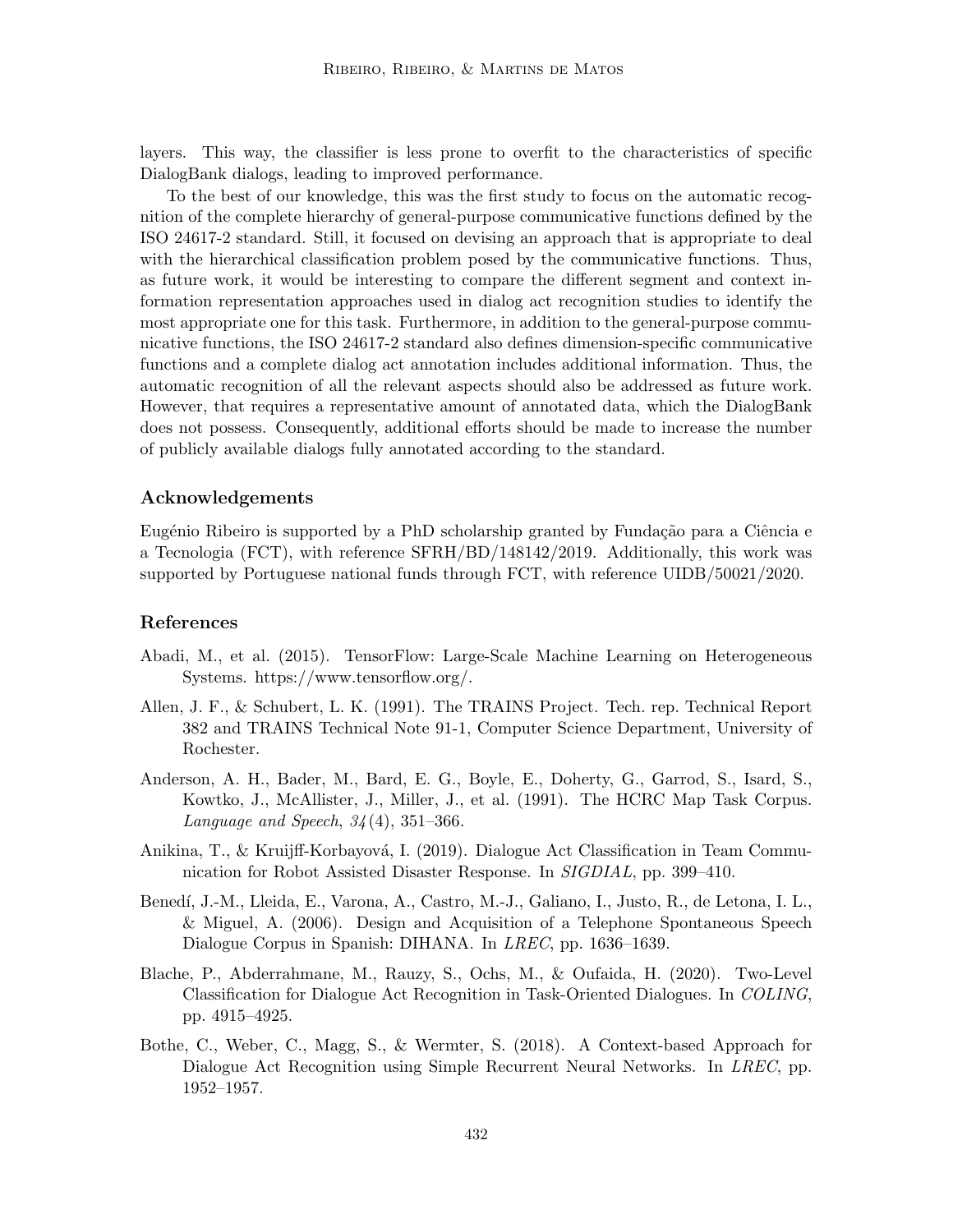- Bunt, H., Alexandersson, J., Choe, J.-W., Fang, A. C., Hasida, K., Petukhova, V., Popescu-Belis, A., & Traum, D. (2012). ISO 24617-2: A Semantically-Based Standard for Dialogue Annotation. In LREC, pp. 430–437.
- Bunt, H., Petukhova, V., Malchanau, A., Fang, A., & Wijnhoven, K. (2019). The Dialog-Bank: Dialogues with Interoperable Annotations. Language Resources and Evaluation,  $53(2), 213-249.$
- Bunt, H., Petukhova, V., Malchanau, A., Wijnhoven, K., & Fang, A. (2016). The Dialog-Bank. In LREC, pp. 3151–3158.
- Bunt, H., Petukhova, V., Traum, D., & Alexandersson, J. (2017). Dialogue Act Annotation with the ISO 24617-2 Standard. In *Multimodal Interaction with W3C Standards*, pp. 109–135. Springer.
- Carroll, J. M., & Tanenhaus, M. K. (1978). Functional Clauses and Sentence Segmentation. Journal of Speech, Language, and Hearing Research, 21 (4), 793–808.
- Cerisara, C., Jafaritazehjani, S., Oluokun, A., & Le, H. T. (2018). Multi-task Dialog Act and Sentiment Recognition on Mastodon. In COLING, pp. 745–754.
- Chen, Z., Yang, R., Zhao, Z., Cai, D., & He, X. (2018). Dialogue Act Recognition via CRF-Attentive Structured Network. In SIGIR, pp. 225–234.
- Chollet, F., et al. (2015). Keras: The Python Deep Learning Library. https://keras.io/.
- Devlin, J., Chang, M.-W., Kenton, L., & Toutanova, K. (2019). BERT: Pre-training of Deep Bidirectional Transformers for Language Understanding. In NAACL-HLT, Vol. 1, pp. 4171–4186.
- Fang, A., Cao, J., Bunt, H., & Liu, X. (2012). The Annotation of the Switchboard Corpus with the New ISO Standard for Dialogue Act Analysis. In *Workshop on Interoperable* Semantic Annotation, pp. 13–18.
- Gambäck, B., Olsson, F., & Täckström, O. (2011). Active Learning for Dialogue Act Classification. In *INTERSPEECH*, pp. 1329–1332.
- Godfrey, J. J., Holliman, E. C., & McDaniel, J. (1992). SWITCHBOARD: Telephone Speech Corpus for Research and Development. In ICASSP, Vol. 1, pp. 517–520.
- Ji, Y., Haffari, G., & Eisenstein, J. (2016). A Latent Variable Recurrent Neural Network for Discourse Relation Language Models. In NAACL-HLT, Vol. 1, pp. 332–342.
- Jurafsky, D., Shriberg, E., & Biasca, D. (1997). Switchboard SWBD-DAMSL Shallow-Discourse-Function Annotation Coder Manual. Tech. rep. Draft 13, Institute of Cognitive Science, University of Colorado.
- Kalchbrenner, N., & Blunsom, P. (2013). Recurrent Convolutional Neural Networks for Discourse Compositionality. In Workshop on Continuous Vector Space Models and their Compositionality, pp. 119–126.
- Khanpour, H., Guntakandla, N., & Nielsen, R. (2016). Dialogue Act Classification in Domain-Independent Conversations Using a Deep Recurrent Neural Network. In COLING, pp. 2012–2021.
- Kingma, D. P., & Ba, J. (2015). Adam: A Method for Stochastic Optimization. In ICLR.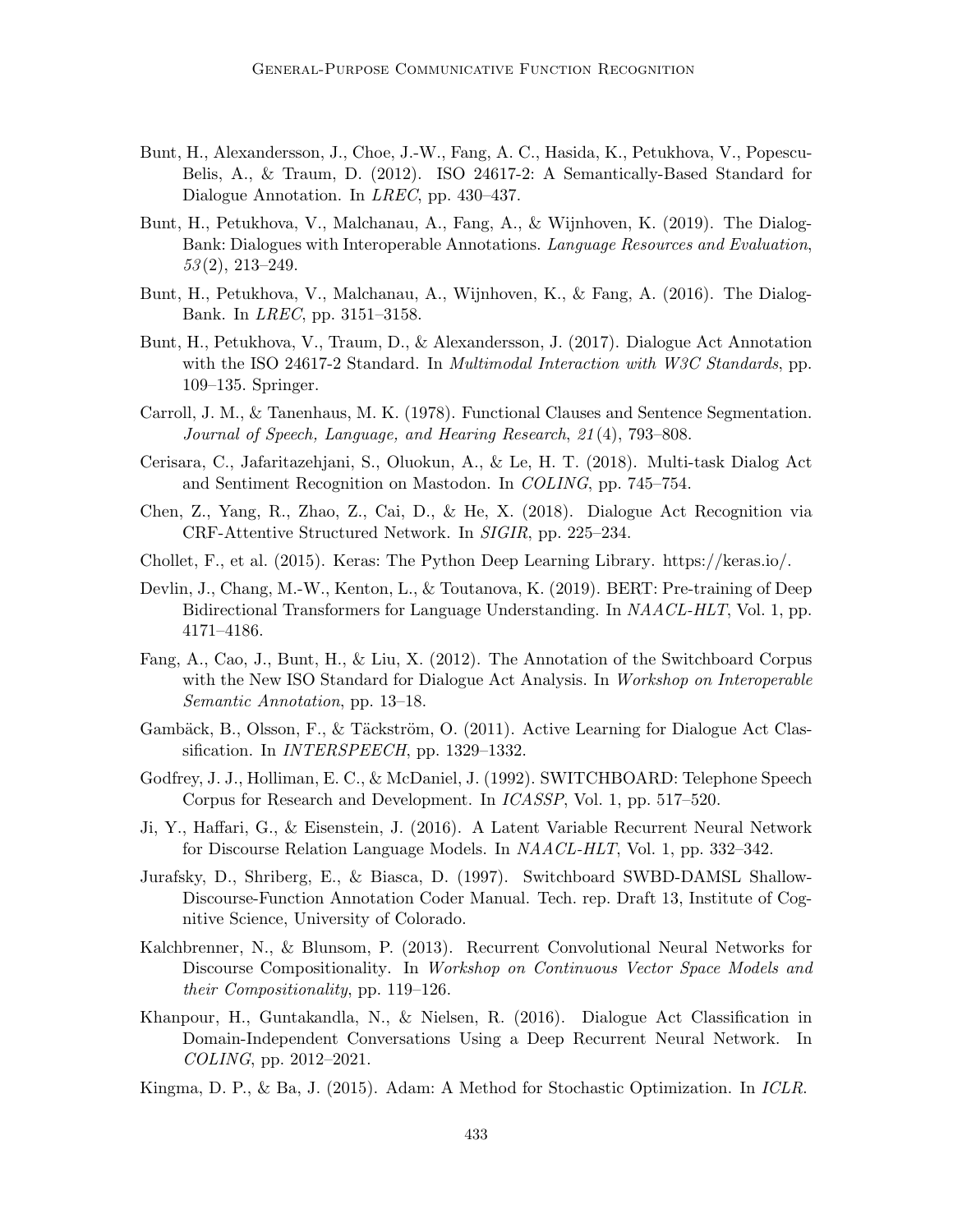- Kiritchenko, S., Matwin, S., & Famili, F. (2005). Functional Annotation of Genes using Hierarchical Text Categorization. In BioLINK SIG.
- Král, P., & Cerisara, C. (2010). Dialogue Act Recognition Approaches. Computing and Informatics, 29 (2), 227–250.
- Kruijff-Korbayová, I., Colas, F., Gianni, M., Pirri, F., de Greeff, J., Hindriks, K., Neerincx, M., Ogren, P., Svoboda, T., & Worst, R. (2015). TRADR Project: Long-Term Human-Robot Teaming for Robot Assisted Disaster Response. KI - Künstliche Intelligenz,  $29(2)$ , 193-201.
- Kumar, H., Agarwal, A., Dasgupta, R., & Joshi, S. (2018). Dialogue Act Sequence Labeling Using Hierarchical Encoder With CRF. In AAAI, pp. 3440–3447.
- Lee, J. Y., & Dernoncourt, F. (2016). Sequential Short-Text Classification with Recurrent and Convolutional Neural Networks. In NAACL-HLT, Vol. 2, pp. 515–520.
- Li, R., Lin, C., Collinson, M., Li, X., & Chen, G. (2019). A Dual-Attention Hierarchical Recurrent Neural Network for Dialogue Act Classification. In CoNLL, pp. 383–392.
- Liu, Y., Han, K., Tan, Z., & Lei, Y. (2017). Using Context Information for Dialog Act Classification in DNN Framework. In EMNLP, pp. 2160–2168.
- Mikolov, T., Sutskever, I., Chen, K., Corrado, G. S., & Dean, J. (2013). Distributed Representations of Words and Phrases and their Compositionality. In NIPS, pp. 3111–3119.
- Nair, V., & Hinton, G. E. (2010). Rectified Linear Units Improve Restricted Boltzmann Machines. In *ICML*, pp. 807–814.
- Pennington, J., Socher, R., & Manning, C. D. (2014). GloVe: Global Vectors for Word Representation. In EMNLP, pp. 1532–1543.
- Petukhova, V., Gropp, M., Klakow, D., Schmidt, A., Eigner, G., Topf, M., Srb, S., Motlicek, P., Potard, B., Dines, J., Deroo, O., Egeler, R., Meinz, U., & Liersch, S. (2014). The DBOX Corpus Collection of Spoken Human-Human and Human-Machine Dialogues. In LREC, pp. 252–258.
- Qin, L., Che, W., Li, Y., Ni, M., & Liu, T. (2020). DCR-Net: A Deep Co-Interactive Relation Network for Joint Dialog Act Recognition and Sentiment Classification. In AAAI, pp. 8665–8672.
- Raheja, V., & Tetreault, J. (2019). Dialogue Act Classification with Context-Aware Self-Attention. In NAACL, pp. 3727–3733.
- Raux, A., Bohus, D., Langner, B., Black, A. W., & Eskenazi, M. (2006). Doing Research on a Deployed Spoken Dialogue System: One Year of Let's Go! Experience. In IN-TERSPEECH, pp. 65–68.
- Ravi, S., & Kozareva, Z. (2018). Self-Governing Neural Networks for On-Device Short Text Classification. In EMNLP, pp. 804–810.
- Ren, F., & Xue, S. (2020). Intention Detection Based on Siamese Neural Network With Triplet Loss. IEEE Access, 8, 82242–82254.
- Ribeiro, E., Ribeiro, R., & Martins de Matos, D. (2015). The Influence of Context on Dialogue Act Recognition. Computing Research Repository,  $arXiv:1506.00839$ .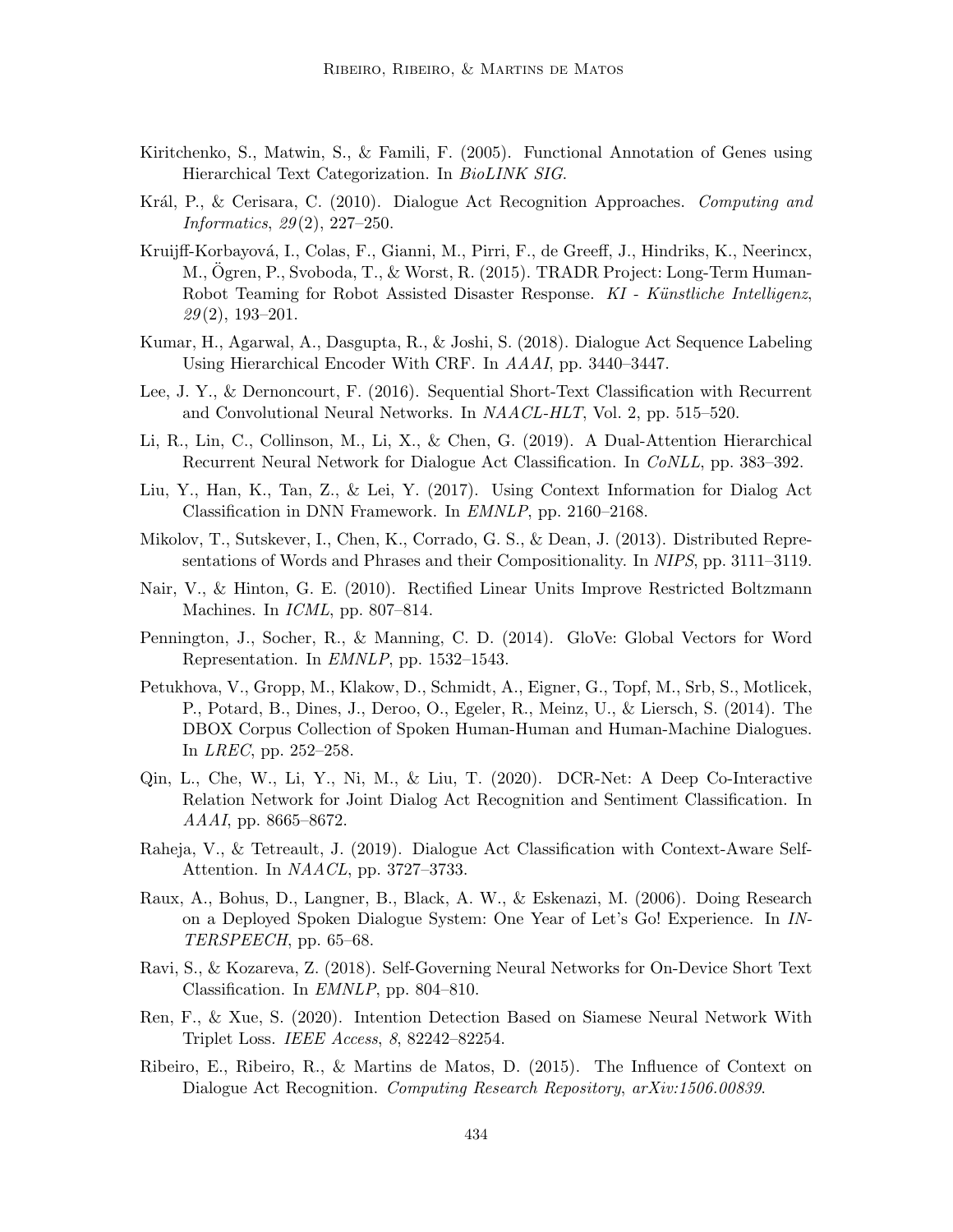- Ribeiro, E., Ribeiro, R., & Martins de Matos, D. (2018a). A Study on Dialog Act Recognition using Character-Level Tokenization. In AIMSA, pp. 93–103.
- Ribeiro, E., Ribeiro, R., & Martins de Matos, D. (2018b). End-to-End Multi-Level Dialog Act Recognition. In IberSPEECH, pp. 301–305.
- Ribeiro, E., Ribeiro, R., & Martins de Matos, D. (2019a). A Multilingual and Multidomain Study on Dialog Act Recognition using Character-Level Tokenization. Information,  $10(3), 94.$
- Ribeiro, E., Ribeiro, R., & Martins de Matos, D. (2019b). Deep Dialog Act Recognition using Multiple Token, Segment, and Context Information Representations. Journal of Artificial Intelligence Research, 66, 861–899.
- Ribeiro, E., Ribeiro, R., & Martins de Matos, D. (2020). Mapping the Dialog Act Annotations of the LEGO Corpus into ISO 24617-2 Communicative Functions. In LREC, pp. 531–539.
- Schmitt, A., Ultes, S., & Minker, W. (2012). A Parameterized and Annotated Spoken Dialog Corpus of the CMU Let's Go Bus Information System. In LREC, pp. 3369–3373.
- Searle, J. R. (1969). Speech Acts: An Essay in the Philosophy of Language. Cambridge University Press.
- Silla Jr., C. N., & Freitas, A. A. (2011). A Survey of Hierarchical Classification Across Different Application Domains. Data Mining and Knowledge Discovery,  $22(1-2)$ , 31– 72.
- Srivastava, N., Hinton, G., Krizhevsky, A., Sutskever, I., & Salakhutdinov, R. (2014). Dropout: a Simple Way to Prevent Neural Networks from Overfitting. *Journal of* Machine Learning Research, 15 (1), 1929–1958.
- Tran, Q. H., Zukerman, I., & Haffari, G. (2017a). A Generative Attentional Neural Network Model for Dialogue Act Classification. In ACL, Vol. 2, pp. 524–529.
- Tran, Q. H., Zukerman, I., & Haffari, G. (2017b). A Hierarchical Neural Model for Learning Sequences of Dialogue Acts. In *EACL*, Vol. 1, pp. 428–437.
- Tran, Q. H., Zukerman, I., & Haffari, G. (2017c). Preserving Distributional Information in Dialogue Act Classification. In EMNLP, pp. 2151–2156.
- Wan, Y., Yan, W., Gao, J., Zhao, Z., Wu, J., & Yu, P. S. (2018). Improved Dynamic Memory Network for Dialogue Act Classification with Adversarial Training. In IEEE International Conference on Big Data, pp. 841–850.
- Wang, D., Li, Z., Sheng, D., Zheng, H.-T., & Shen, Y. (2021). Balance the Labels: Hierarchical Label Structured Network for Dialogue Act Recognition. In IJCNN, pp. 1–8.
- Wang, D., Li, Z., Zheng, H., & Shen, Y. (2020). Integrating User History into Heterogeneous Graph for Dialogue Act Recognition. In COLING, pp. 4211–4221.
- $\rm Zelassko$ , P., Pappagari, R., & Dehak, N. (2021). What Helps Transformers Recognize Conversational Structure? Importance of Context, Punctuation, and Labels in Dialog Act Recognition. Transactions of the Association for Computational Linguistics, 9, 1179– 1195.